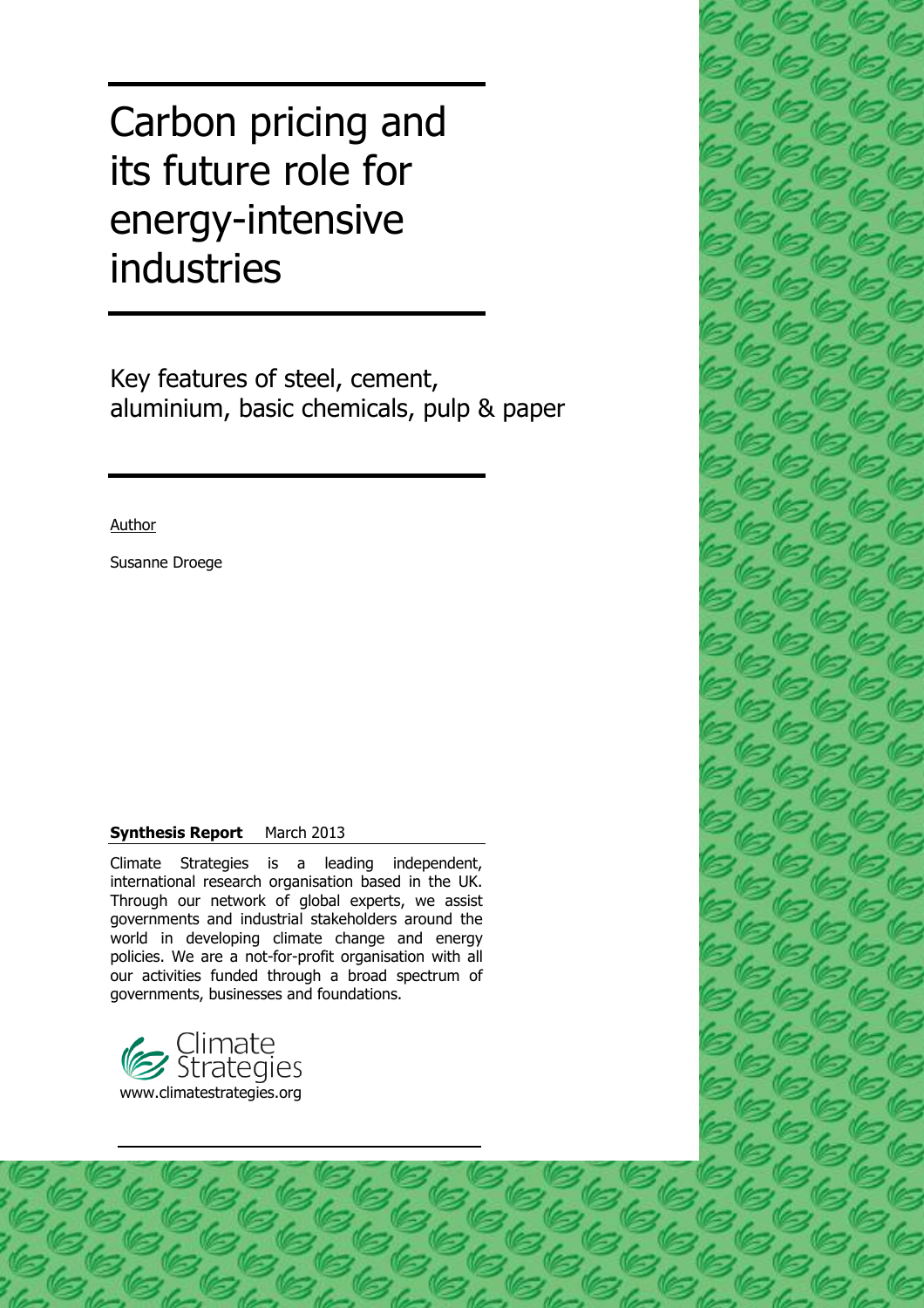# Carbon pricing and its future role for energyintensive industries

Key features of steel, cement, aluminium, chemicals, pulp & paper

## **Contents**

| 1. |       |       |  |  |  |  |  |  |  |
|----|-------|-------|--|--|--|--|--|--|--|
| 2. | 2.1   |       |  |  |  |  |  |  |  |
|    | 2.2   |       |  |  |  |  |  |  |  |
|    | 2.3   |       |  |  |  |  |  |  |  |
|    | 2.4   |       |  |  |  |  |  |  |  |
|    | 3.1   |       |  |  |  |  |  |  |  |
|    |       | 3.1.1 |  |  |  |  |  |  |  |
|    |       | 3.1.2 |  |  |  |  |  |  |  |
|    |       | 3.1.3 |  |  |  |  |  |  |  |
|    | 3.2   |       |  |  |  |  |  |  |  |
|    |       | 3.2.1 |  |  |  |  |  |  |  |
|    |       | 3.2.2 |  |  |  |  |  |  |  |
|    | 3.2.3 |       |  |  |  |  |  |  |  |
|    | 3.3   |       |  |  |  |  |  |  |  |
|    |       | 3.3.1 |  |  |  |  |  |  |  |
|    | 3.3.2 |       |  |  |  |  |  |  |  |
|    |       | 3.3.3 |  |  |  |  |  |  |  |
|    | 3.4   |       |  |  |  |  |  |  |  |
|    |       | 3.4.1 |  |  |  |  |  |  |  |
|    |       | 3.4.2 |  |  |  |  |  |  |  |
|    | 3.4.3 |       |  |  |  |  |  |  |  |
|    | 3.5   |       |  |  |  |  |  |  |  |
|    |       | 3.5.1 |  |  |  |  |  |  |  |
|    |       | 3.5.2 |  |  |  |  |  |  |  |
|    | 3.5.3 |       |  |  |  |  |  |  |  |
| 4. |       |       |  |  |  |  |  |  |  |
| 5. |       |       |  |  |  |  |  |  |  |
|    |       |       |  |  |  |  |  |  |  |
|    |       |       |  |  |  |  |  |  |  |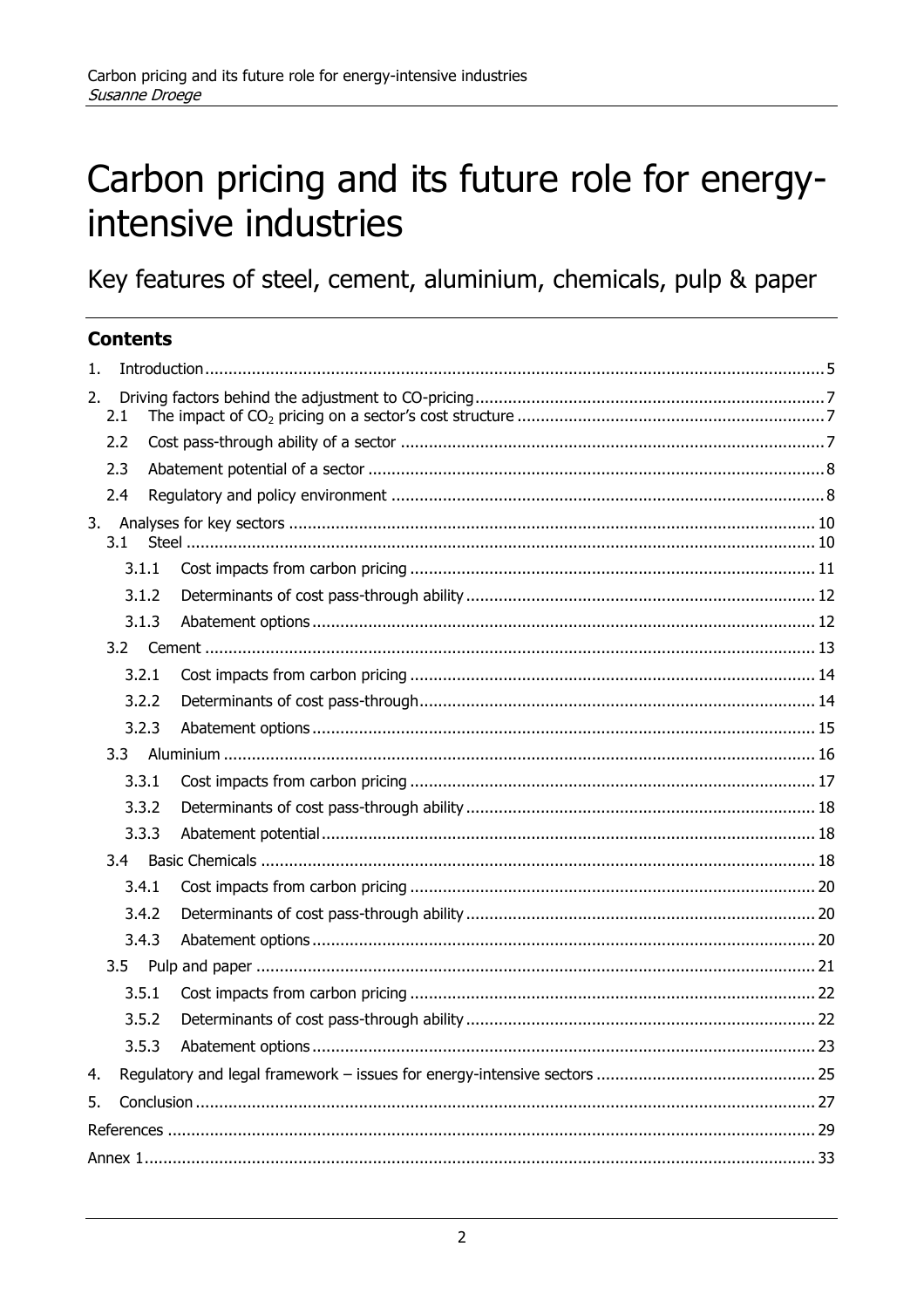#### **Executive Summary**

Energy-intensive industries (EIIs) will continue to play a very important role in low-carbon development across OECD and Non-OECD countries. However, EIIs are particularly exposed to impacts of emissions pricing policies, and the constraints arising from national climate policies thus are a double-edged sword. On the one hand, steel, cement, aluminium, basic chemicals and pulp and paper represent the classic sectors of industrialisation and rising living standards. Their rise in emerging economies is once more demonstrating this traditional role. Products from these sectors are also an integral part of a low-carbon restructuring of the economy, be it in new energy technologies, in new buildings and insulation projects, or as light materials. On the other hand, these industries often represent some of the largest sources of energy consumptions and greenhouse gas emissions and are similarly integral in meeting emissions reduction targets.

Industries often contest the introduction of national emissions pricing due to fierce competition in international markets. Moreover, uncertainties about future demand, costs, technological breakthroughs, and risks related to political frameworks determine firms' investment decisions and other strategic parameters. However, without a carbon price to internalise environmental impacts there will be little incentive to reduce carbon-intensity along the value chain. Giving direction to structural change while avoiding economic decline, and maintaining diversity within and across industries in an economy, is a major challenge for policymakers.

This report gives an overview of five sectors, which are energy-intensive and subject to carbon pricing in the EU and in other countries. The questions addressed are:

- What are the characteristics of cement, steel, aluminium, basic chemicals and pulp & paper industries? What are the cost impacts from carbon pricing, the cost structures and cost-pass-through ability?

- What drives investment in these sectors?

- Which factors needs to be considered if policymakers want to induce investment in more carbon-efficient production under carbon pricing?

#### **Key messages**

- 1. In the short term, a carbon price affects the strategic environment of the EIIs investigated, but this can be addressed through targeted cost compensation by governments. Moreover, EIIs could compensate for the remaining direct carbon cost through a mix of passing costs through, particularly for speciality products, importing cheaper inputs, using profits to stabilise final product prices, deploying available technologies to reduce emissions, or by cutting other costs.
- 2. The growth of Asian markets has induced a shift in demand and related location of supply which will continue over the next decades and will affect all five EII investigated. For some, e.g. basic chemicals, there is a cost advantage of locating in regions with cheap sources of hydrocarbons. New discoveries and exploitation of large deposits, including shale gas, will continue to exert cost pressures on the existing plants in Europe and in other countries without access to cheap gas.
- 3. The  $CO<sub>2</sub>$  cost does not represent the most important issue for the EII's investment decisions. Prices of energy and raw materials and their availability (e.g. cheap gas as an energy source and feedstock into the chemicals industry), favourable investment environment (e.g. tax breaks) are much stronger incentives. Nevertheless, the future markets for low-carbon products are also important factors. Being close to the demand for speciality products may counteract the trend of moving out of traditional markets. Subsidies relating to "green" investment could further incentivise maintaining production in markets with a  $CO<sub>2</sub>$  price.
- 4. Support for innovation and breakthrough technologies for reducing energy-intensity are key determinants for EIIs exploring future investment opportunities in Europe and other OECD countries. The 2020 time horizon for the EU's climate policies and targets does not provide sufficient reliability for these industries to invest in low carbon innovation at scale. The 2013 Green Paper on a climate and energy strategy by the European Commission<sup>1</sup> recognises this and proposes 2030 targets. If the targets are addressing the whole range of energy production, use and emissions, and are combined with R&D

<sup>&</sup>lt;sup>1</sup> European Commission (2013)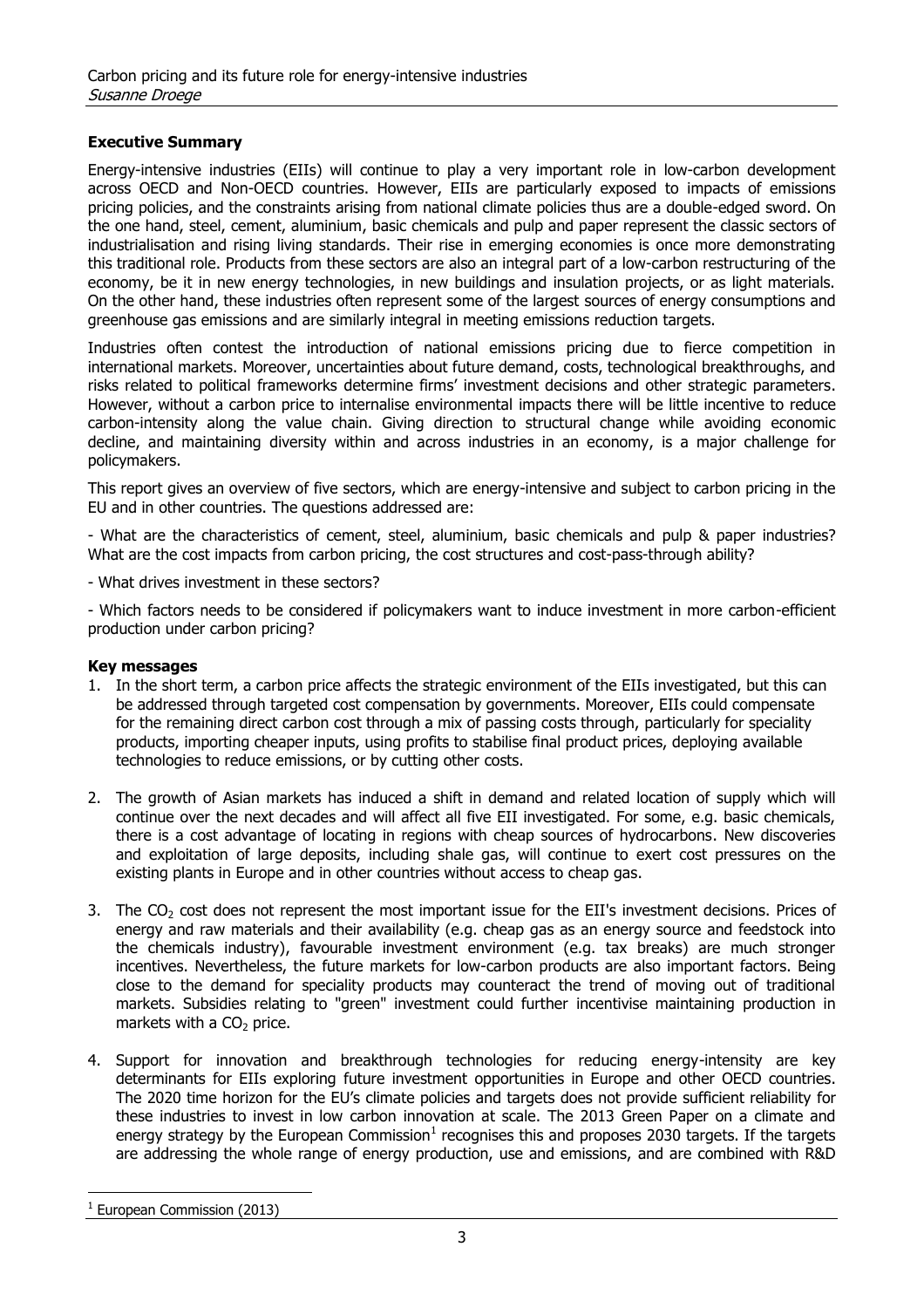incentives, this could provide some regulatory certainty for EII's long-term low-carbon investment decisions.

#### **Acknowledgement**

This report draws on the results from the Climate Strategies project "International industrial competitiveness, carbon leakage and approaches to carbon pricing". The author would like to thank the team members as well as all participants in the project workshops for their valuable input and comments. In particular, the author would like to thank Michael Grubb, Simone Cooper, Graham Sinden, Marco Mensink, Philipp Richter, Dora Fazekas and the participants of the Climate Strategies & IISD workshop on "Deepening Understanding of Energy Intensive Industries" (Brussels, 27 September 2011) for their constructive comments on an earlier draft of this report.

#### **How to read this report**

The purpose of this report is to give an overview on what drives investment decisions of energy-intensive industries, and how this relates to carbon pricing now and in the future. The research for this report was finalized in 2011. The project "International industrial competitiveness, carbon leakage and approaches to carbon pricing" included research on the industries' future challenges under carbon pricing and shifts in global demand and production costs. It incorporates feedbacks from discussions amongst researchers and industry representatives. For this synthesis report we have added updates on the 2012 and 2013 policy trends in the EU and, where appropriate, for the sectors.

#### **List of Abbreviations**

| Best available technology                                                             |
|---------------------------------------------------------------------------------------|
| <b>Blast furnace</b>                                                                  |
| Blast oxygen furnace                                                                  |
| Carbon capture and storage                                                            |
| European Chemicals Industry Council                                                   |
| Confederation of European Paper Industries                                            |
| The European Cement Association                                                       |
| Commonwealth of Independent States                                                    |
| Carbon dioxide                                                                        |
| Combined Heat and Power                                                               |
| Direct reduced iron                                                                   |
| Electric arc furnace                                                                  |
| Energy intensive industries                                                           |
| <b>Environmental Protection Agency</b>                                                |
| Emissions trading scheme                                                              |
| European Union                                                                        |
| Greenhouse Gases                                                                      |
| Gross value added                                                                     |
| <b>International Energy Agency</b>                                                    |
| Megatonne                                                                             |
| Statistical Classification of Economic Activities in the European Union (Nomenclature |
| statistique des activites economiques dans la Communauté européene).                  |
| Top gas recycling.                                                                    |
| Ultra Low $CO2$ steel                                                                 |
| United Nations Framework Convention on Climate Change                                 |
| World Business Council for Sustainable Development                                    |
|                                                                                       |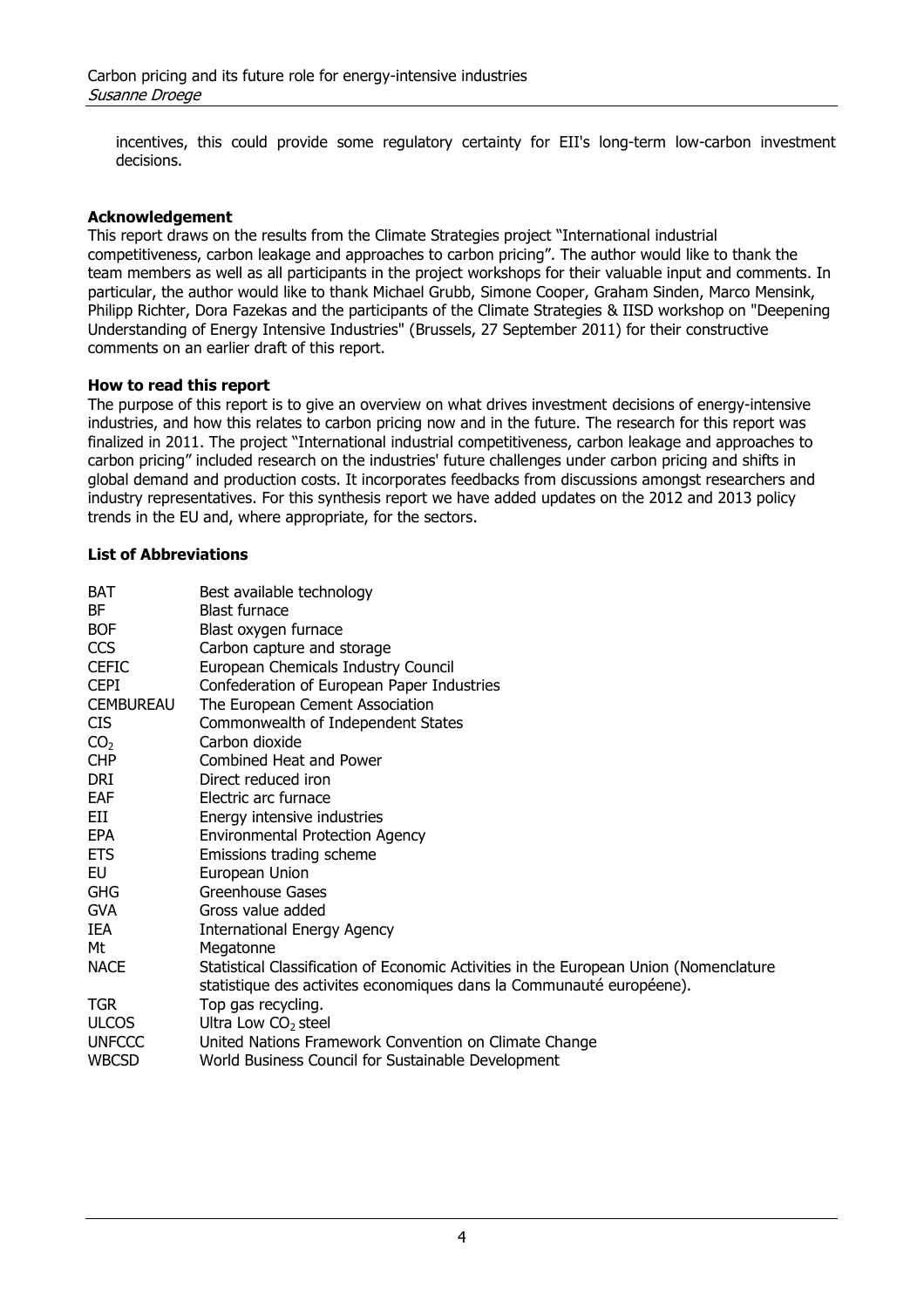# 1. Introduction

 $\overline{a}$ 

Energy-intensive industries (EIIs) will continue to play a very important role in low-carbon development across OECD and Non-OECD countries. However, EIIs are particularly exposed to impacts of emissions pricing policies, and the constraints arising from national climate policies thus are a double-edged sword. On the one hand, steel, cement, aluminium, basic chemicals and pulp and paper represent the classic sectors of industrialisation and rising living standards. Their rise in emerging economies is once more demonstrating this traditional role. Products from these sectors are also an integral part of a low-carbon restructuring of the economy, be it in new energy technologies, in new buildings and insulation projects, or as light materials. On the other hand, these industries often represent some of the largest sources of energy consumptions and greenhouse gas emissions and are similarly integral in meeting emissions reduction targets.

Industries often contest the introduction of emissions pricing due to fierce competition in international markets where there is no equivalent pricing policy. Moreover, uncertainties about future demand, costs, technological breakthroughs, and risks related to political frameworks determine firms' investment decisions and other strategic parameters. However, without a carbon price to internalise environmental impacts there will be little incentive to reduce carbon-intensity along the value chain. Giving direction to structural change while avoiding economic decline, and maintaining diversity within and across industries in an economy, is a major challenge for policymakers.

Since 2008, these conflicts of interests have become obvious in the carbon leakage debates in the EU. Unilateral carbon pricing, as undertaken by the EU since 2005, has brought strong resistance from EIIs to the fore.<sup>23</sup> This resistance has intensified with each phase of the EU ETS. Similar disputes were observed in the US, Australia and Japan, when the design of ETSs were on the political agenda and such conflicts could reasonably be expected in South Korea and even China if the plans for and implementation of their national carbon pricing policies will progress.

The international future of carbon pricing will be characterized by fragmentation and differences in design will reflect national priorities. For energy-intensive industries this poses a challenge for the mid- to longterm<sup>4</sup> given the increasing integration of markets and pending investment decisions in Europe. Due to their high share in carbon emissions worldwide, these sectors are most affected by any policy measure, which seeks to regulate or price the emissions from industrial sources. Given the slow progress of international climate policy negotiations, industries have to consider the different carbon costs across major trading regions as part of their overall cost portfolio and to which they can adjust by changing both operation and investment strategies.

Carbon prices are only one part of production costs, others including labour, raw material and energy and taxes. Therefore, the discussion of the impacts of carbon pricing on the competitiveness of sectors and on the potential for carbon leakage (a relocation of production or investment driven by carbon price differentials), stemming from industries' reactions to such a cost impact, needs to include other drivers of investment, such as global demand, production trends, location competition etc.

This report provides a more in-depth analysis to inform policymakers seeking the creation a favourable business environment that facilitates restructuring towards low-carbon production and technologies in their countries, while at the same time maintaining a price for carbon. The EIIs will continue to play a very important role for low-carbon development across OECD and Non-OECD countries. Anticipating specific challenges and global trends will help to further the necessary political stimulus for sustainable investment decisions.

We summarise the state of research undertaken in the Climate Strategies project on carbon leakage and international competitiveness, looking into the industries' ability to pass through their carbon costs and the extent to which carbon pricing might affect future investment decisions. The report mostly represents

 $2$  According to Fish (1995) for steel the economic cycle starts with cheap labour and continues with (1) manufacturing units built (industrialization), (2) steel imports increase, (3) infrastructure development commences, (4) steel imports further increase, (5) factories are built, (6) economic growth takes off

 $3$  For an overview of the positions taken in the debate see e.g. EurActiv <http://www.euractiv.com/climate-change/euemissions-trading-scheme/article-133629>

<sup>&</sup>lt;sup>4</sup> The long-term for the EII is defined for a period of up to 40 years in the future.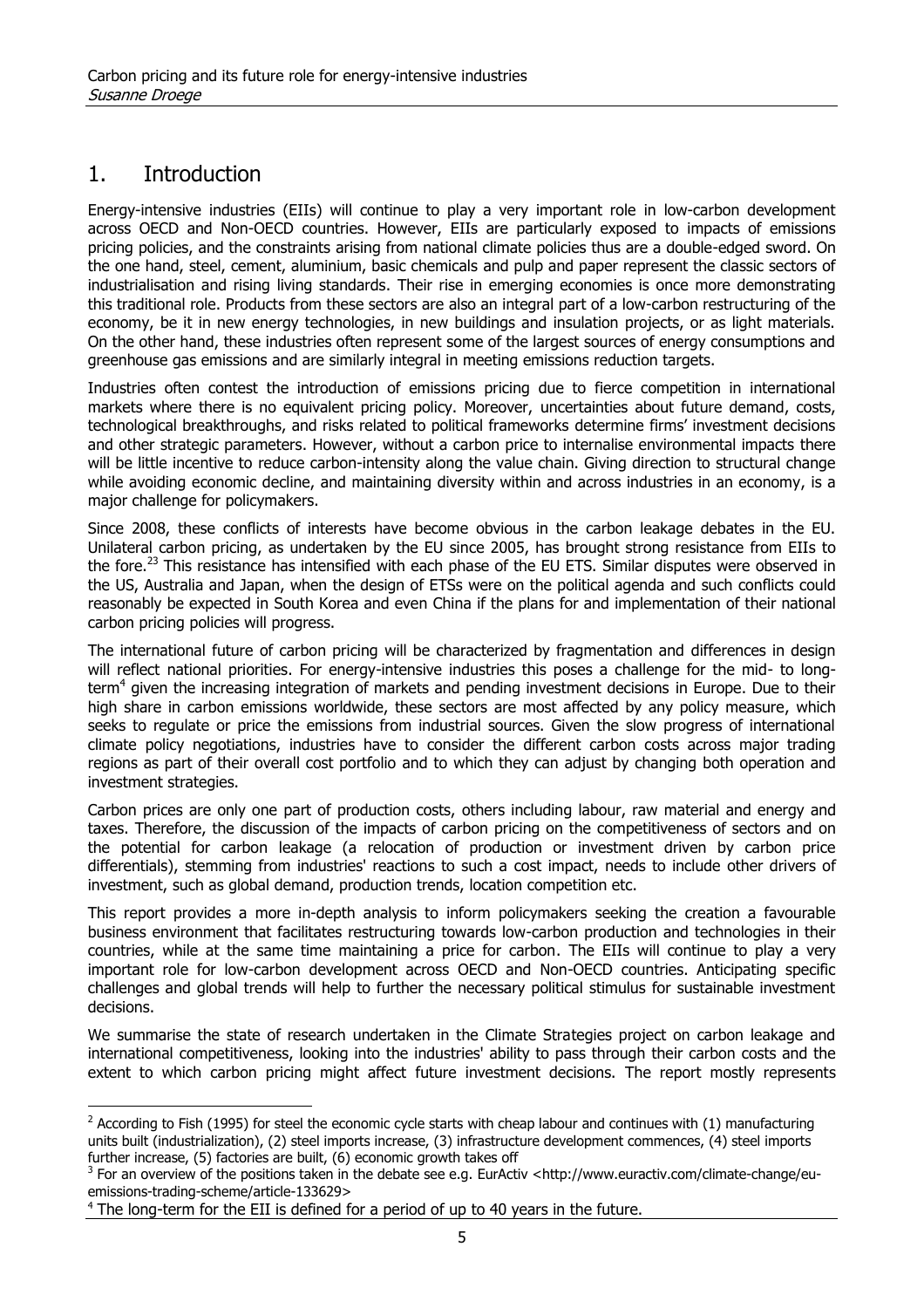insights for the EU, but also refers to international trends in five sectors sectors. For each sector in this paper (Steel, Cement, Aluminium, Chemicals, Pulp & Paper) the focus is on criteria which determine the future production and location decisions: carbon cost impacts, cost pass-through ability, abatement options, and the regulatory environment. The factors that determine an industry's reaction to carbon pricing will be weighted very differently according to a sector's characteristics and this report will also shed light on the relative importance of specific factors sector-by-sector.

In examining these issues, this report first explores the criteria which determine the market characteristics and operating conditions of EIIs under different carbon pricing policies. Following this, a detailed review of five case study EIIs (steel, cement, aluminium, chemicals and pulp & paper) is presented. The role of the regulatory and policy environment is then considered for all the sectors, and the insights arising from this project are summarised.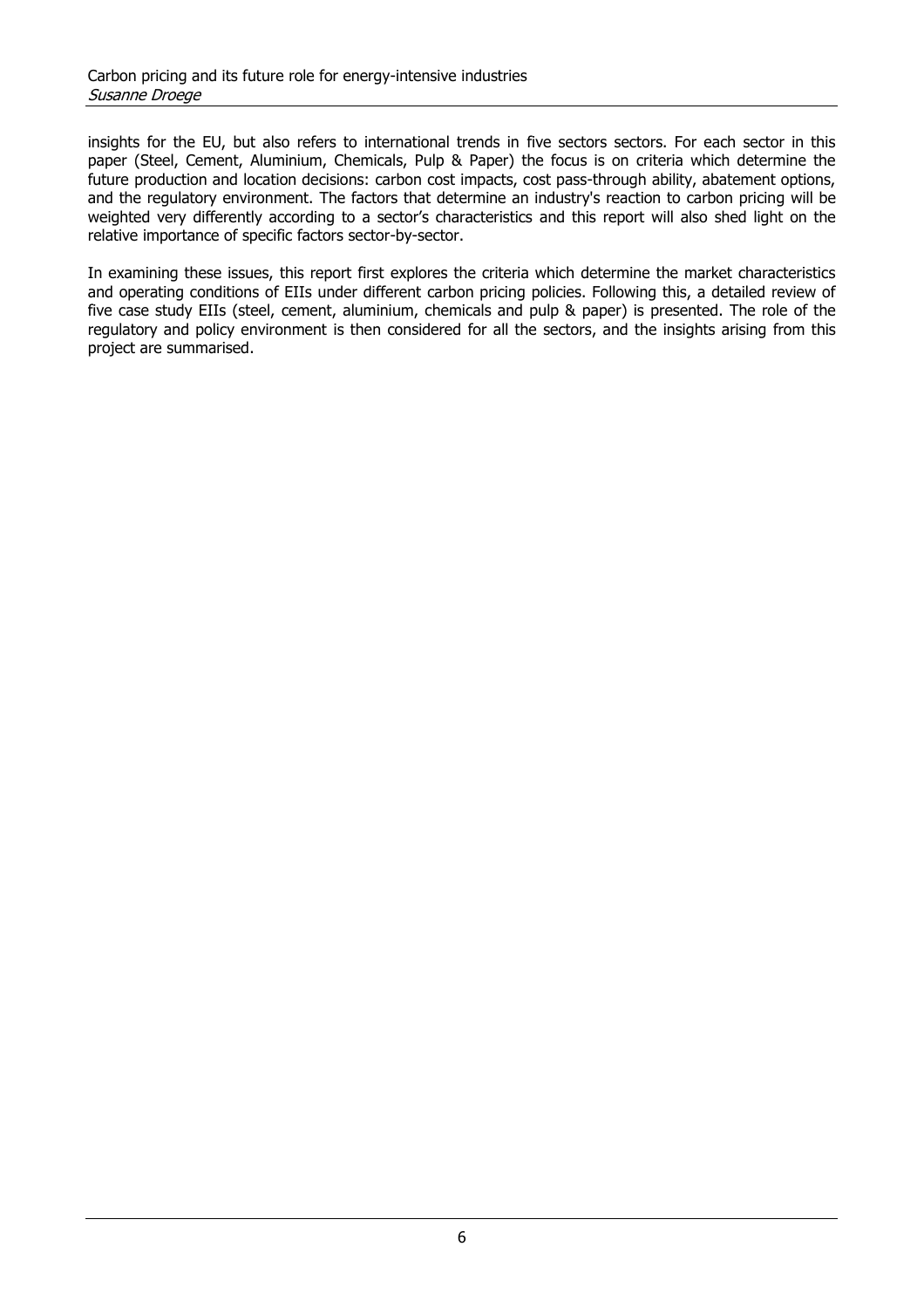# 2. Driving factors behind the adjustment to CO-pricing

The analysis of the impacts from  $CO<sub>2</sub>$  pricing on a sector's national and international competitiveness and its subsequent adjustment to the challenges includes several categories. Various factors drive the relocation of emissions through the substitution of domestic production by imported inputs or final products, or through the full relocation of a production site, known as carbon leakage. We have identified four categories of factors:

- (1) the impact of carbon pricing on cost structures;
- (2) the ability of a sector to pass through carbon costs to its customers;
- (3) the sector's potential to apply abatement technologies;
- (4) the regulatory and policy environment

Categories 1-3 will be investigated sector-by-sector, while we look at the fourth category as a cross-cutting issue for all EIIs in section 4.

## **2.1 The impact of CO<sup>2</sup> pricing on a sector's cost structure**

The impact of carbon costs on an EII producer will depend on the amount of  $CO<sub>2</sub>$  emitted during the production process; in absolute and relative terms. This will lead to both **direct carbon costs** associated with of complying with the rules of the carbon pricing policy (e.g. purchasing of emission certificates or paying the taxes charged). Depending on the electricity input, **indirect carbon costs** may also be incurred from carbon emitted upstream. Downstream firms need to pay the carbon cost from upstream processes, in particular from electricity generation, as far as the costs are passed on to them. A relative cost indicator is the **value at stake,** which determines the cost increase from CO<sub>2</sub> pricing, both direct and indirect, for each sector relative to the sector's contribution to the region's Gross Value Added (GVA). In addition, there are **unrecoverable, or sunk, costs,** e.g. incurred investment costs. A sector with high sunk costs, e.g. due to a minimum capacity or infrastructure requirements based on production technology, is likely to make very cautious investment choices with a long time horizon as it has relatively limited mobility in the short run.

## **2.2 Cost pass-through ability of a sector**

Cost pass-through options depend on a range of factors concerning both the supply and the demand side. We have listed the following as some of the most important factors:

- **Level of competition and product price adjustment:** The competitive position of an industry confronted with carbon costs determines its flexibility to change the product price accordingly, and thus to pass on the carbon costs to consumers. If full cost pass-through is not an option, profit margins will change. If there is a positive margin, it can be used to limit the price increase to safeguard a producer's competitive position.
- **Price elasticity of demand:** The actual change in sales after a price increase depends on the overall demand elasticity. Elasticity describes consumers' responsiveness to a change in the product price and depends on various market characteristics. The size of the market (international and/or domestic) and the producer's market share indicates the potential scale of a loss in demand, in combination with the market share.
- **Differentiation of products and related services**: The competitive position of a producer also depends on the way in which the products and related services are differentiated to serve customers. This differentiation may be based on quality, but also on marketing and branding when it comes to final consumption. High levels of product differentiation makes them less substitutable and is likely to increase a consumer's willingness to pay, and thus lowers the demand elasticity.
- **The demand trends**: The absolute growth in demand and changes in demand characteristics make price increases under fixed capacities more likely and cost pass-through easier, as long as no new capacity is installed. Accordingly, an increasing price and anticipated demand growth determines investment decisions both in national and foreign locations, and thus drives the location of emission activities, too.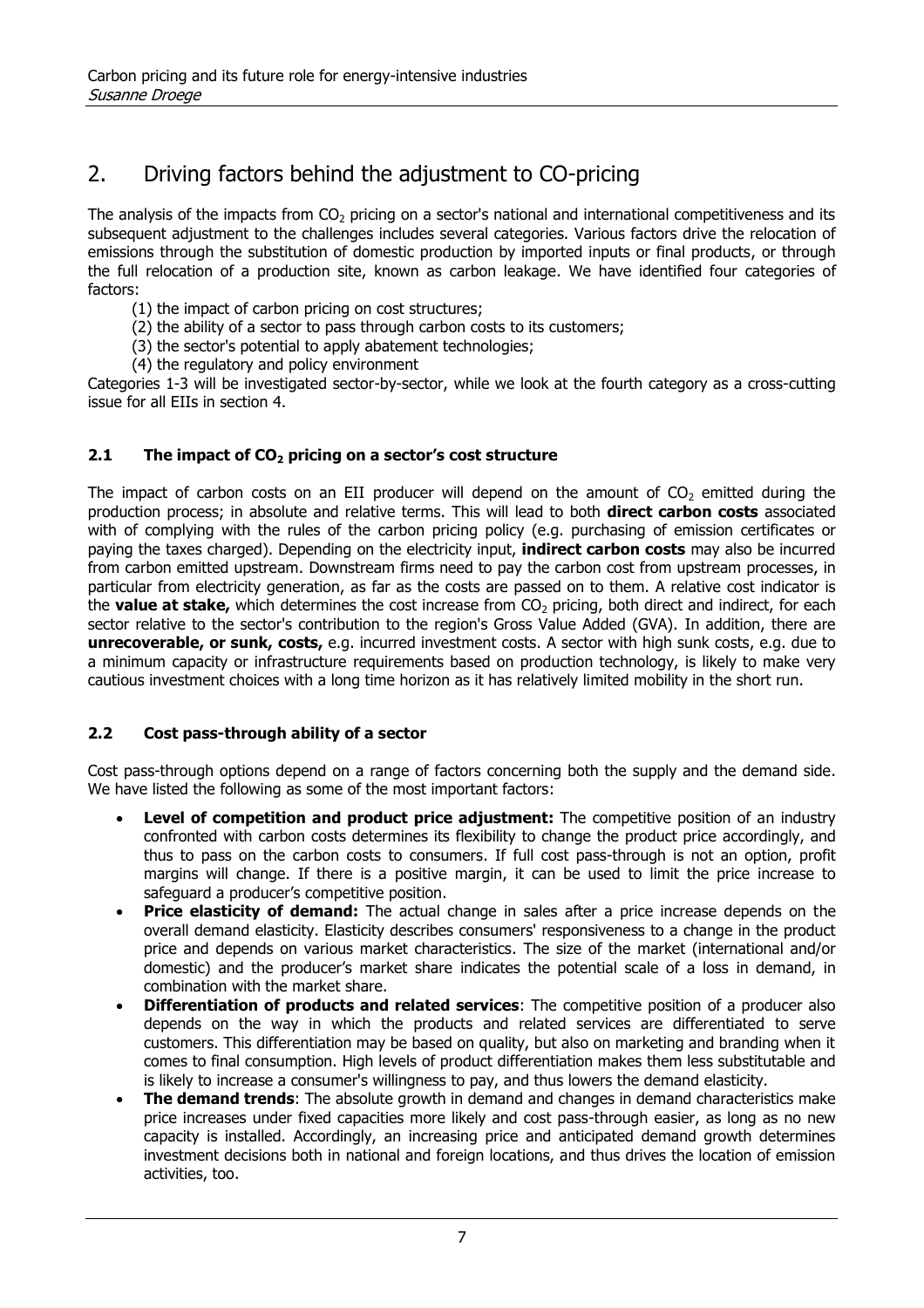- **Flexibility in substituting material, products, and services**: The degree of agglomeration, vertical or horizontal integration of an industry determines how flexible producers and customers are when looking for substitution to inputs that face carbon costs. This flexibility is determined by the position of a sector in the value chain, the market power of large-scale raw material buyers and sellers, and long term contracting, and the abatement options (see section 2.3).
- **Trade flows and transport cost**: international trade dynamics also determine the carbon leakage and competitiveness effects from carbon pricing. Observations on changing patterns of world trade helps to distinguish between the impacts of carbon pricing from existing international market trends. Many factors can be considered to understand the trade impact including import and export volumes, the level and location of international imports and exports for a product in a particular sector. In this context, the relationship between the carbon cost and the transport cost for a sector's products can drive the development of trade flows. As long as transport costs are relatively high, e.g. in relation to weight or to value, carbon costs can be passed through without leading to intensified international competition.

#### **2.3 Abatement potential of a sector**

Abating GHG emissions is the alternative option for EIIs to paying a price for carbon. Firms in EIIs engage in abatement efforts as long as this is less expensive than paying for emissions and that appropriate **technologies and substitutes** are readily available. Increasing the efficiency of the production process or substituting all inputs may not be possible for EIIs in the short-term, but in the mid-to-long-term new production technologies, fuels, or techniques might be introduced. The range of such investments for energy intensive sectors includes investment in lowering direct emissions from production processes and indirect emissions stemming from energy use. The major driver of lowering indirect emissions for EIIs is the energy price and availability.

Whether or not investment in new technologies takes place will not only be driven by carbon pricing, but depends inter alia on the market penetration rate for new technologies, on the established capital infrastructure of the sector, historical evidence of technological improvement, the maturity of the new technology (and costs) and the nature of a new technology (incremental or step-change). Also, the relative profitability of technical change needs to be looked at, i.e. the increased revenue from the technology, net of the increased costs of introducing it.

## **2.4 Regulatory and policy environment**

Investment decisions both in new capacities and abatement technology take place against a backdrop of uncertainties, including a sector's future business model, its market position and cost expectations, impacts from regulation, and risks inherent to new technologies themselves. Producers are therefore experienced in making production and investment decisions under conditions of uncertainty. When evaluating the abatement potential and the risk of carbon leakage from relocation of investment (known as "investment leakage") producers must rely on today's knowledge about availabilities and risks, and the anticipated interactions between political support and future business opportunities.

The regulatory framework concerning climate and energy policy in carbon-constrained and non-carbonconstrained regions is an important determinant for investment, as are long-term expectations, contracts and the particular cost and pricing environment. EU climate policy remains the most serious international attempt to mitigate climate change across multiple countries simultaneously. For the EU ETS, the legislation is due to continue until 2020, and the ETS Directive includes a declining emissions cap beyond that year. Moreover, a 2013 consultation by the European Commission on the post-2020 framework<sup>5</sup> discusses aspects of the EU ETS in the context of its design post 2030 (e.g. in terms of the treatment of EITIs and the use of auction revenues to facilitate the transition to a low carbon future). However, the currently legislated 2020 time horizon does not compensate for the weak investment signals the ETS has been delivering since the CO2-price declined sharply since 2011. Moreover, the 2020 time horizon does not suffice for EIIs with a 20 and 40 year cycles for large-scale capital investment. For the power sector and EIIs in Europe, the situation

 $\overline{a}$ <sup>5</sup> European Commission (2013)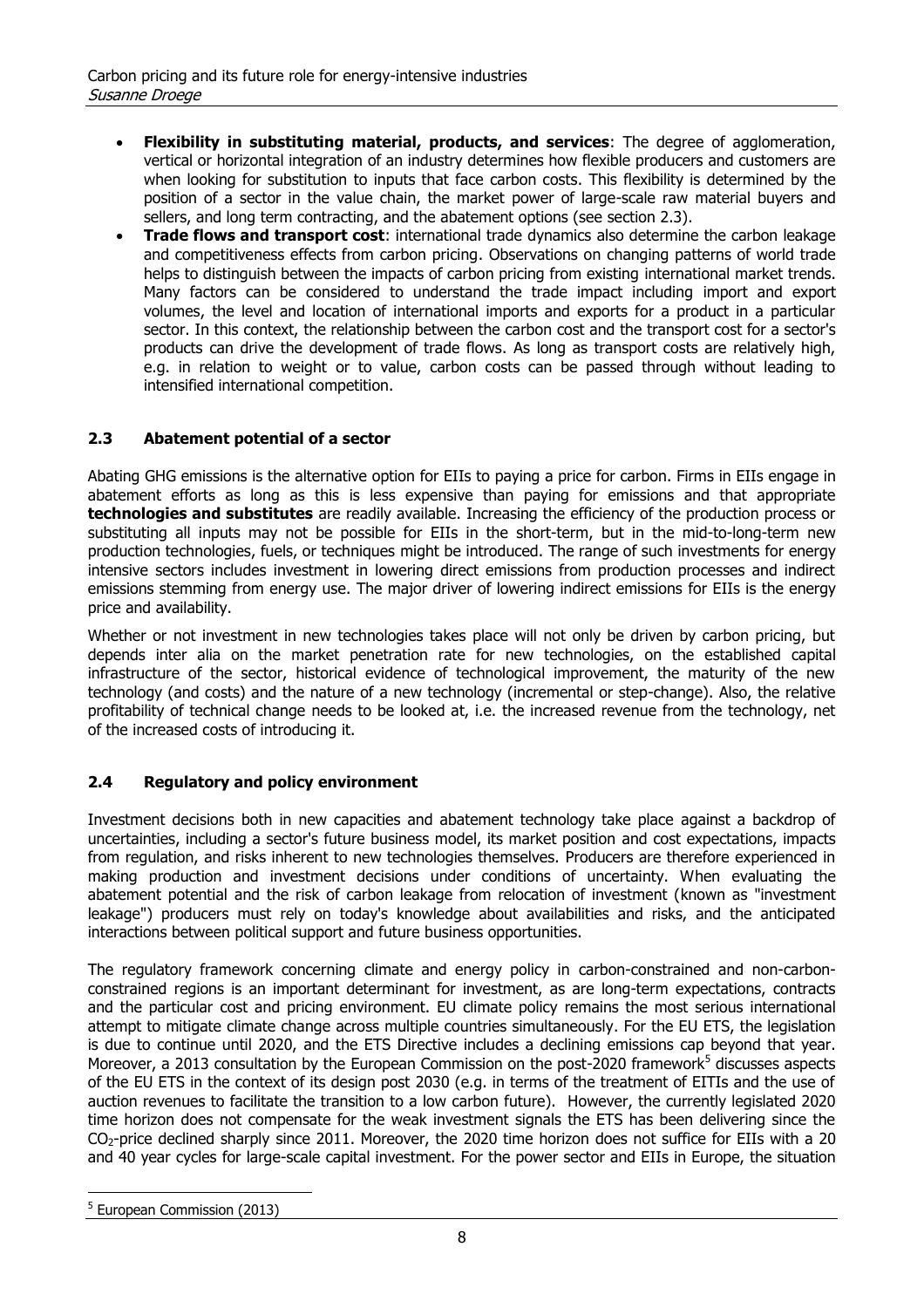is characterised by a carbon price, moderated by benchmarked free allowances<sup>6</sup> for EIIs. Carbon pricing will be part of their operating costs for the next eight years at least. However, uncertainty about short term interventions to the design of the EU ETS (e.g. structural reform or the review of the list of sectors at risk of leakage) by the European Commission combined with uncertain policy plans beyond 2020 could represent a significant risk for those EIIs who are at the brink of renewing their capital stock within the EU. Against the backdrop of an ongoing financial crisis, investments in industry fell by 2.5% of GDP between 2008-2011<sup>7</sup>. Production is 10% lower in manufacturing, business confidence is low and there are on-going difficulties with accessing finance.

<sup>&</sup>lt;sup>6</sup> The free allocation of allowances to sectors at risk of carbon leakage depends on the performance in the sector or subsector. Only the top 10% (building the benchmark) of a sector will receive 100% of the allowances for free. <sup>7</sup> European Commission (2012)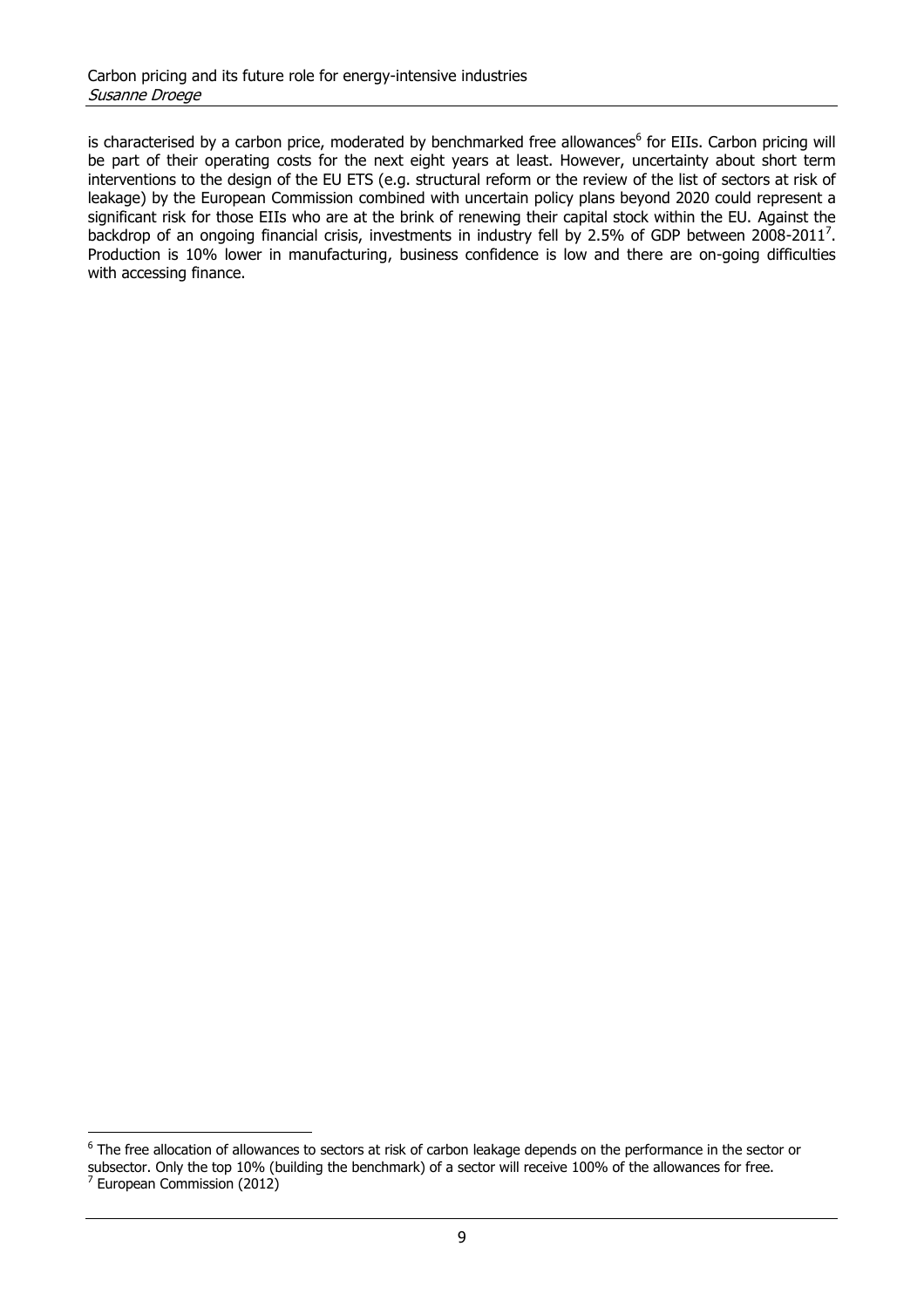## 3. Analyses for key sectors

#### **3.1 Steel**

The steel sector is consistently identified as one of the most likely sectors to be at risk of carbon leakage $8$ due to cost impacts from unilateral carbon pricing, limited large-scale abatement options and international markets.

Steel is the largest contributor of emissions under the EU ETS from the manufacturing sector. It accounted for around 5% of global emissions in 2007. This rises to 10% if upstream extraction, transport of raw materials and downstream transportation of the final product are included when defining the sector's boundary<sup>9</sup>. Production capacity is growing worldwide, particularly in emerging economies which use steel as a key input for infrastructure in rapid phases of industrialisation, and in industrialised countries investing in new energy sources. Thus, this sector is of high importance in addressing the climate change challenge from two perspectives: as a source of emissions and as an input to low-carbon installations (e.g. wind turbines)<sup>10</sup>.

#### **Sector characteristics**

There are three principle routes of steel production: the combination of Blast Furnace (BF) and Blast Oxygen Furnace (BOF), the Electric Arc Furnace (EAF) with scrap and the EAF with Direct Reduced Iron (DRI). They differ inter alia in the inputs used emit different levels of  $CO<sub>2</sub>$  per tonne of output. The least emissions intensive production process is the use of EAF with scrap, but this is constrained by the physical availability of scrap. [Table 1](#page-9-0) offers an overview of emissions ranges (including indirect emissions from electric arc furnaces) from different production practices. According to Wooders et al. (2009) steel from an integrated mill (BOF) will typically result in emissions of  $1.5$ - $2.5$  tCO<sub>2</sub>/t steel. Using scrap steel and the EAF-only route, emissions are around  $0.4$  tCO<sub>2</sub>/t steel. DRI emissions are lower if natural gas is used in power generation (a approximately 1.1 tCO<sub>2</sub>/t steel) and higher if they use coal (approximately 2.5 tCO<sub>2</sub>/t steel).

#### <span id="page-9-0"></span>**Table 1: Emissions from different production techniques in the steel industry**

Source: Wooders et al. (2009)

| <b>Production technique</b>   | (Range of) Emissions            |  |  |
|-------------------------------|---------------------------------|--|--|
| <b>Integrated BF/BOF mill</b> | 1.5-2.5 $tCO2/t$ steel          |  |  |
| EAF using scrap $^{11}$       | $0.4$ tCO <sub>2</sub> /t steel |  |  |
| EAF using $DRI12$             | 1.1-2.5 $tCO2/t$ steel          |  |  |

Products within the steel sector are relatively homogenous and either flat, e.g. slabs and hot rolled coil, or long, e.g. wire rod and reinforcing bar<sup>13</sup>. Long products are generally of lower quality and are mainly used for construction purposes; flat products are of higher quality and can be tailored to reflect consumer specificities. They tend to have a higher value per tonne of output and are therefore more profitable to transport and are more widely traded.

Demand for steel originates from a number of downstream sectors including construction and car manufacturing. These sectors play an important role in developing infrastructure during the industrialization of a country and in recent years the steel sector has correspondingly seen the highest demand growth from

 $<sup>9</sup>$  Wooders et al. (2009)</sup>

 $8$  Carbon Trust (2004), Hourcade et al (2007), Houser (2008), Graichen et al. (2008) and de Bruyn et al. (2008). The CASE II model (Monjon and Quirion 2009) finds under the condition of full auctioning in Phase III of the EU ETS a leakage rate for the European steel sector of 39% of the total emissions reduced in 2016.

 $10$  Wooders (2011) presentation to the OECD

 $11$  Emissions are dependent on the electricity source.

<sup>&</sup>lt;sup>12</sup> Emissions are dependent on the electricity source.

 $13$  Wooders et al. (2009)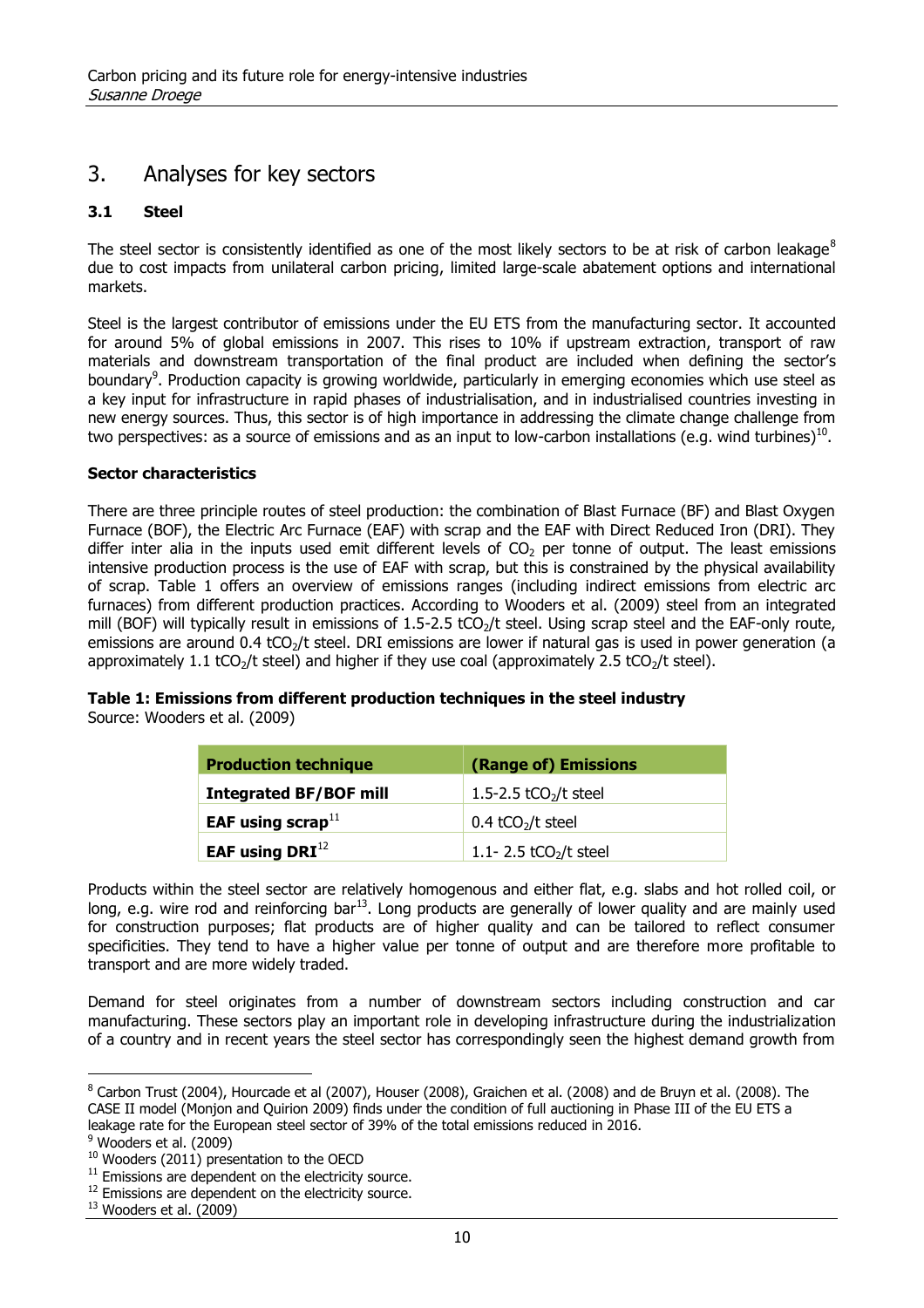emerging economies. Production capacity has already increased in these countries, most notably in China. There are very few substitutes for steel on a large scale but small-scale alternatives include e.g. cement or wood. These materials could be used instead of steel as building reinforcement, but are also likely to face carbon costs if they are produced in the same region.

Steel production is concentrated in a few countries. China, Russia, South Korea, Japan and the USA account for around 70% of global steel production<sup>14</sup>. China is the largest source of expansion in production capacity and the Indian steel industry is expected to expand in forthcoming years. This rising capacity will likely have a significant impact on future emissions levels from the sector and on the intensity of competition. Wooders et al. (2009) suggest that even if new facilities were built to best available technology (BAT) levels, based on current technical expertise, emissions from the steel sector in 2030 would still be around 60% higher than in 2005. Another large shift in location is anticipated in the Middle East, CIS, and Latin America as they have lower overall costs in processing steel and also access to raw material (both energy and iron ore). The discovery of shale gas in the US may also revive their steel industry. There are plans to build five new DRI plants, which use gas instead of coal to purify iron used in steel production $^{15}$ .

Around 40% of global steel production is traded. The largest exporters are Russia, CIS, Europe and Asia and the largest importers are Africa, the Middle East, Europe and North America. This dynamic may change over time though, as production capacity increases, particularly in the Gulf and parts of Asia where there are discussions around the construction of plants with a production capacity of 6Mt per annum; double the historical levels of output from BOF<sup>16</sup> mills.

The steel sector has high upfront capital costs. Plants operate for approximately 40 years and strongly benefit from economies of scale, particularly BOF plants which can be built as integrated steel mills; a plant with all functions for primary steel making. These plants cost around €1.5bn to build on greenfield sites. EAF plants are typically smaller and therefore have smaller sunk costs<sup>17</sup>. The steel industry is highly cyclical, with rapidly rising and falling demand in response to broader economic growth and activity. This, combined with the high capital costs associated with steel infrastructure investment, results in considerable volatility in profits against a relatively fixed asset cost base. In addition to physical factors such as proximity to end consumers, proximity, cost of inputs and level of transport infrastructure, regulation (both current and anticipated) relating to energy and emissions play an important role in the production location decision of a plant.

#### 3.1.1 Cost impacts from carbon pricing

Carbon pricing has the potential to be a significant contributor to the steel sector's cost schedule. The exact carbon cost impact on steel is largely dependent on the type of product, the production process used, the plant efficiency and the amount of scrap used. A few analyses have been undertaken to estimate the carbon cost impact. Wooders et al. (2009) estimated that for a carbon cost of  $\epsilon$ 30/tCO<sub>2</sub>, long products showed a 30% price increase whereas flat products showed a cost increase of 15%. An analysis by McKinsey<sup>18</sup> estimated combined direct and indirect carbon costs in flat steel, i.e. higher quality steel, from a  $\epsilon$ 20/tCO<sub>2</sub> price for the BOF route to be an additional 17.3% on top of existing costs, and 2.9% for steel from EAF.

The EC<sup>19</sup> identified steel as being at risk of carbon leakage in Phase III of the EU ETS because both trade intensity (32.3%) and total carbon costs as a percentage of sector GVA (10.6%) exceed the thresholds stipulated in the EU ETS legislation (10% and 5% respectively). The increase in direct costs is calculated at 6.5% compared to 3.6% in indirect costs (see European Commission 2009b). In Australia, both the manufacture of carbon steel (non stainless steel) and integrated iron and steel manufacturing are identified as highly emissions intensive trade exposed activities eligible for a high (94.5%) but declining rate of free allowances. This is in addition to a \$300m steel transformation plan to assist them with the transition to a

<sup>&</sup>lt;sup>14</sup> World Steel Association (see [www.worldsteel.org\)](http://www.worldsteel.org/)

<sup>&</sup>lt;sup>15</sup> Bloomberg (2012b)

 $16$  Wooders et al. (2009)

 $17$  Wooders et al. (2009)

<sup>&</sup>lt;sup>18</sup> MEPS Steel Review, McKinsey Metals & Mining Practice; McKinsey analysis

<sup>&</sup>lt;sup>19</sup> European Commission (2009b)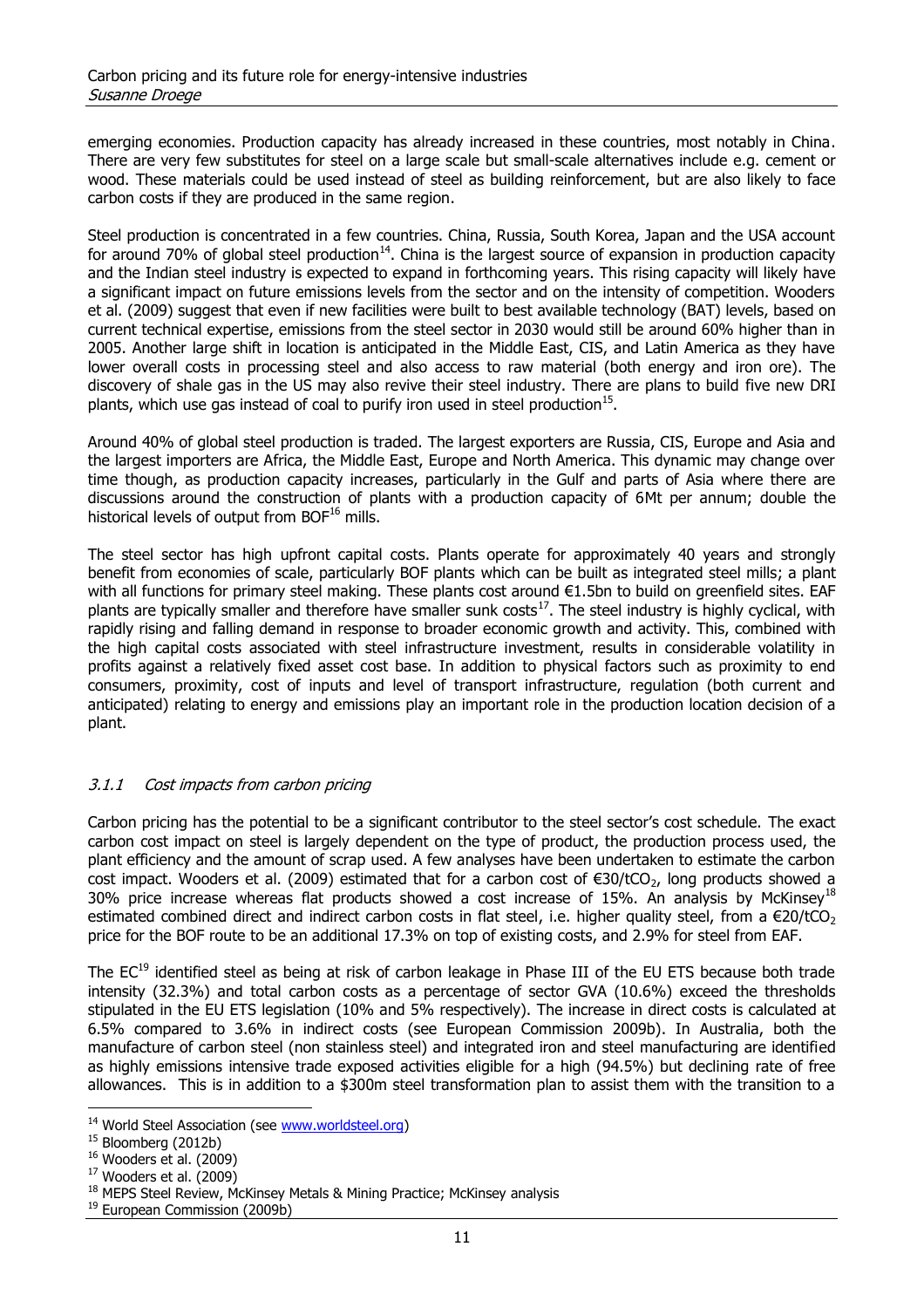low carbon future. Similarly, the US Environment Protection Agency (EPA) $^{20}$  identified the steel sector as presumptively eligible for remedial assistance as an energy-intensive, trade exposed sector under the American Power Act. A study by Linares and Santamaria (2012) highlights the different effects of a carbon price on BOF and EAF technologies in Spain, where EAF production dominates. While BOF production stops being competitive at a carbon price of  $\epsilon$ 12/tCO<sub>2</sub>, EAF technology is domestically used up to  $\epsilon$ 20/tCO<sub>2</sub>. Both, the low emission factor for the Spanish electricity sector, and the high share of EAF facilities in Spain significantly reduces the risk of carbon leakage due to import competition.

#### 3.1.2 Determinants of cost pass-through ability

Although there are some speciality steels which allow for price differentials, steel is a commodity with a single global price for each product. Prices are extremely responsive to the economic climate and downstream pro-cyclical changes in demand, whereas costs remain constant. Profit margins therefore fluctuate greatly, as was seen in the economic downturn where steel prices almost halved. Even recently, when there is relatively more economic stability, steel prices fluctuated by around US\$200/t between April 2010 and April 2011<sup>21</sup> and by around  $\epsilon$ 100/t by the end of 2012. These factors indicate that a cost passthrough is difficult if products compete at the international level. Such competition is more often found for long products, while higher quality steel products are subject to long-standing integration of suppliers with end-users which will likely makes pass-through easier. The car industry is often cited as an example of a consumer of speciality steel. In general, steel demand is not very price elastic, meaning that a change in prices of steel products does not trigger a decline or increase in demand which is equivalent to the range of the price change.

Alongside energy and raw materials, transport costs are a significant cost component in the steel sector. Sea-borne transport costs have been rising recently in response to rising demand for commodities in emerging economies but are changeable on a yearly basis, as are the price of raw materials. The Baltic Dry Index, an indicator of seaborne transportation costs for bulk materials, experiences short-term fluctuations but has fallen by an average 26% in the past year (May 2012-May 2013)<sup>22</sup>. Traditionally, the access to cheap and high quality raw material (iron ore, coal) defined national comparative advantages for steel locations, but as trade costs decline and trade volumes expand, new competitors can enter the market. Japan is an example of this. Although there are no domestic raw materials, Japan ranks amongst the top steel producers, not least due to its state-of-the-art steel plants. However, access to raw materials remains important as a determinant of plant location.

#### 3.1.3 Abatement options

Given the long lifetime of a plant, investment in abatement needs a long-term carbon price signal, as it needs to pay off over periods up to the lifetime of a steel plant. Despite fierce opposition against carbon cost and tougher mitigation targets, the European steel industry collectively works on responses to this challenge (e.g. the ULCOS initiative for ultra low carbon dioxide steelmaking, a consortium of 48 EU steelmakers). Wooders et al. (2009) point out that there are few abatement opportunities available in the short-medium term, which are able to significantly reduce  $CO<sub>2</sub>$  emissions in the steel sector due to existing high levels of energy efficiency during production. Nevertheless, there are potential abatement options over mid- to longterm to minimize carbon costs: closing inefficient high polluting plants, improving energy and carbon efficiency at existing plants, ensuring plants are built using BATs and increasing the use of scrap. Amongst the technical improvements are top gas recycling (TGR), a method to recycle gases with high  $CO<sub>2</sub>$  share and to reduce coke input by improving the reduction processes, or use of "biocoke" (i.e. coke from biomass such as wood).<sup>23</sup>. There is the need for additional breakthrough technologies, including CCS, which would require high investment and most likely supporting innovation policies from governments in the very near term. The  $IEA<sup>24</sup>$  suggests that large-scale deployment of CCS technology for new builds and retrofitting in the steel sector by 2030 would require innovation and demonstration to occur between now and 2020.

 $\overline{a}$ <sup>20</sup> EPA (2009)

 $21$  Steel on the net (see [http://www.steelonthenet.com/prices.html\)](http://www.steelonthenet.com/prices.html)

<sup>22</sup> Bloomberg (2013) (see http://www.bloomberg.com/quote/BDIY:IND/chart)

<sup>&</sup>lt;sup>23</sup> See The Committee of Climate Change (2010)

<sup>24</sup> IEA (2010)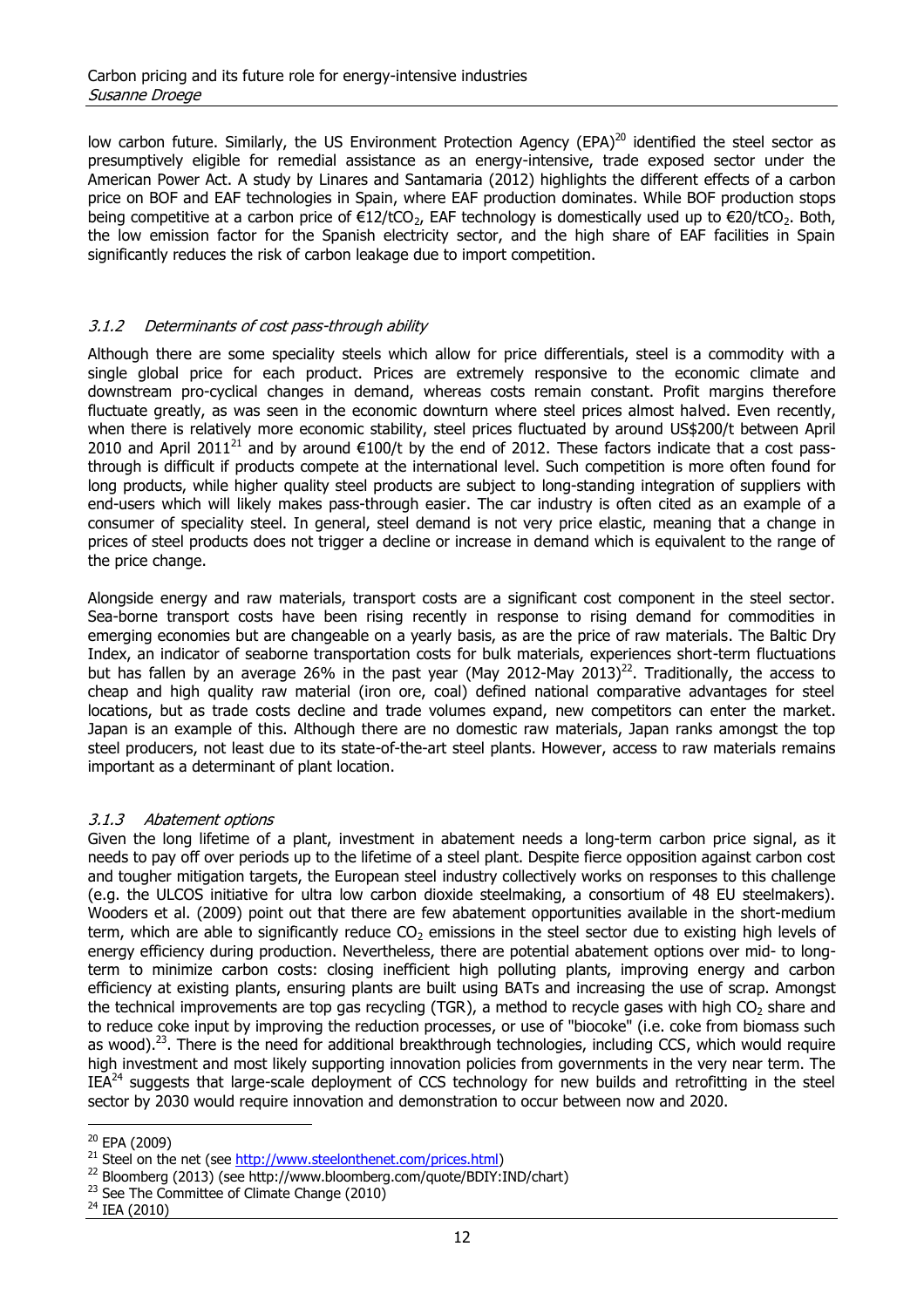#### **3.2 Cement**

The cement sector is identified as having a high carbon cost exposure in all carbon cost impact studies.<sup>25</sup> Cement production is highly emissions intensive per tonne of output, particularly with respect to direct  $CO<sub>2</sub>$ emissions from processing. These currently account for approximately 25% of industrial  $CO<sub>2</sub>$  emissions and 6% of total global emissions<sup>26</sup>. The creation of clinker is the most emission intensive part of the cement production process, accounting for around 60% of direct emissions<sup>27</sup>. Emissions arise during the chemical reactions which occur in the clinker production process, around 35% stem from fuel combusted in the kiln during the processing of limestone and 5% are indirect emissions from electricity use. Developing countries have the largest, and growing, share of cement sector emissions. China alone contributes to half of the world's cement emissions, reflecting the importance of cement in developing infrastructure during rapid economic growth.

#### **Sector characteristics**

There are two types of cement plants, integrated plants producing both clinker and cement, and cement mills which produce cement, using clinker from other plants. The most common type is Portland cement<sup>28</sup> used as a standardised ingredient for concrete or mortar. Only 6-7% of total world clinker and cement production is traded globally. Markets are segmented at the national level and internationally and cement prices differ across regions in one particular country as well as between different countries.

Cement production is highly cyclical. Demand is closely linked to economic growth and activity within the construction industry - which depends upon public finances, infrastructure expenditure, residential and commercial building activity and interest rates. Following decreasing activity in the construction sector since 2009, cement production volumes have declined in most developed economies, in particular within Europe. World cement production in 2011 was estimated at around 3.6 billion tonnes, indicating a steady recovery from the economic downturn when output was closer to 2.8bn tonnes. This increase in output is largely driven by demand in China and other developing Asian countries. China reached a record 58% of global production in 2011, an annual increase of 17.9%, while in the US and Japan, cement production fell to 1.9% and 1.2% of the global total respectively. Cement production in the EU27 represented around 7.6% of the total global production, and still has not recovered to pre-recession levels.<sup>29</sup>

Demand for cement largely originates from the construction industry and is very pro-cyclical. China and other developing Asian countries accounted for two thirds of all demand in 2009<sup>30</sup>. It is proposed that cement demand can peak once a country reaches a certain level of economic development, as such the IEA forecasts a flat projected demand for OECD countries<sup>31</sup>. Globally, demand is forecasted to rise to around 3,100 Mt per annum in 2015 and 4,100 Mt in 2050<sup>32</sup>, reflecting rapid economic development in an increasing number of non-OECD countries.

For European cement firms, the start of the economic crisis occurred in the middle of an investment phase. The industry has responded with debt reduction and cost-cutting plans. There have also been a number of plant closures, particularly in Europe and North America and some company credit ratings within the

 $25$  E.g. Carbon Trust (2004), Hourcade et al. (2007), Houser (2008), Graichen et al. (2008) and de Bruyn et al. (2008) Monjon and Quirion (2009) show that under the most stringent condition of full auctioning in Phase III of the EU ETS, the European cement sector could face a leakage-to-reduction-ratio in 2016 only by relocation of cement production, 16% due to relocation of clinker production alone.

 $26$  Gielen (2008)

<sup>27</sup> Boston Consulting Group (2010)

<sup>&</sup>lt;sup>28</sup> Portland cement is a standardized cement. The standardized proportion of gypsum to clinker is approximately 5%.

<sup>&</sup>lt;sup>29</sup> CEMBUREAU, Cement Industry – Key facts & figures (See http:/[/www.cembureau.be/about-cement/key-facts-figures\)](http://www.cembureau.be/about-cement/key-facts-figures)

<sup>30</sup> CEMBUREAU, Cement Industry – Main Characteristics (see [http://www.cembureau.eu/about-cement/cement-industry](http://www.cembureau.eu/about-cement/cement-industry-main-characteristics)[main-characteristics\)](http://www.cembureau.eu/about-cement/cement-industry-main-characteristics)

 $31$  IEA (2008)

<sup>32</sup> Gielen (2008)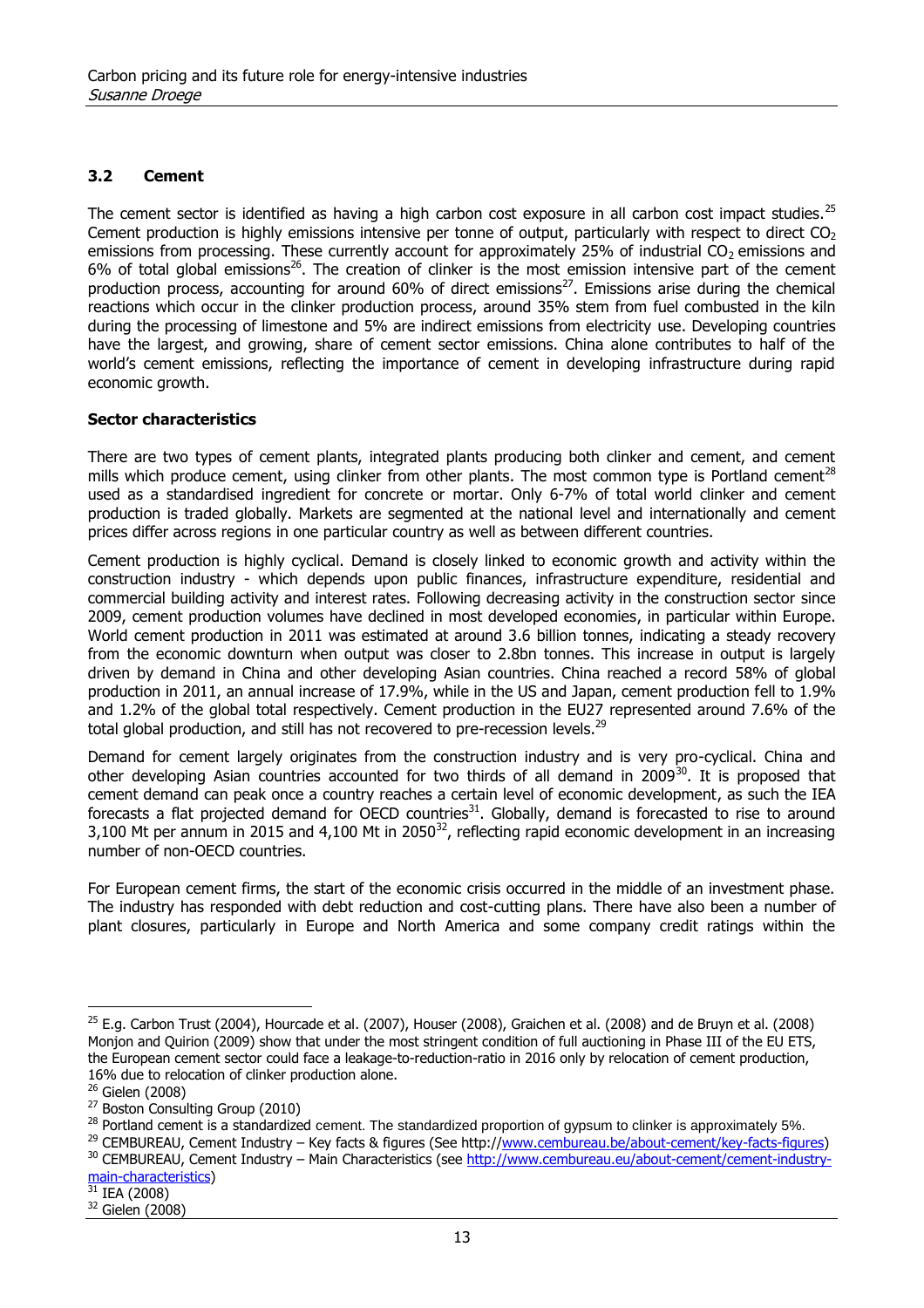industry have been downgraded, resulting in a higher cost of borrowing. High priority is being given to securing liquidity, refinancing and extending terms of existing debt.<sup>33</sup>

Transport poses a significant barrier to international trade because cement and clinker are heavy commodities with respect to their value per tonne of product. For example, shipping costs for reported cement trades between EU and North Africa for 2007 were around \$44/tonne; between China and the US, \$54/tonne and between China and Europe, \$59/tonne<sup>34</sup>. These costs fall within the same range as some European cement prices, and help to explain the relatively low volume of international trade within the sector, compared to other EII trade. These high transport costs act as barriers to entry and markets.<sup>35</sup> The increasingly long trade routes for cement can be explained by a number of factors, including overcapacities due to regional decline in demand, by relatively low input costs, in combination with high demand and prices in some of the importing countries (e.g. Spain until 2008)<sup>36</sup>. Although international trade is rising, its share is still much lower than in other EIIs relative to overall production levels. In Europe, the largest importers of non-EU cement and clinker are the coastal regions, in particular Spain and Italy. The average low levels of international transport were reflected in the European Commission's carbon leakage assessment for Phase III of the EU ETS, which estimated extra-EU trade intensity to be around  $6.8\%^{37}$ .

#### 3.2.1 Cost impacts from carbon pricing

When calculating the value at stake at a  $\epsilon$ 30/tCO<sub>2</sub> price, the European Commission (2009b) identified the cement sector to be third highest out of all sectors being at risk of leakage in Phase III of the EU ETS. The calculated cost increase as a percentage of GVA is 45.5%, while the increase in direct costs amounts to 41.1% and indirect costs is 4.4% (see European Commission 2009b)<sup>38</sup>. This is broadly in accordance with an estimate by the IEA<sup>39</sup> in 2005 for a carbon price of  $\epsilon$ 20/tCO<sub>2</sub> leading to a cost increase expected to be around 25% of the product price<sup>40</sup>. Linares et al. (2012) estimate for Spain, that a cost increase due to a carbon price of more than  $\epsilon 18/tCO_2$  already leads to a full substitution of domestic coastal clinker production by imports. Only when carbon prices are low, domestic production can keep its competitiveness.

In general, sunk costs in the cement sector differ across technologies and regions. According to CEMBUREAU, the European Cement Industry Association, for Europe they are in the order of €150m per million tonnes of annual capacity. The cost of a new cement plant is equivalent to around three years of turnover<sup>41</sup>, which indicates high capital intensity. Sunk costs will however differ across regions. Cook (2011a) suggests construction costs for a new 'greenfield' dry process integrated cement plant typically range between around US\$150-200/t cement capacity in developing and emerging economies, and between \$250- 300/t cement in OECD regions<sup>42</sup>. Aside from differences in construction costs, the differences in costs are due to quality, which will impact on the likely lifespan of the plant and the level of maintenance required. Upgrades of plants are relatively cheaper then newly built ones but still costly in absolute terms. The long and lumpy investment schedule in the cement sectors means that investment decisions are very forwardlooking and policy uncertainty is particularly undesirable.

#### 3.2.2 Determinants of cost pass-through

The cement industry is split into two types of plants with different abilities to pass through  $CO<sub>2</sub>$  costs. Those competing with overseas producers, using shipping as transport mode, are prone to carbon leakage as soon

<sup>33</sup> Cook (2011a)

<sup>34</sup> Cook (2011a)

 $35$  Cook (2009) and Cook (2011a)

<sup>36</sup> Linares (2012)

<sup>&</sup>lt;sup>37</sup> European Commission (2009b)

<sup>&</sup>lt;sup>38</sup> European Commission (2009b)

 $39$  Reinaud (2004)

<sup>&</sup>lt;sup>40</sup> With €20/tCO<sub>2</sub> the incremental allowance cost would be €17.4 per tonne of cement. In 2005, the price of Portland cement in Europe was approximately €70.4/tonne.

<sup>&</sup>lt;sup>41</sup> CEMBUREAU, Cement Industry – Main Characteristics (see [http://www.cembureau.be/about-cement/cement-industry](http://www.cembureau.be/about-cement/cement-industry-main-characteristics)[main-characteristics\)](http://www.cembureau.be/about-cement/cement-industry-main-characteristics)

 $42$  Assuming a plant size of around 1.5 million tonnes per annum (Mta)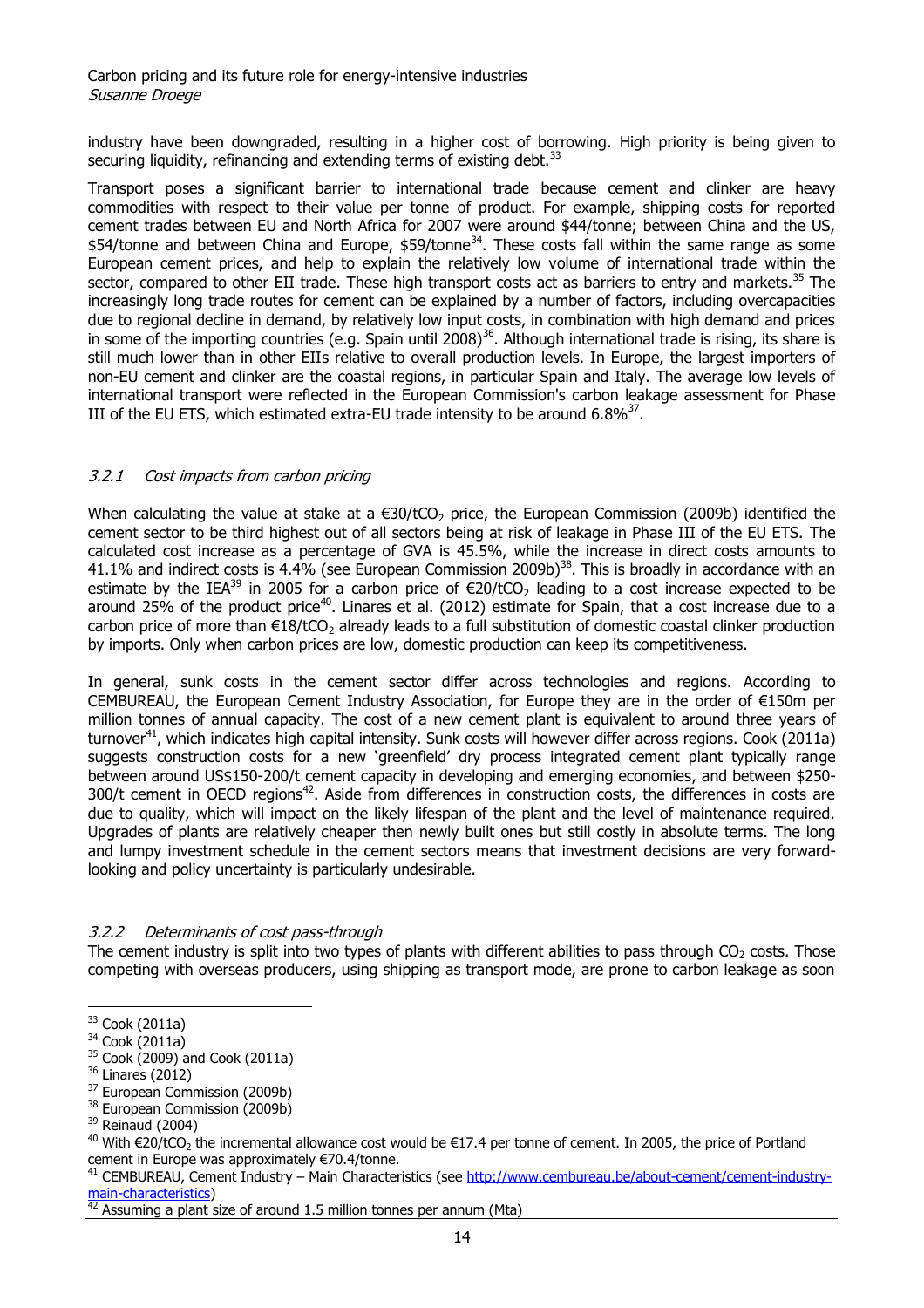as they pass through a  $CO<sub>2</sub>$  cost as this makes imports more competitive. The sale of clinker and cements from installations with overcapacities has shown in the past how access to coastal infrastructures determines competition. For producers situated close to shipping hubs, the  $CO<sub>2</sub>$  cost can make the crucial difference for the profitability of cheaper imports. Those operating in local, mostly landlocked, markets will not be confronted with such competition and a cost pass-through of the  $CO<sub>2</sub>$  price does not lead to import competition. The specific situation for this sector with respect to its location is reflected in the different cement prices across regions. In 2006, the average price of cement in Germany was \$71/tonne, in Canada it was \$66/tonne whilst Chinese cement was sold in the order of \$32/tonne<sup>43</sup>. The industry is fairly concentrated too, reflecting the high sunk costs associated with building new plants. The largest five multinational cement companies (Holcim, Lafarge, Cemex, HeidelbergCement and Italcementi) account for around 30% of the global market (CemNet, 2008) $^{44}$ . The cement industry is therefore usually characterised as being a network of regional oligopolies $^{45}$ .

There are a number of studies that have isolated the impact of carbon prices on the industry and identified the cost pass-through rate. The Carbon Trust  $(2010)^{46}$  suggests that the pass-through rate with free allocation of allowances is between 33- 90% of opportunity costs, dependent on market structures and location. Sijm et al.  $(2008)^{47}$  estimate cost pass-through rates for cement in the area of 33-50%. Others have estimated higher rates: for example Demailly and Quirion (2006)<sup>48</sup> assume a pass-through rate of 75% and Oxera (2004)<sup>49</sup> 83%. These pass-through rates suggest a genuine risk of windfall profits in the industry under free allocation but do not offer any insights into differences between coastal and non-coastal regions. Given the regional price differences amongst land-locked cement plants, the pass-through in such markets can be assumed as being much easier due to the transport cost prevalent for long-distance cement transport costs. Moreover, cement has no obvious large-scale substitutes in building, industrial and infrastructure applications (see below). As such, cement has a relatively low price elasticity of demand.<sup>50</sup>

#### 3.2.3 Abatement options

The cement industry has introduced a number of initiatives to reduce the emissions intensity of production since 1990. The World Business Council for Sustainable Development (WBCSD) has noted that the emission intensity of cement production has fallen by around 14% between 1990 and 2009<sup>51</sup>. However, further significant emissions reductions in the sector are constraint by current available technologies and processes related to clinker.

There are three technologies to produce clinker: wet, semi-dry and dry, depending on the moisture of the raw materials, mainly limestone and clay and the drier the input, the more efficient the processing.<sup>52</sup> New cement types such as 'geopolymers',which have lower process emissions are still in the early phases of development.

Thus the short-term options to reduce emissions relate to the processing of clinker, using clinker as an input and to the use of energy. Chemical additives can reduce  $CO<sub>2</sub>$  emissions in processing clinker, while the clinker content can be reduced, e.g. by using slug ash. However, there are physical limitations on the amount of such substitution. The limitations can be the regional availability of substitutes, increasing prices of substitution materials, the properties of substitution materials, intended application of cement, national standards for cement, and not least, common practice and acceptance of the composite cements by construction contractors and customers<sup>53</sup>.

 $\overline{a}$ 

<sup>48</sup> Demailly and Quirion (2006)

<sup>43</sup> Selim and Salem (2010)

<sup>44</sup> CemNet (2008) and Cook (2011a)

<sup>&</sup>lt;sup>45</sup> Ghemawat and Thomas (2008)

<sup>46</sup> Carbon Trust (2010)

<sup>47</sup> Sijm, J.P.M. et al. (2008)

<sup>49</sup> Oxera Consulting (2004)

 $50$  La Cour and Mollgaard (2002) suggest a demand-price elasticity coefficient of -0.27; Demailly and Quirion (2006) assume an elasticity of -0.2. See also Cook (2011a).

 $51$  World Business Council for Sustainable Development, Cement Sustainability Initiative (2008)

 $52$  In Europe 75% of total production is based on dry technology. See Linares and Santamaria (2011)

<sup>53</sup> World Business Council for Sustainable Development, Cement Sustainability Initiative & IEA (2009)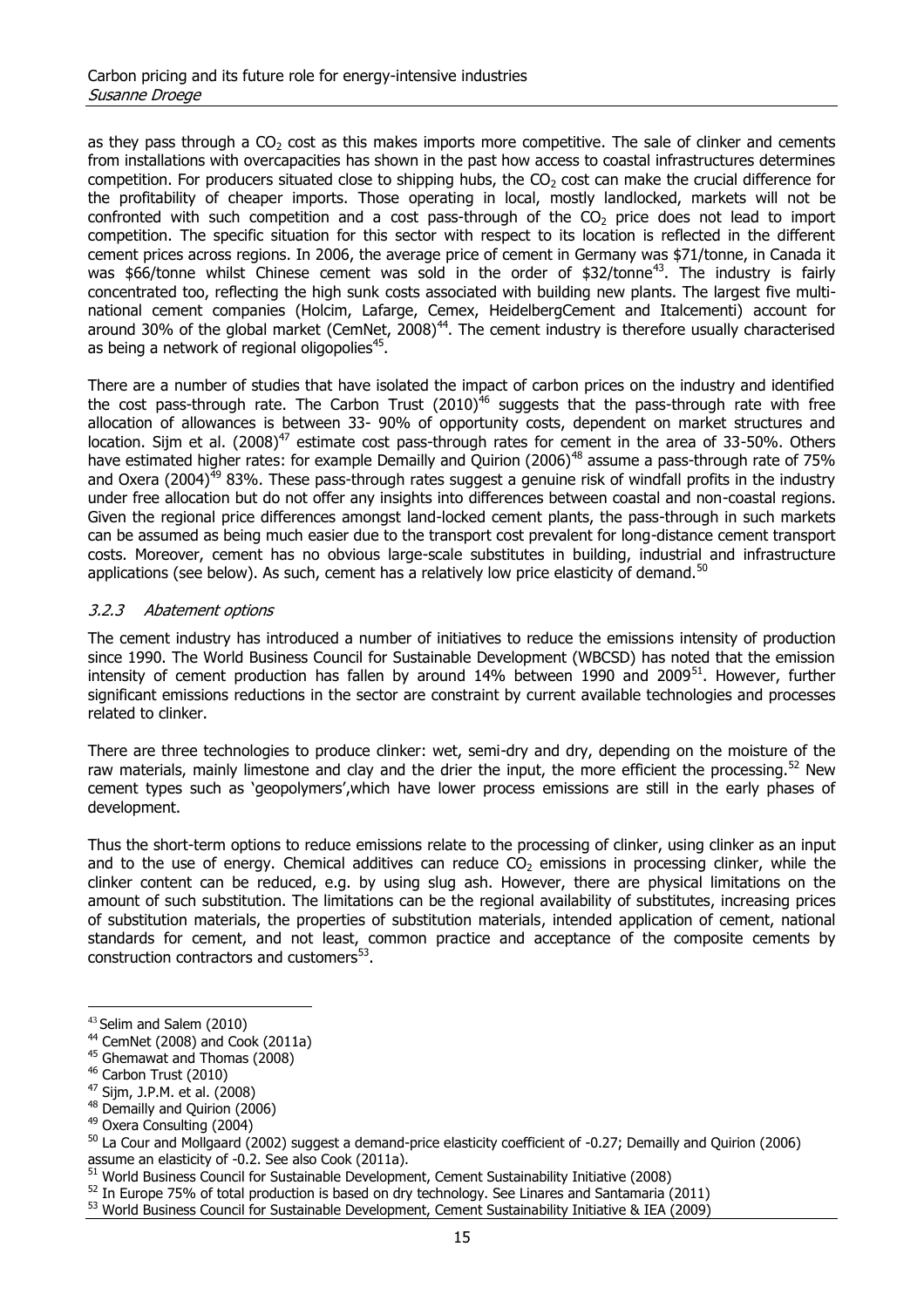The industry can continue to make marginal improvements in the emissions-intensity of production. This is especially important from a climate policy perspective given the forecasted increase in production capacity between now and 2050. Globally, installations differ in terms of the production technology used (e.g. dry kiln technologies for clinker production uses 40% less energy than wet ones), the fuel used (e.g. alternative fuels such as tires have lower emissions than traditional fuels) and the blending rates of cement. The IEA estimates that on average, the energy consumption per tonne of Portland cement is between 3-4GJ/t. In the EU, this measure is approximately 3.7GJ/t whilst China, Canada and the USA have a higher energy requirement of between 4.2-4.6 GJ/t<sup>54</sup>, suggesting some energy efficiency gains and associated abatement potential exists if all plants are using BATs, and also indicating different ranges of marginal abatement cost. Cook (2011a) notes that these options are likely to translate into cost-savings too, suggesting that variations in energy performance between different cement production technologies are a key factor driving production costs and competitiveness in the industry.

CCS is also being explored as a breakthrough technology for reducing emissions in the cement sector but will be a costly option. According to the IEA, and depending on technology, CCS would need a CO<sub>2</sub> price signal of between US\$ 31 and 90/tCO<sub>2</sub>.<sup>55</sup> The IEA<sup>56</sup> estimates that the use of CCS in cement plants in Europe would double the investment costs of a cement plant and would increase its energy use and operating costs. However, the IEA sees the application of CCS as essential for reducing cement sector emissions below current levels by 2050. In order to achieve this there would need to be a rapid roll out of demonstration projects starting in 2015 to allow for commercial viability by 2030 and large scale roll out (to around 40% of plants) by 2050.

#### **3.3 Aluminium**

The aluminium sector belongs to the sectors at a high risk of carbon leakage<sup>57</sup>, particularly when taking into account the indirect cost impact of carbon pricing. Indirect emissions from electricity production can have a share of up to 75% of overall emissions in the sector. The aluminium sector accounts for around 1 % of global GHG emissions according to the Carbon Trust (2011) and regional differences in emissions levels per tonne of output are principally due to the carbon intensity of fuel sources in the region where the production takes place<sup>58</sup>. Emissions per tonne of output range between 1tCO<sub>2</sub>/t for recyclate, to 3tCO<sub>2</sub>/t for BAT smelters using hydro-powered electricity, and up to  $20tCO<sub>2</sub>/t$  for less modern technology powered by coalbased electricity<sup>59</sup>.

#### **Sector characteristics**

The production of aluminium can take two different routes, a primary and a secondary one.<sup>60</sup> The former relies on the production of alumina out of the raw material bauxite and its subsequent reduction to primary aluminium via smelting. The latter is based on the use of recycled aluminium scrap. In particular the primary route is very energy intensive by using large amounts of fuels in the alumina production (Bayer process) and of electricity for smelting (Hall-Heroult process).<sup>61</sup> Due to a lower melting temperature necessary, the secondary route requires less energy input and leads to fewer  $CO<sub>2</sub>$  emissions than the primary route. Recycling of aluminium is rising, in particular in China (but from a low level); however, it depends on the stage in the business cycle, demand and availability. Around 77% of total aluminium production is traded globally.<sup>62</sup>

 $\overline{a}$ <sup>54</sup> IEA (2007)

<sup>55</sup> IEA (2006)

<sup>56</sup> IEA (2010)

<sup>57</sup> E.g. Carbon Trust (2004), Hourcade et al (2007), Houser (2008), Graichen et al. (2008) and de Bruyn et al. (2008) 58 Sinden et al. (2011); Carbon Trust (2011)

 $59$  Carbon Trust (2011) and Sinden (2011)

<sup>&</sup>lt;sup>60</sup> Healy and Schumacher (2011a)

<sup>&</sup>lt;sup>61</sup> Healy and Schumacher (2011a)

 $62$  Reinaud (2008)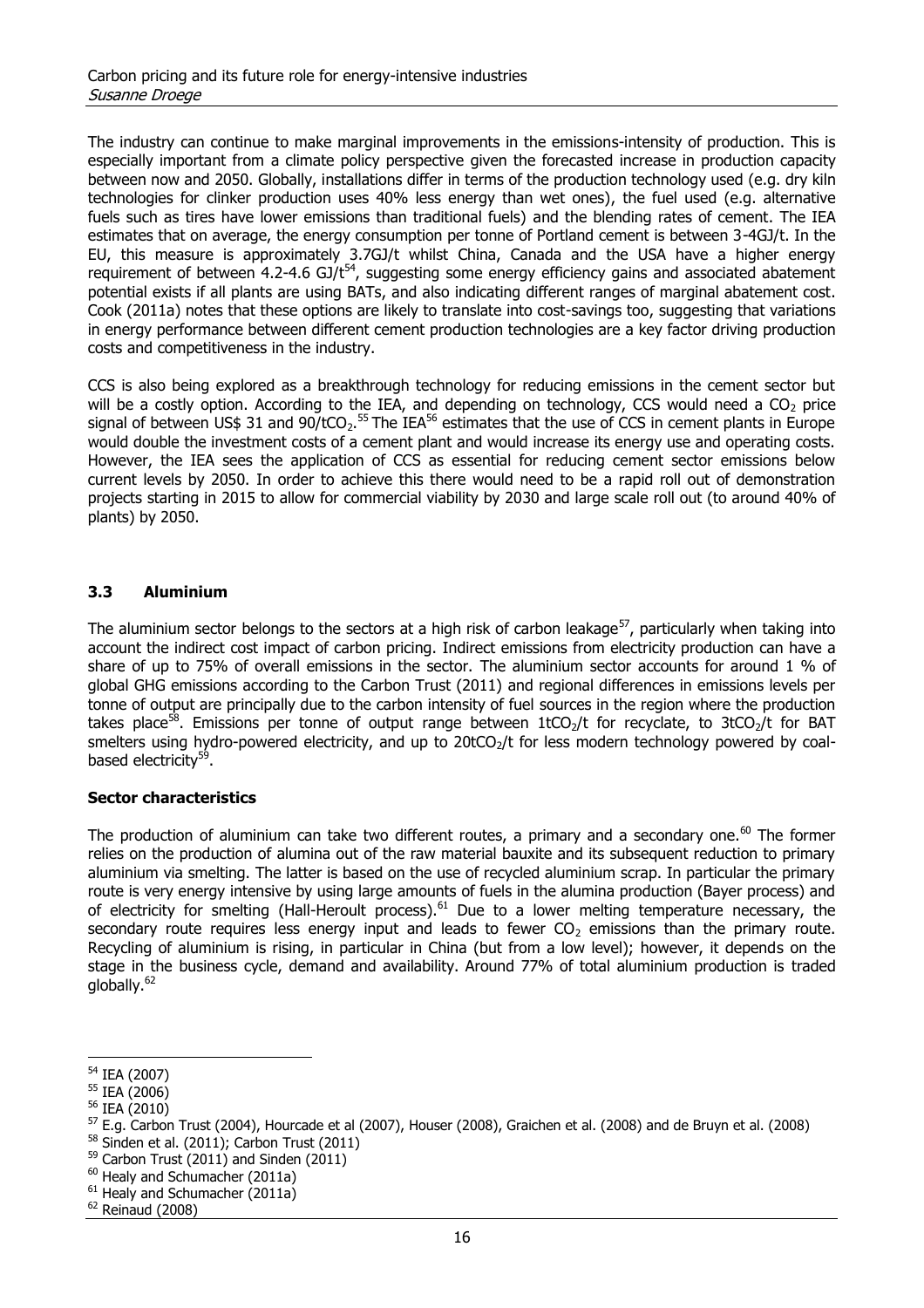Aluminium products are relatively homogenous. Both semi-finished products (e.g. bars, profiles, wires, sheets, foils, tubes, pipes) and speciality products (e.g. powders, special alloys) can be made from recycled and virgin aluminium and will be indistinguishable in terms of their quality. Demand for aluminium comes from a number of downstream sectors including transportation, packaging, machinery and construction. Aluminium consumption is forecasted to quadruple between now and 2050, principally in emerging economies; China's consumption grew at an average 10% per annum between 1980 and 2007. Demand for aluminium may increase in more developed countries between now and 2050 as an input into 'green growth' projects<sup>63</sup>.

Energy costs will clearly determine future investment decisions in the sector. In Europe and in Australia, the sector is included in the ETS from 2013 (EU) and from 2012 (Australia) onwards and also will have to carry indirect carbon costs from ETS auctioning in the power sector (EU). While in the first EU ETS phase (2005- 2008) the sector was still partly shielded from the impact by longer term energy supply contracts, new power supply contracts and a steep rise in primary energy prices between 2005 and 2008 have reduced the competitiveness of the EU aluminium industry in global markets. Market shares have increased for those with cheap electricity access, in particular from hydro-power (Brazil, Norway, Iceland), but also in locations with cheap gas (e.g. Qatar, USA)<sup>64</sup>, provided this is reflected in power contracts for smelters. Long-term electricity contracts thus are a tool to secure the competitive position of aluminium producers, given the global price determinants. The sunk costs in the aluminium industry depend on the degree of vertical integration of production. The higher the integration with extraction of bauxite, alumina production and smelting, the higher the investment needs. $65$  The IEA $66$  notes that transport costs are a very small component in the overall cost schedule. Thus new markets could be also be served from existing plants worldwide as aluminium products in general are highly traded commodities.

Nevertheless, the demand trend in combination with the availability of cheap energy will determine the location of new production capacity. Aluminium production is concentrated in a few regions at less than 300 sites globally<sup>67</sup>. China and Russia account for around 50% of global production and both provide power from carbon-intensive sources or from nuclear plants. Production capacity in primary aluminium production is growing most quickly in China (its share in global production rose from 24% in 2005 to 35% in 2009)<sup>68</sup> and The Middle East (increase by 40% 2005 to 2009, equivalent to a share of 3% in 2009); likely due to their proximity to downstream demand and comparative advantage in production. According to the Carbon Trust  $(2010)$ <sup>69</sup> costs of production are already around 40% lower in the Middle East than in Europe. In this instance, carbon cost differentials between the two regions widen the gap in production costs further and passing through CO<sub>2</sub> costs will become impossible for EU producers. Recycling rates in China have increased by 60% between 2005 and 2009, but mainly using imported scrap. The absolute level of recycled aluminium in China, however, is still low compared to other regions, given that China is using a lot of aluminium for infrastructure development and that this has only recently being incorporated in capital formation.

#### 3.3.1 Cost impacts from carbon pricing

The European Commission's assessment<sup>70</sup> of the CO2 cost impact identified aluminium as being at risk of carbon leakage in Phase III of the EU ETS because both trade intensity (35.9%) and total carbon costs as a percentage of sector GVA (14.0%) exceed the thresholds (10% and 5% respectively). The increase in direct costs was estimated to be 1.7%, whereas indirect costs may increase by 10.3% (see European Commission 2009b) reflecting the majority of the carbon cost exposure comes from electricity consumption. Data for the US industry show similar results: the trade intensity of aluminium refining is 70% and of primary aluminium production it is 64%, while the energy intensity is 21% and 20% respectively. In Australia, aluminium

<sup>&</sup>lt;sup>63</sup> Carbon Trust (2010)

<sup>64</sup> Sartor (2011)

 $65$  Ranges discussed in 2011 for a project in Malaysia were US\$4 bn for a yearly capacity of 750,000t aluminium in The National 2011, Abu Dhabi in \$4bn aluminium plant deal (see [http://www.thenational.ae/featured-content/home/middle](http://www.thenational.ae/featured-content/home/middle-headline-teaser/abu-dhabi-in-4bn-aluminium-plant-deal)[headline-teaser/abu-dhabi-in-4bn-aluminium-plant-deal\)](http://www.thenational.ae/featured-content/home/middle-headline-teaser/abu-dhabi-in-4bn-aluminium-plant-deal)

<sup>&</sup>lt;sup>66</sup> Reinaud (2008)

 $67$  Carbon Trust (2011)

<sup>&</sup>lt;sup>68</sup> According to USGS (2011)

<sup>&</sup>lt;sup>69</sup> Carbon Trust (2010)

<sup>70</sup> European Commission (2009b)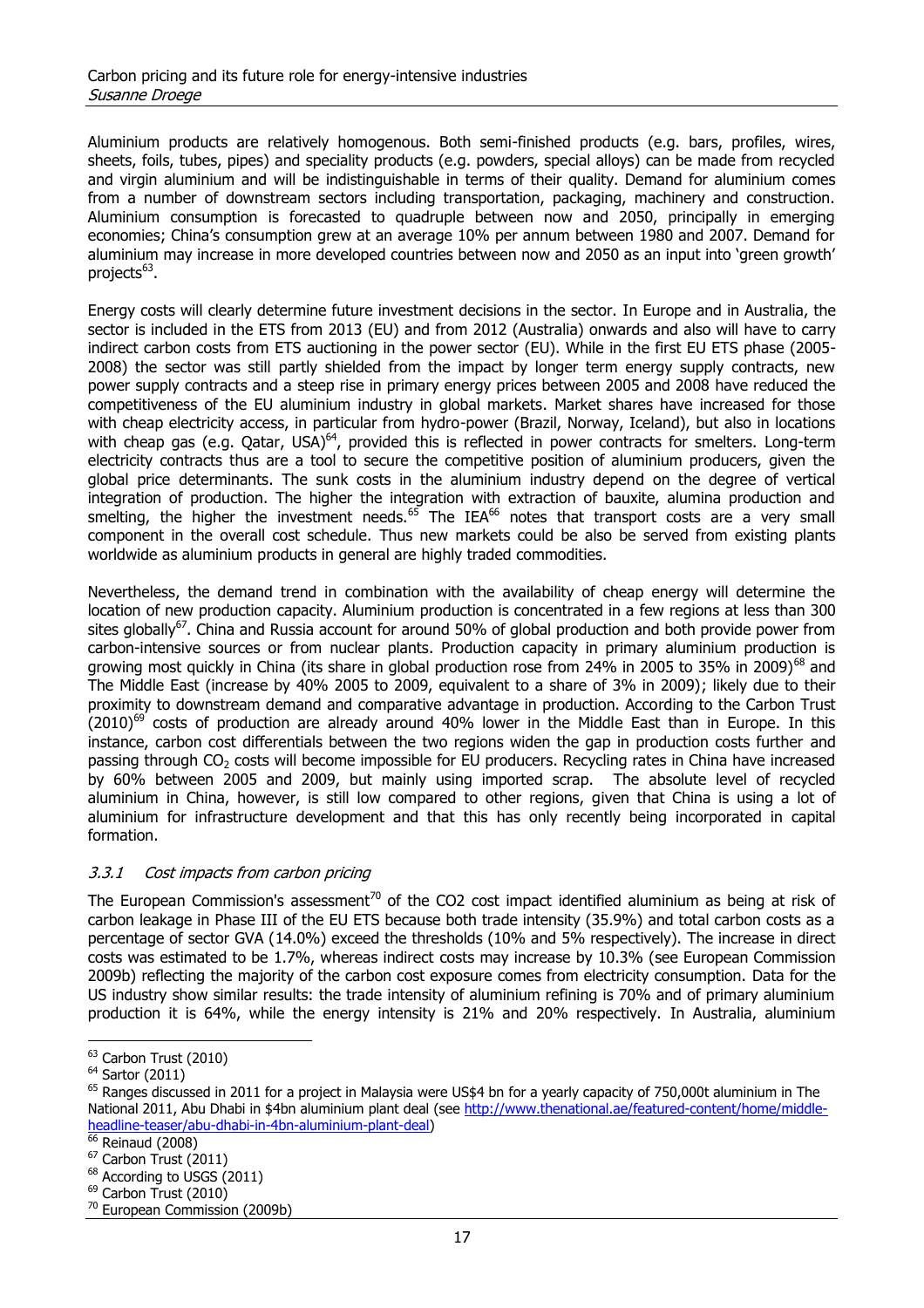smelting and production of aluminium rolls are both identified as being highly emissions intensive and eligible for a high proportion of their emissions to be covered by free allocation.

#### 3.3.2 Determinants of cost pass-through ability

The cost pass-through of aluminium producers is very limited. The global price of aluminium is determined on the London Metals Exchange and the Shanghai Futures Exchange and can be characterized as being very volatile in recent years<sup>71</sup>. Producers are essentially price takers and so the profitability of operations is highly dependent on production costs and the global prices. This in particular limits the pass-through ability of the sector. Moreover, most aluminium products do not compete based on their quality and the lack of differentiation hinders pass-through of additional costs.

The high share of energy costs for aluminium production is a crucial factor for investment decisions and determines the competitive position of producers. Those regions with cheaper sources of energy have a natural comparative advantage against competitors who face higher costs. With rising oil prices and an increasing number of countries introducing carbon pricing policies (EU, Australia, South Korea or China), locations with low carbon energy such as hydroelectricity may be more favourable from both an environmental and economic standpoint. Electricity prices will likely continue to be the main determinant of investment location decisions for the industry. This puts the production in Europe in particular at a disadvantage and explains they high sensitivity of the sector towards a  $CO<sub>2</sub>$  cost.

#### 3.3.3 Abatement potential

The abatement potential in the aluminium industry depends on the energy use and recycling rates. Using recycled scrap is one way of reducing emissions in the aluminium production process. Secondary smelting of aluminium only requires roughly 5% of the energy of primary smelting due to the relatively low melting temperature of 700-800  $^{\circ}C^{72}$ . Recycling rates are very high in the USA and Europe and growing in China. The International Aluminium Institute estimates global recycling rates to be at approximately 60% but in some countries like Brazil, Norway and Japan this is closer to 90%. The Carbon Trust (2011) estimates that if all countries increased their recycling rates to this level, the sector could cut its global emissions by around  $5\%^{73}$ .

There is also a range of measures to further reduce the direct and indirect emissions from producing aluminium. Primarily, the type of electricity for melting and primary aluminium production is the key factor for lowering emissions associated with production. This differs considerably from region to region, e.g. China with the highest share of coal-based electricity and Latin American producers using mainly hydropower and natural gas. The processing of primary aluminium, following the extraction of bauxite, applies the so-called Bayer process. The Bayer process is very energy intensive consuming on average 13% and 85% of total electricity and fuel use for the production of primary aluminium respectively (Worrell et al., 2007). Different anodes could be applied in this process to lower direct emissions during primary smelting<sup>74</sup> and CCS technologies applied to power generation would significantly reduce indirect emissions associated with production.

#### **3.4 Basic Chemicals**

The chemical industry produces a diverse range of products and there is a high integration of processing within and across the industry. In 2005, the chemicals sector contributed approximately 5% of global GHG emissions<sup>75</sup>.

#### **Sector characteristics**

The chemicals sector can be categorised into five groups or subsectors based on their chemical composition: (i) petrochemicals, (ii) basic inorganics, (iii) polymers, (iv) specialities and (v) consumer chemicals. The first

 $\overline{a}$  $71$  Reinaud (2008)

 $72$  Worrell et al. (2007)

 $73$  Carbon Trust (2011)

<sup>&</sup>lt;sup>74</sup> Schumacher and Healy (2012)

<sup>&</sup>lt;sup>75</sup> Based on data from the ICCA (2009) and WRI's Climate Analysis Indicators Tool (see [http://cait.wri.org\)](http://cait.wri.org/)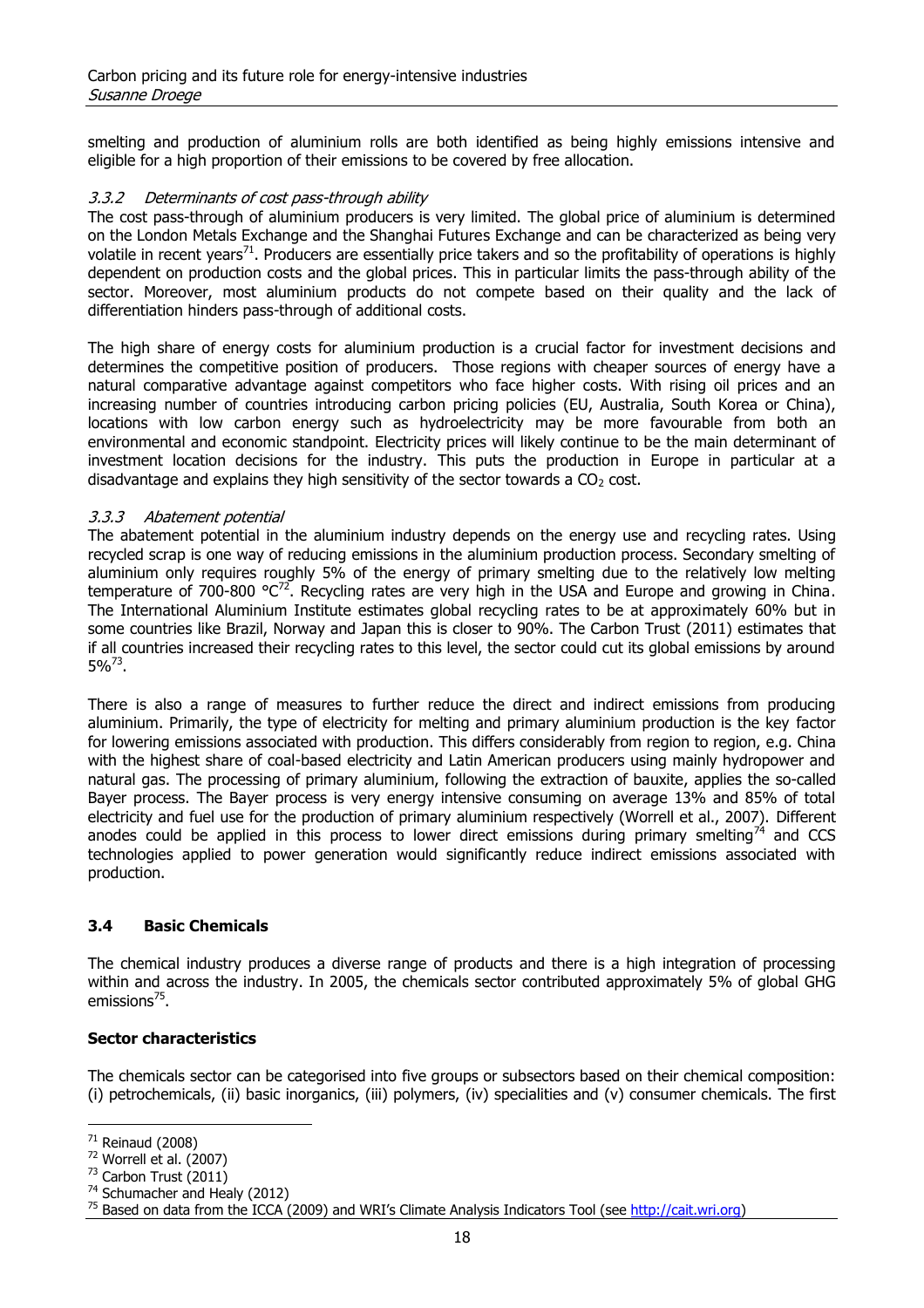three subsectors (i)-(iii) constitute the group of basic chemicals, which together had a share of around 57% of total chemicals sales in the EU in 2005<sup>76</sup>. Although there are differences in the production techniques and associated emissions between products, the chemicals subsectors share a number of similar market characteristics, such as quality competition for speciality products for the categories (iv) and (v). There are multiple steps in the production process and a number of different chemical compounds can be produced in high volumes. For example, a chemical compound produced in one sub-sector may provide the feedstock for further processing in another chemical subsector. An important link across sectors exist with refining from which feedstock is provided for chemical plants.

Due to the high integration between chemical subsectors and a specific minimum size requirement, chemical plants are capital intensive and large in size. While incumbent plants in Europe have an average size of 450,000 tons/year, new basic petrochemical plants (crackers) built in India, China and the Middle East have a typical capacity of over one million tonnes a year.<sup>77</sup> The trend in overall global chemical sales shows a strong shift towards Asia, in particular China (up from 5.8% to 22.2%), between 1990 and 2009<sup>78</sup> at the expense of sales in the EU (32.1% to 24%) and the US (28% to 21.2%). In recent years the US has seen a resurgence in its chemicals industry due to the availability of cheap shale gas both as a feedstock and power source for the industry. The American Chemical Association anticipates that the use of shale gas could lead to a 5% expansion in chemicals production by 2015<sup>79</sup>. The German chemicals producer BASF has indicated concerns over the relative competitiveness of their European plants due to the opportunities presented by low US gas prices and plan to expand the capacity in two of their US operations<sup>80</sup>.

Petrochemicals, basic inorganics and polymers are produced in large integrated plants whilst more specialities and consumer chemical require more complex production techniques and (e.g. dyes and pigments, paints and inks) are usually produced in small and medium enterprises<sup>81</sup>. The former grouping represents commodities and compete globally. The latter currently enjoys relatively more product and service differentiation. This is reinforced by higher expenditure on research and development, particularly in emerging fields like biotechnology and nanotechnology<sup>82</sup>. Established markets such as those in Europe are still facing increasing competition as workers in emerging economies become better educated, building capacity for more technical and specialised chemical production.

The production location of the chemicals industry has been changing rather dramatically during the last decade. Historically, the high degree of technical specialism required in production has led to the concentration of the chemicals industry in high-income areas of the world such as West Europe. However, in recent years, both China and the Middle East have seen a rapid expansion in chemicals production capacity fuelled by domestic policies and demand<sup>83</sup>. China has a government directive to become self-sufficient in chemicals production and the Middle East enjoys favourable regulatory conditions as well as an abundance of gas which is a feedstock into the production of a number of chemicals, thus given them a competitive advantage over their European counterparts. This is mirrored in a change of trade patterns and the commodity markets. According to a sector study by KPMG (2010), the Middle East has emerged as a major competitor for the European chemical industry, while a decade ago North America was the main global exporter of basic chemicals, used as raw materials, such as polypropylene or polyolefins, and supply and demand was balanced in Europe. Although the Middle East continues to be a large producer, the accessibility of shale gas has led to resurgence in chemicals production in the US which may mean reverting back to previous trade dynamics.

Transport costs in the chemicals sector vary depending on the product. Hazardous materials require specially designed transportation which raises the costs significantly and may limit the distance over which the chemical is transported<sup>84</sup>. Therefore, some chemicals plants are located very close to downstream end-

<sup>78</sup> ICCA (2010)

- $79$  Royal Society of Chemistry (2013)
- 80 Washington Post (2013); Bloomberg (2012a)
- <sup>81</sup> European Commission (2009a)
- 82 European Commission (2007)

<sup>&</sup>lt;sup>76</sup>European Commission (2007)

<sup>77</sup> European Commission (2007)

<sup>83</sup> KPMG (2010)

<sup>&</sup>lt;sup>84</sup> European Commission (2009a)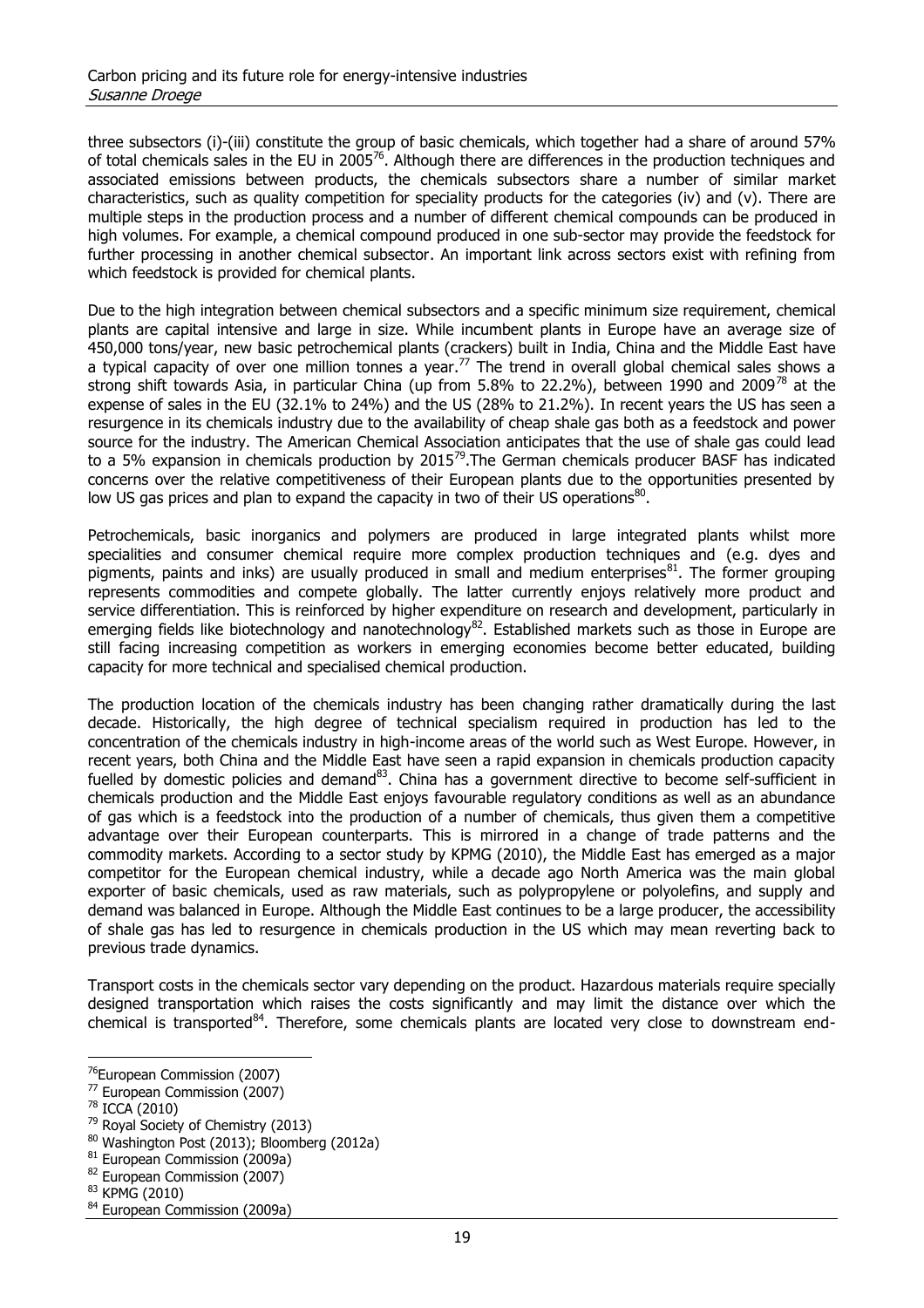users, leading to agglomeration of industry. Just under half of global production in the chemicals sector is traded and trade is growing faster than production levels<sup>85</sup>. In multi-nationals, there is intra-firm trading of chemicals to allow for access to more markets globally. Operating in a global market will encourage firms to consider global cost differentials when deciding on the location of production issues. In addition to subsidized feedstocks, plants in the Middle East enjoy lower transport costs to emerging markets in Asia than for their European counterparts due to proximity.

#### 3.4.1 Cost impacts from carbon pricing

In the EU assessment of industries prone to carbon leakage, the impacts from a  $CO<sub>2</sub>$  price on the chemical industry were calculated for each subsector separately. Different regions categorise the sector and subsectors in different ways but a number of subsectors are often defined as being energy intensive and trade exposed<sup>86</sup>. The European Commission<sup>87</sup> identified six basic chemical subsectors to be at risk of carbon leakage in Phase III of the EU ETS. The US assessment lists ten subsectors, partly overlapping with the EU NACE codes (these are listed in Table A1). Australia identified five chemical subsectors as being at high risks but these were at a higher level of sectoral disaggregation. All six subsectors listed by the EU have in common a relatively high trade intensity, which ranges between 25 and 50%. The increase in direct costs is particularly high for fertilizers and nitrogen compounds, synthetic rubber and other inorganic basic chemicals. The latter also face a relatively high increase in indirect costs and hence in total costs. Due to indirect process emissions, the increase in total costs of carbon pricing for fertilizers and nitrogen compounds was estimated at around 70.2%, which is the largest value for all analysed subsectors.

#### 3.4.2 Determinants of cost pass-through ability

In the chemicals industries, diversity in the market characteristics of basic chemicals and speciality products reflects different degrees of cost-pass-through ability, as the type of product, its uses and the demand elasticities related to a price increase determine the competitive pressure.

The high degree of technical specialisation required to generate certain chemicals gives the producers some control over the prices and potentially allows for a significant cost pass-through. In Europe, the European Chemical Industry Council (CEFIC)<sup>88</sup> assert that the ratio of gross operating profits to sales in the chemicals sector is ranked second highest out of all European manufacturing sectors and is also ranked second in terms of "value added per employee", 84% higher than the combined average of all manufacturing sectors. Although profit margins will of course depend on the relative costs of other production inputs, there is a significant return on labour as a factor of production. There are chemicals with specific characteristics and uses which are therefore hardly substitutable with any other manufacturing sector's products.

However, there are also some applications of chemicals, for which alternatives exist. In some instances, chemicals are substitutable within the industry, in particular, basic chemicals which act as a feedstock into more complex chemical processes, such as developing chlorine via electrolysis which is used as an input for 55% of all chemical processing in the European chemicals industry<sup>89</sup>. Feedstocks, e.g. gas, are substitutable between firms across regions, but more complex chemical compounds may require specific technical expertise and production processes that are not so readily substitutable within the industry. This reduces the flexibility of the sector to compensate  $CO<sub>2</sub>$  costs through substitution and related cost savings. In general, the lower the degree of substitutability the more likely that costs can be passed through.

#### 3.4.3 Abatement options

The production of basic chemicals depends on energy and this also determines the  $CO<sub>2</sub>$  emissions performance. The chemicals industry uses energy products both as a source of energy and as an input into their products. Historically, the industry has had a high reliance on fossil fuel hydrocarbons, however in

85 European Commission (2009a)

 $87$  European Commission (2009b)

<sup>86</sup> For example Carbon Trust (2004), Hourcade et al. (2007) Houser et al. (2008), Graichen et al. (2008), de Bruyn et al. (2008)

<sup>88</sup> CEFIC (see [http://www.cefic.org/Facts-and-Figures/Profile-of-the-Chemical-Industry/Added-value-in-EU-chemicals](http://www.cefic.org/Facts-and-Figures/Profile-of-the-Chemical-Industry/Added-value-in-EU-chemicals-and-other-manufacturing-sectors/)[and-other-manufacturing-sectors/\)](http://www.cefic.org/Facts-and-Figures/Profile-of-the-Chemical-Industry/Added-value-in-EU-chemicals-and-other-manufacturing-sectors/)

 $89$  Eurochlor (2002)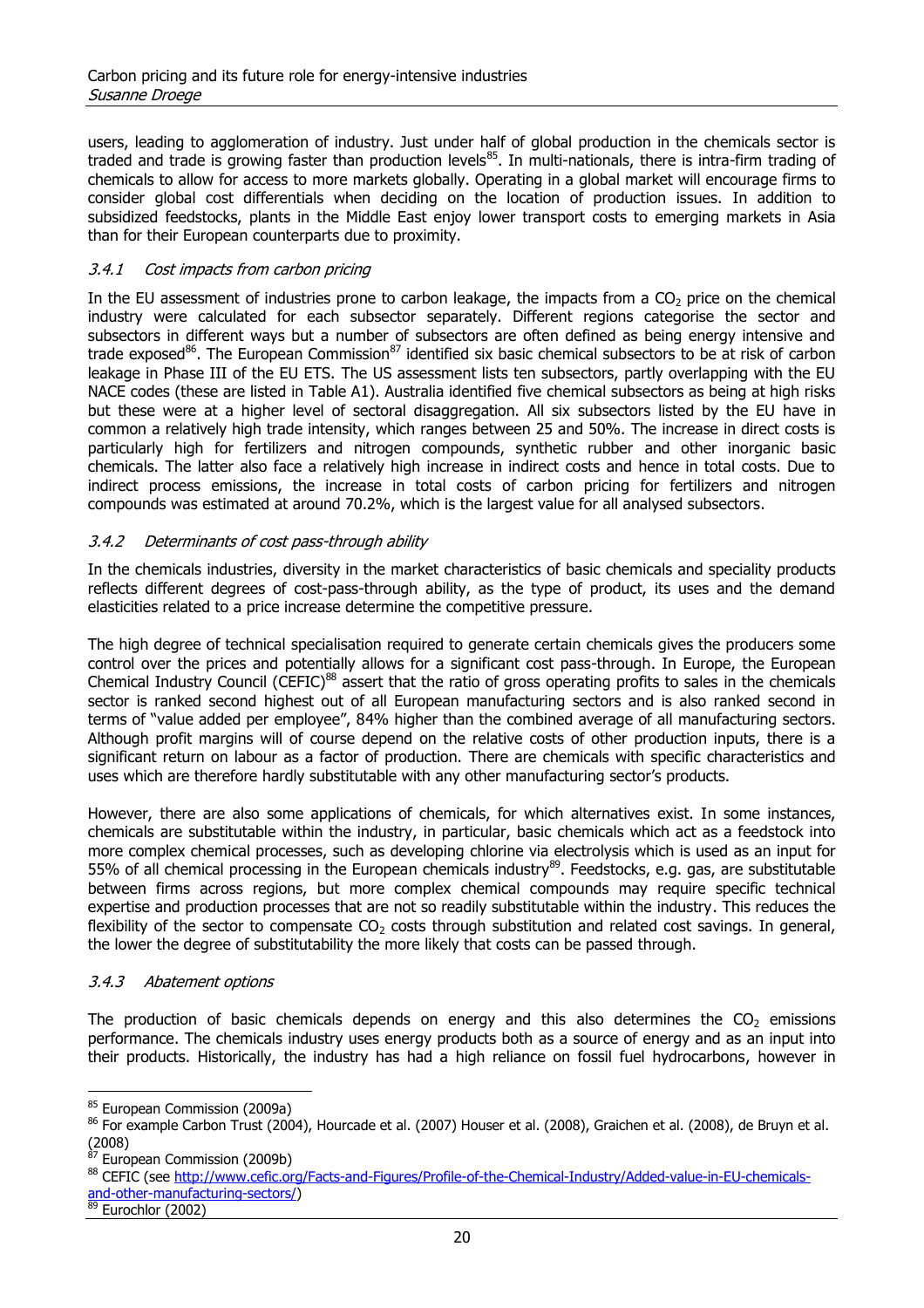some regions like Europe, a number of producers have begun to expand their feedstock base to include the use of alternatives such as bio-based renewable raw materials<sup>90</sup>. This is to limit their (carbon) cost exposure, but also to follow customer demand for higher environmental standards from chemical producers. In Europe, around 8% of feedstock sources are derived from biomass sources, and this will likely increase in forthcoming years but will be somewhat dependent on the level of rival demand for these inputs from other sectors, e.g. the use of biomass to produce energy and heat, and their associated prices<sup>91</sup>. Policies such as the EU Biofuels Directive creates demand over the short-to-medium term, which is unlikely to be met domestically. Therefore, the chemicals sector will be in competition for bio-based feed-stock that will increasingly be sourced internationally, potentially raising costs. For fertilisers, abatement options include improving process efficiency, using CHP or making nitrogen fertiliser from gas rather than coal. CCS may also be well suited to ammonia production due to the high concentrations of waste gas produced during the manufacturing process. Moreover, altered fertiliser application rates could reduce NOx emissions from fields, and thus reduce demand for fertiliser.

Understanding the real mitigation potential in the chemicals sector will require further analysis into the specific products and processes in the sector.

#### **3.5 Pulp and paper<sup>92</sup>**

The pulp and paper industry is the fourth largest industrial emitter worldwide. Based on 2005/2006 data, the pulp and paper industry contributed around 202 MtCO<sub>2</sub><sup>93</sup>, representing approximately 1% of global emissions. In this report pulp and paper are addressed as a single sector, based on their linkage in the production chain – pulp is an input to the manufacture of paper and paperboard products.

#### **Sector characteristics**

At the NACE 4 level the pulp and paper industry includes pulp, paper and paperboard, and wallpaper (see Table A1). Nevertheless, both sectors have diverse and differentiated product structures and production routes. Within Europe, the IEA<sup>94</sup> estimated that the sector emitted around 34MtCO<sub>2,</sub> in 2010. The number of companies and plants in Europe has been decreasing over the last 20 years, with a decline of around 25% over the last decade.<sup>9</sup>

The production of pulp and subsequently of paper is multi-faceted and the exact processes used are dependent on the quality of the final output needed. Pulp can be produced via three main routes: mechanical pulping, chemical pulping (Kraft or Sulfite process) and by using recovered paper.<sup>96</sup> While chemical pulping results in higher quality fibres, it is more energy intensive than mechanical pulping; recovered paper is by far the least energy intensive process.<sup>97</sup> The quality spread is reflected in product prices. Prior to the economic downturn in 2009 pulp was priced between €370-€570 per tonne, recycled paper at €300/t, newsprint rolls at €450/t and higher quality writing or copy paper is usually priced between €700 and €850 a tonne $^{98}$ .

Similarly, input costs differ, depending on the quality of the output. However, the production process is fundamentally energy-intensive and so carbon pricing, alongside rising fossil fuel prices is of increasing concern for the industry from a competitiveness standpoint. The sector has already begun to respond to these rising energy costs and to  $CO<sub>2</sub>$  costs by shifting towards the use of biomass as a fuel source (around

<sup>90</sup> European Commission (2009a)

<sup>&</sup>lt;sup>91</sup> European Commission (2007)

 $92$  This section refers mainly to finding on the EU pulp and paper industry.

<sup>93</sup> Miner (2010)

 $94$  IEA (2010) According to CITL data for 2010: 37Mt CO<sub>2</sub>

<sup>&</sup>lt;sup>95</sup> CEPI (2011)

<sup>96</sup> Healy and Schumacher (2012b)

<sup>97</sup> Healy and Schumacher (2012b)

<sup>98</sup> Bergmann et al. (2007)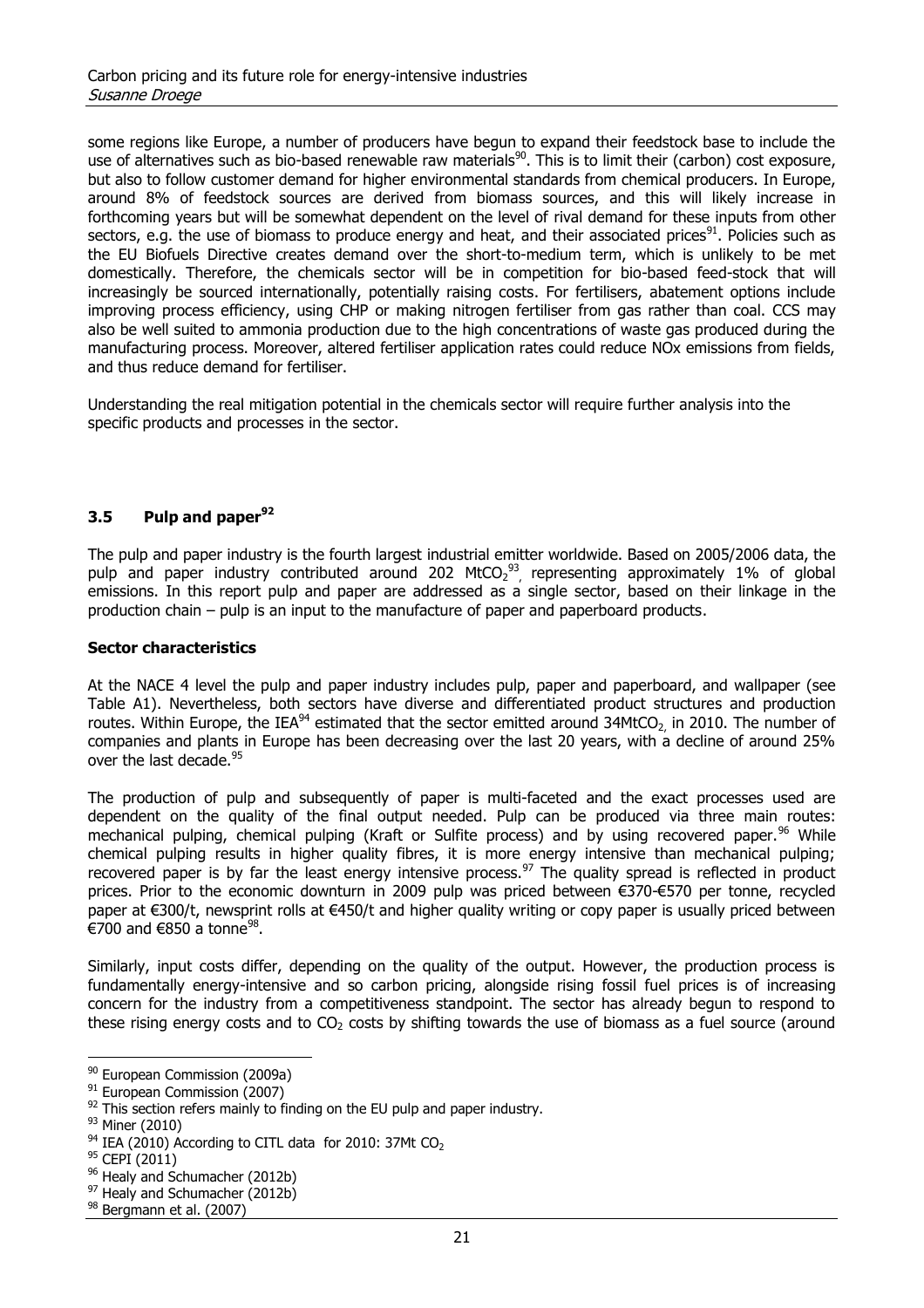50% of the inputs of the European pulp and paper industry relies on biomass) and reducing the energy consumed per tonne of output in recent years. UBS investment research  $(2008)^{99}$  noted that globally many companies have reported a reduction in the purchased energy per unit of output of 20% or more between the years 1997-2007.

Sunk costs in the pulp and paper sector are high and the period from planning a new site until its operation ends is around 40 years. As pulp and paper plants are nearing the end of their operating life in some OECD countries, there may be an opportunity to improve the emissions efficiency of production over the next few years. In the EU the average age of pulp and paper production facilities is only 15 years, although some mills are close to the end of their lifetime.

Geographically, pulp and paper producers are concentrated in a small number of regions. Over half of the world's paper production originates from the USA, Canada, China and Japan and this looks to rise further as China continues to increase its production capacity. Pulp is similarly concentrated, in 2008, North America and Europe accounted for 72% of total worldwide pulp production $^{100}$ . The trade performance of the EU in pulp and paper reveals that exports consist of high value products such as coated paper, but also low value products such as recovered paper. The destination of most low value products is China (recovered paper and paperboard), or India. For higher value products it is rather Russia and the US (coated paper and others). In parallel the EU imports mostly from the US, Russia (low value newsprint paper), or China, with an overall net balance of EU exports in the sector.<sup>101</sup> The demand for pulp and paper products is strongly an overall net balance of EU exports in the sector.<sup>101</sup> The demand for pulp and paper products is strongly correlated to a country's income. As per capita income rises, it is expected that demand will increase for printing and writing paper. Thus for emerging economies it is likely that demand for higher quality paper products will increase the coming years, balanced by increasing demand for electronic media, which reduce demand for newsprint.

#### 3.5.1 Cost impacts from carbon pricing

The sector is often classified as being at risk of carbon leakage in modelling studies. In the EU, three pulp and paper subsectors were identified as being at risk of carbon leakage as they exceeded the necessary thresholds for an increase in total costs and trade intensity<sup>102</sup>. These subsectors are: the manufacture of pulp, the manufacture of paper and paperboard, and the manufacture of wallpaper (see Table A1). All three subsectors are characterised by a relatively high trade intensity (above 25%), the impact of carbon pricing on total costs only exceeds the 5% threshold in the paper and paperboard subsector (10.2%). In Australia, newsprint, tissue, packaging and higher quality printing and writing paper and dry pulp manufacturing are al identified as being highly emissions intensive, trade exposed industries. The US data show a slightly different picture, as the subcategories differ. Pulp and newsprint paper is highly traded (90% and 68%) and the range of energy intensity for all subsectors is between 8 and 16%.

#### 3.5.2 Determinants of cost pass-through ability

China's increasing pulp and paper production capacity has led to increased demand for physical inputs which in turn led to higher costs. This is symptomatic of all cost components in the industry. As previously discussed, transport costs, energy costs and input costs have all increased in recent years which has likely led to falling profit margins and a response from industry to increase production efficiency. In some regions, such as Europe, this has led to a contraction in production and employment in the pulp and paper sector. Thus, the ability to pass through additional carbon costs to the final consumer has declined and will most likely not improve given international competition. There are no obvious substitutes for pulp and paper for end users but to save costs (and thus compensate for the  $CO<sub>2</sub>$  costs incurred) there is some opportunity to substitute products and processes within the sector e.g. in terms of quality, wood type, and whether or not the material is from recycled sources. These factors will impact on production costs and therefore product prices.

<sup>99</sup> UBS Investment Research (2008)

 $100$  Gielen and Tam (2006)

 $101$  Healy and Schumacher (2011b)

<sup>102</sup> European Commission (2009b)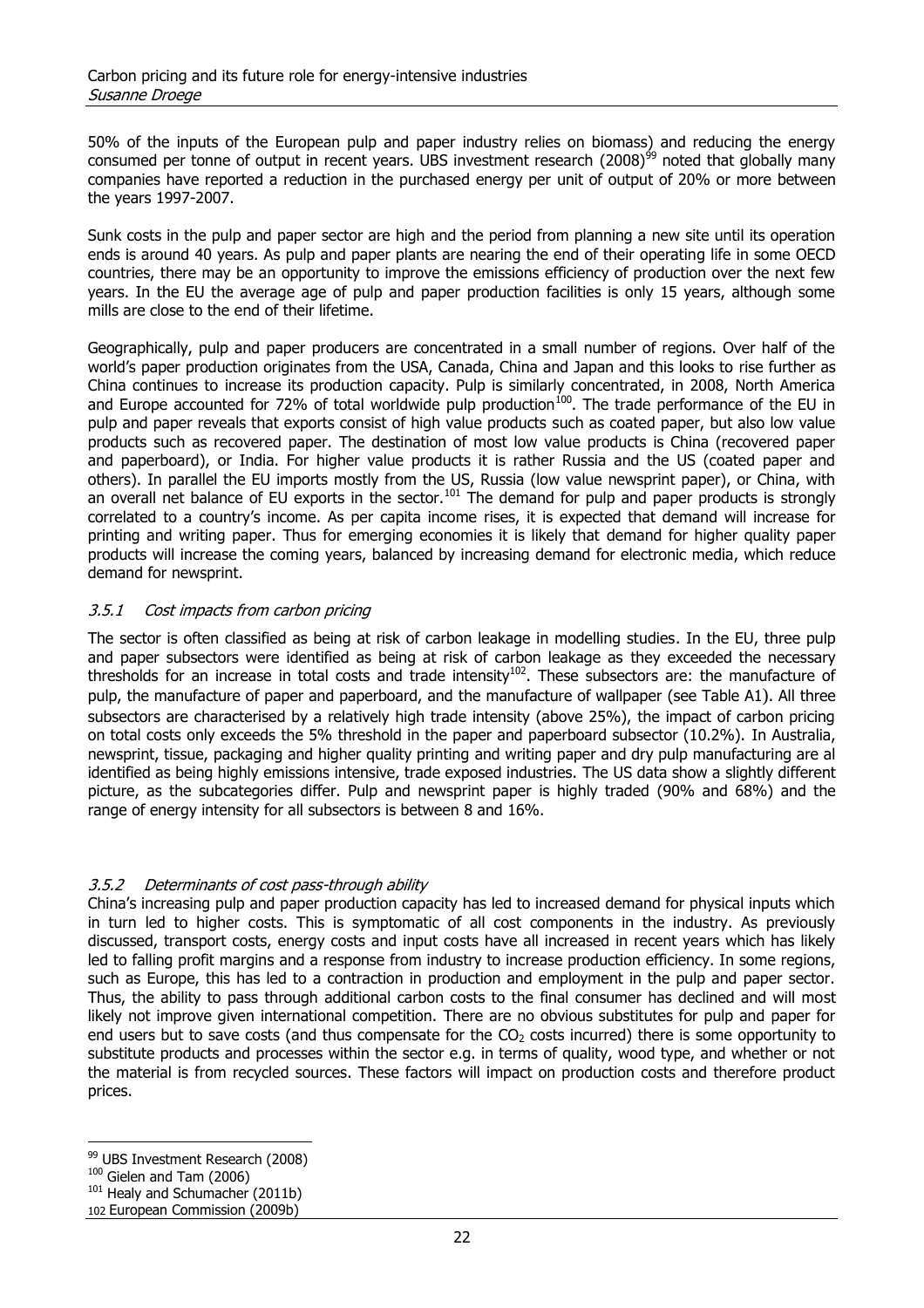Transport costs are also a significant cost component in the pulp and paper industry interacting with carbon prices. The exact transport choice is dependent on the quality of the transport infrastructure in the pulp and paper producing region. In Europe, the Confederation of European Paper Industries (CEPI)<sup>103</sup> argues that the current rail network is too fragmented and unreliable to be effectively deployed on a large scale by pulp and paper producers and opts for road transport for the majority of their freight, and this is becoming increasingly costly with higher fuel prices. Similarly, with rising demand for commodities, shipping costs are  $\frac{1}{2}$  increasing. CEPI estimates<sup>104</sup> external logistics to already average at around 10% of turnover for the pulp and paper industry.

#### 3.5.3 Abatement options

In some regions there are opportunities for the pulp and paper industry to still increase recycling rates, energy efficiency and shift to alternative fuel sources in order to reduce emissions. One option is to increase the use of recycled inputs which are less emission intensive than virgin inputs. However, fibres can only be recycled 4-7 times before their quality diminishes significantly and virgin fibres are needed as an input. The average recycling rate worldwide is 45%<sup>105</sup> but is higher in some regions such as the EU, the recycling rate rose from 40% in 1991 to around 70% in 2010 $^{106}$ . Although recycling rates are constrained by the physical availability of recycled materials, the IEA<sup>107</sup> estimates an additional global recycling potential of 35%, with most of the opportunities located in North America and parts of Asia. CEPI<sup>108</sup> estimates that each tonne of recycled pulp used offers a net energy saving potential of up to 10.9Gj/t. However, the impact on an installation's emissions is dependent on the emission intensity of production (determined by fuel source and production process used).

As a reaction to increasing energy prices in recent years, the pulp and paper sector globally has shifted towards more energy efficient practices e.g. chemical pulping uses a third of the energy required in mechanical pulping. However, this shift is not uniform across producer regions. The IEA<sup>109</sup> estimates that Germany is operating close to levels representing BATs, identifying only a 2% improvement potential for energy use, whilst in the UK this was estimated to be at around 28%. There has also been a significant shift towards using more renewable sources. In Europe the industry uses black liquor and other forms of biomass to meet around 55% of their energy requirements using CHP technology. The IPCC<sup>110</sup> estimates that in developed countries, biomass already represents 49% of fuel used in the pulp and paper industry. This may be a practice adopted by more regions as a way of mitigating cost increases and carbon price exposure, but again will be constrained by the physical availability and prices of these alternatives to fossil fuels.

Breakthrough technologies would be another option to abate emissions, particularly for the drying component of the paper production process which accounts for around 70% of total fuel consumed in paper production. According to CE Delft<sup>111</sup> a few technologies, such as airless drying and super heated steam drying, are in the nascent phases of development and have the potential to reduce fuel consumption in the drying component of the paper production process by 70-90%, resulting in an overall reduction in process emissions of up to 60% for paper manufacturers. However, these new processes are unlikely to be commercially viable in the next two decades. Other breakthrough technologies which would significantly reduce the emissions attributable to pulp and paper production are in the early phases of development, such as black liquor gasification with CCS which would have the additional benefit of producing large amounts of biomass as a bi-product of pulp being processed for paper making. This technology is already being trialled in Sweden<sup>112</sup> but faces significant sunk costs and so may require supporting government policies to speed up the innovation process.

 $\overline{a}$ 

 $107$  Gielen and Tam (2006)

<sup>103</sup> CEPI (2008)

<sup>104</sup> CEPI (2008)

 $105$  Gielen and Tam (2006)

 $106$  Defined as "recovered paper utilisation plus net trade", compared to paper & board consumption, CEPI (2011)

<sup>108</sup> CEPI (2006)

<sup>109</sup> IEA (2007)

<sup>110</sup> IPCC (2007)

 $111$  CE Delft (2010)

<sup>112</sup> CE Delft (2010)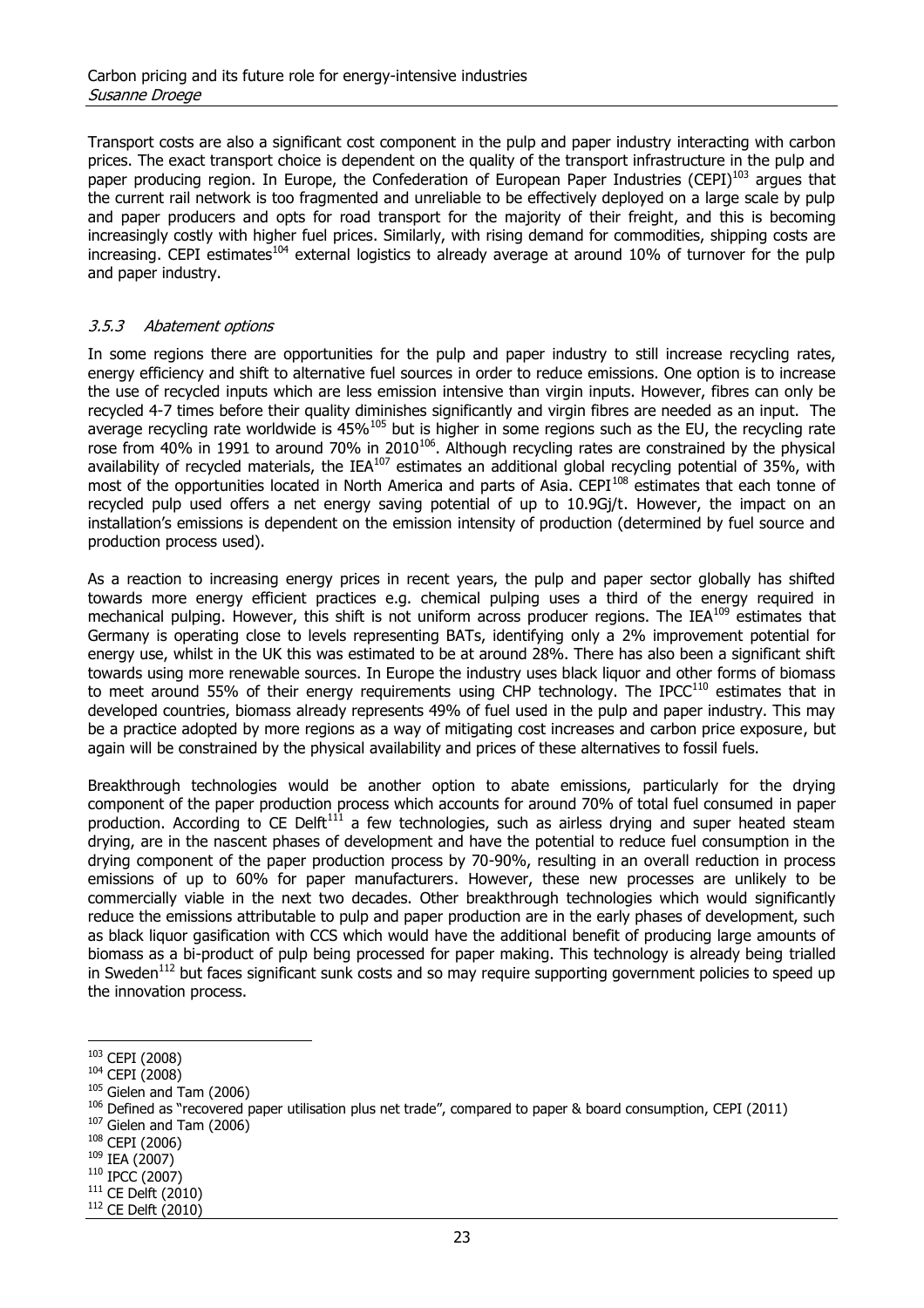#### **3.6 Summary of insights across the sectors**

Following the economic downturn most EIIs went through a phase of overcapacity and market concentrations in Europe while the upward growth trend in Asia was not interrupted. In accordance with this economic growth global demand for steel, aluminium, cement, chemicals and paper products will shift towards Asia and towards emerging countries in Latin America. More mature economies will remain important markets, especially where there is expansion of renewable energy production and high-end products for which speciality steel, aluminium, specific chemicals will be required. A benefit for steel and chemical companies investing in the traditional production sites is to be close to main customers at the higher end of value chain, new light materials development or energy-saving programmes in the building sector. Positive cost effects arise from industry agglomeration and lower transport costs.

New investment in EII plants in countries with  $CO<sub>2</sub>$  pricing will depend on a mix of policies and incentive measures to create stable investment environment and to avoid leakage from imports stemming from plants that operate with  $CO<sub>2</sub>$ -intensive technologies. In particular, more attention should be given to supporting new cross-sector technologies such as CCS for industrial producers including steel, cement and basic chemicals industry as well as sector-specific investment in abatement options around recycling and optimisation processes in steel, aluminium, pulp and paper production. The use of biomass, however, is potentially in conflict with other demand for such sources within the EIIs, but also as part of the energy and transportation sectors.

The (future) pricing of  $CO<sub>2</sub>$  in, China, South Korea, or Japan, will fragment the EIIs' global policy environment further. The carbon price thus will also become a cost component for producers outside the EU, emphasising the role of energy supply, energy costs and access as a key determinant of return on investment in EII. The rise of unconventional sources of natural gas in the US is a case in point (natural gas prices in the USA have fallen about 80% during the last four years). Investment in response to lower input prices has already observed for the chemical sectors (e.g. shale gas in the US), in particular refining investments in the Middle East and India, and for the aluminium sector primary production in locations with cheap access to power (mainly from fossil sources). In the light of this development, long investment cycles and the shift in demand for all products from EIIs, a climate policy with a horizon of only eight years (such as the 2020 horizon of the EU) is highly unlikely to be the key factor influencing the industries' next investment considerations.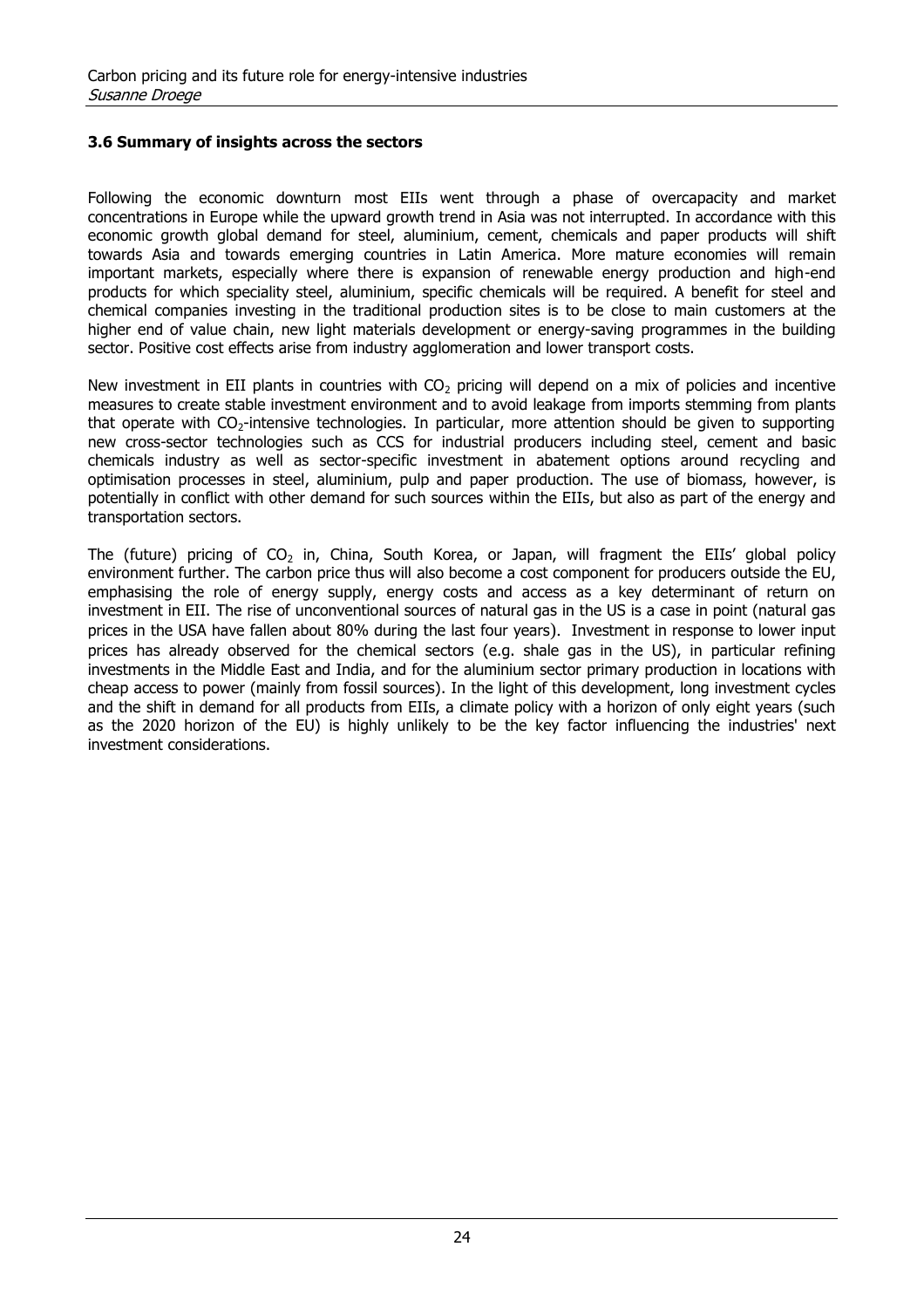# 4. Regulatory and legal framework – issues for energy-intensive sectors

Investment decisions in the energy intensive industries are also made in the light of **long-term expectations** on the regulatory environment in a country or region. This includes inter alia the taxation system, labour market regulations, legal certainty, protection of property rights, or participation in trade agreements. Moreover, regulation has an impact on labour, resource and energy costs. Climate policy adds to this list both with its policy toolkits (emissions standards, prohibitions, taxes or emissions trading), and relative strength compared to other world regions. The carbon leakage discussion in the EU is driven by the expectation of different or no carbon constraint in major trade partner countries of the EU.

Moreover, the **time horizon** foreseeable for a stable regulation environment matters. Investment in EII is locked-in for long periods of 20 to 40 years. This exceeds the current time horizons set up in the EU's ETS directive (2020), while the legal consequences of the EUs 2050 roadmap are not yet specified  $^{113}$ . The EU has 2020 targets for renewables, energy efficiency and carbon emissions, in addition European EIIs face national regulation which will differ across countries. Compliance with these different pieces of legislation is likely to be costly for EIIs operating across multiple jurisdictions. In its 2013 Green Paper<sup>114</sup>, the European Commission recognizes the need to ensure that interactions between post 2020 targets and policies are explicitly understood to preserve their original incentives.

For European EIIs the location decisions need to be based on the actual type of investment for the different markets. Greenfield, i.e. new investment is rather likely to take place in emerging economies to serve increasing demand and likely lower operating costs in terms of both labour and transport, which cannot be covered by exporting from the existing sites. Many EIIs in the EU face the choice of re-investing in their existing plants or to serve the EU markets from abroad in the future, and this investment represents the option to lower the regulated emissions in their operations. In this respect, the unclear time horizon of carbon pricing in the EU adds to the uncertainty inherent to calculating the pay off to such investment decisions.

**Energy policy** around the world such as fossil fuel subsidies in relevant trade partner countries like China<sup>115</sup> or the drive towards self sufficiency in the US and associated investment in R&D, pipeline infrastructure and regulatory environment<sup>116</sup>, will have an impact on future investment decisions and efforts to increase abatement or to divert production abroad. Thus, either access to low-carbon energy sources or fossil fuel subsidies determine for some EIIs whether to invest within or outside the EU.

Long-term energy **contracts** both for gas and electricity in Europe have been subject to ex-post investigation by the DG Competition and antitrust authorities in the US. While such contracts hamper competition and undermine the EU's internal energy market liberalisation project, considerable risks for investments are being created, especially for some EIIs. $^{117}$  This is a dominant issue for the aluminium industry with its high dependence on electricity and some compounds in the chemical industry, which are produced by electrolysis.

The analyses of EIIs' carbon cost impacts from auctioning of emission rights shows different effects from the anti-leakage measures available under the revised EU ETS Directive Article 10a.<sup>118</sup> Free allowances, inclusion of importers or indirect cost compensation are meant to serve as a temporary cost relief for industry as the revised EU ETS Directive is guided by the EU climate policy goal of an international commitment to carbon pricing in the future. Free allocation, the default option to address the direct cost increase from carbon pricing, will cushion the carbon price impact for the most efficient plants (10%), and will mean higher cost for those who will not receive the full amount needed (subjected to lower, benchmarked free allocation). As this measure will be scrutinized every five years in order to re-evaluate the list of sectors at risk of carbon

<sup>113</sup> European Commission (2011)

<sup>&</sup>lt;sup>114</sup> European Commission (2013)

 $115$  See e.g. Financial Times (2012)

 $116$  Stevens (2012)

 $117$  For a discussion of the approach taken by the Commission see Hauteclocque and Glachant (2009).

<sup>118</sup> European Commission (2009c)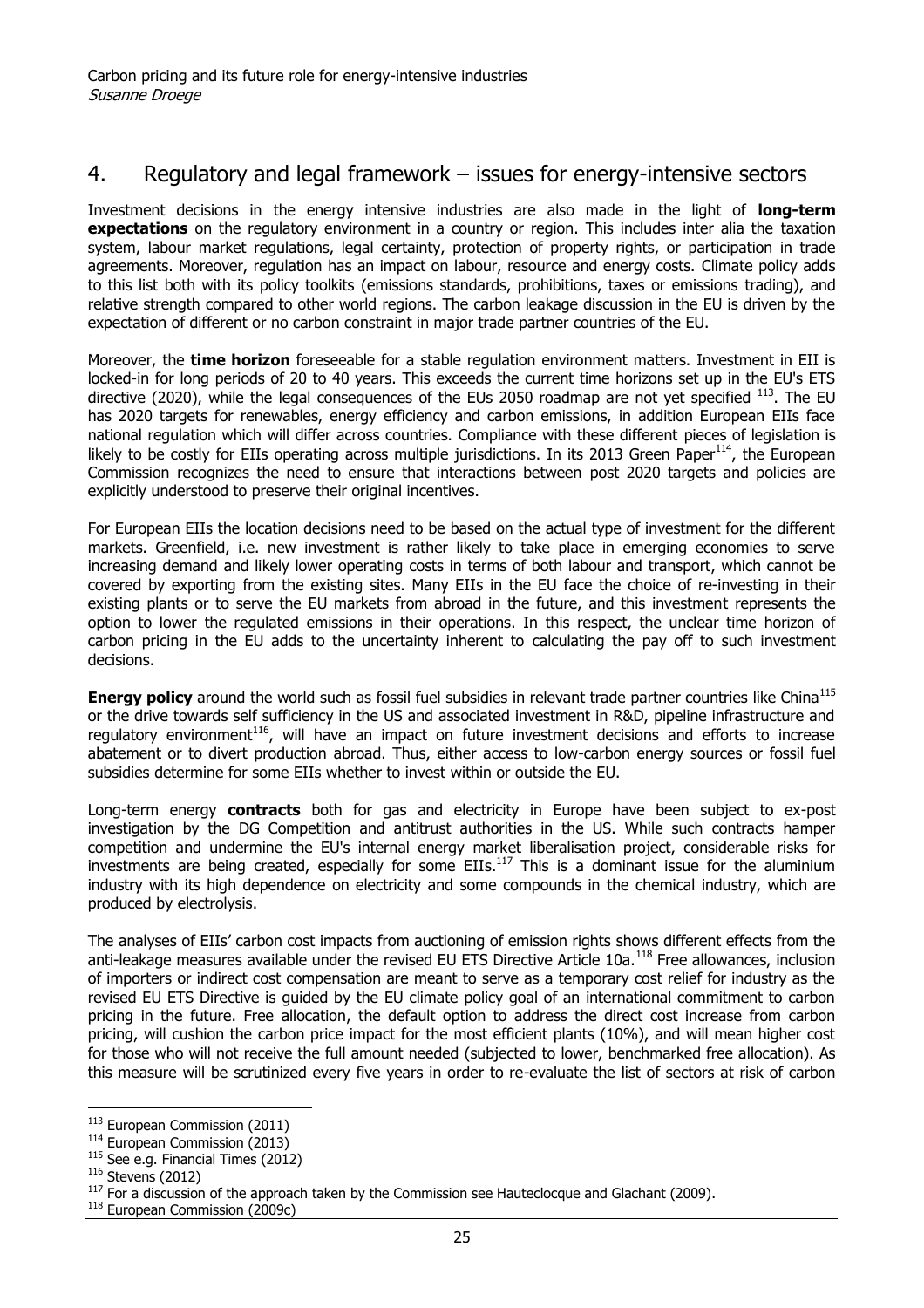leakage, it does not provide long-term reliability; however, as said, this was not the initial idea of the provision.

For higher electricity costs, the revised Directive provides for the possibility for Member States to compensate the most power-intensive sectors for increases in electricity costs resulting from auctioning in the power sector. National governments would need to include industries in their national state aid schemes (Art. 10a(6)). Such payment is subject to state aid rules, which need to be amended accordingly. With respect to the international environment in which EIIs operate, the handling of indirect cost compensation creates uncertainty, because it is unclear how the different member states will make use of such a rule and for how long and this may lead to further competitive distortions in the market.

The trade-off between transport costs and marginal  $CO<sub>2</sub>$  costs is particularly strong in the cement sector, and impacts upcoming investment decisions. If cement importers were to be included in the EU ETS, this would level the competitiveness situation, and secures the success of the EUs climate policy for coastal cement installations. However, currently, this option is not being pursued by the Commission; instead the cement industry will receive free allowances based on product benchmarks. Anticipating that the share of free allowances will decline until or after 2020 due to re-evalution procedures, investments could be delayed by industry.

The specific regulatory environment created by the EU climate and energy package 2008 is not sufficient to provide EIIs with a long-term incentive to invest in the EU territory. However, this never was the original intention of this legislation. Nevertheless, the heavy industries are integral part of a low-carbon economy and thus, policy should set up guidelines and targets to secure innovation activities and investment in these sectors.

While the current approaches to price  $CO<sub>2</sub>$  in the EU, Australia, South Korea (and as planned in China and discussed in Japan) create a cost incentive, which will lead to further product innovation and new competition for low-carbon projects amongst the EIIs, it cannot deliver longer-term certainty about the EII returns on investment in the regions. The particular challenge for policymakers comes from the interaction of the climate policy with a set of other regulation, the different responsibilities between member states and Commission in supporting low carbon investment, and the international policy and market trends, in particular the soaring demand for steel, aluminium, cement, and products from EIIs.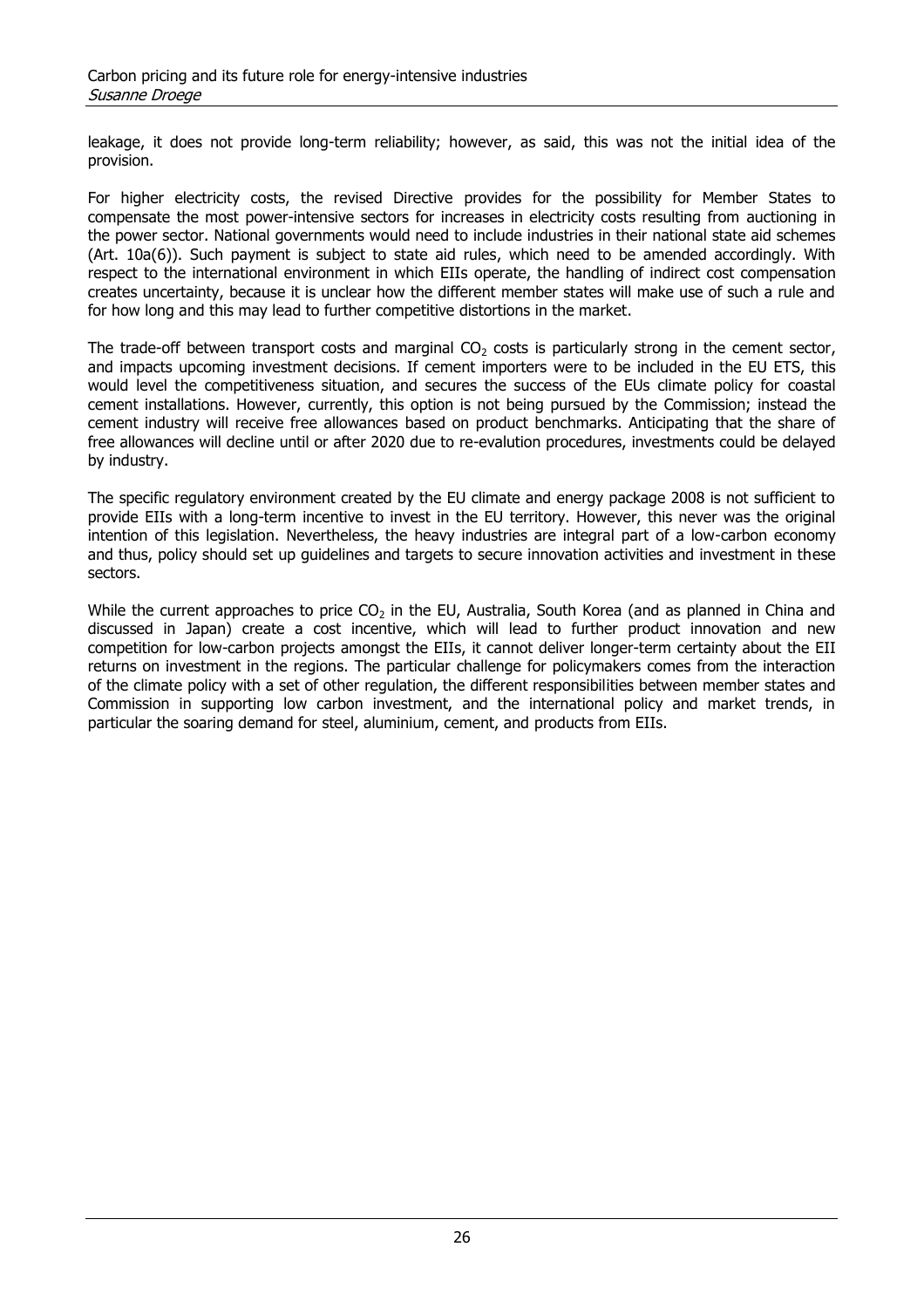# 5. Conclusions

Emissions pricing plays an important role for energy-intensive industries (EIIs) in Europe and other jurisdictions with carbon pricing policies (e.g. Australia and parts of the US and Canada). This paper summarises the impacts for steel, cement, aluminium, chemicals and pulp and paper according to the findings of the Climate Strategies network. While the short-term implications from both the cost impact and the anti-leakage policy by the EU, benchmarked free allocation, are increasingly understood for these sectors, there is a lack of certainty about the long-term implications.

EIIs in particular are struggling with two impacts from a  $CO<sub>2</sub>$  price. One is the marginal impact of the  $CO<sub>2</sub>$ price, which can trigger imports if the transport costs have prevented this in the past (especially prominent for clinker production used by the cement industry). The other is the indirect cost impact from electricity prices, which will determine the future operation and investment decisions (particularly for aluminium production, steel from EAF plants and chemical compounds produced via electrolysis). In the short-term, the type of compensation provided under current EU legislation allows EII to manage their direct carbon cost by a mixture of passing costs through, especially for speciality products, importing cheaper inputs from outside the EU, using profits to stabilise final product prices, deploying available technologies to save emissions, or cutting other production costs. For some, the cost pass-through by the power industry since 2005 when the ETS was set up has already created a strong incentive to become more energy efficient, or to reduce their production in the EU.

The competitive position of the EIIs varies along a set of factors: product varieties and differentiation are highest in chemicals, followed by aluminium, steel, or pulp and paper while differentiation is rather low in basic chemicals and very low in cement. The elasticity of demand is rather low for the products serving specialised purposes, such as steel for automobiles, or specialised chemical products and this allows producers to pass through some of the carbon costs. Moreover, the actual potential for price differences differs. Aluminium is traded globally and companies are price takers, while some cement firms dominate the separated regional markets, and thus prices can differ on a regional basis.

Beyond the EU carbon policy, the long-term location of the EIIs across world regions is increasingly risky. While demand projections indicate increasing dynamics in Asian or other regions for all EIIs, this does not wipe out investment risks, which can relate to the political stability in a region (such as the Middle East) or future climate policies (e.g. in China), unanticipated changes in energy supply (e.g. the discovery of shale gas) or the systematic market risks inherent to all long-term decisions. Carbon price developments need to be assessed and managed by companies in addition to assumptions about demand, input costs, business cycles, raw material price volatility etc. While it is an important issue to make climate policy as reliable as possible for the long run, e.g. by a clear commitment to the EU ETS or other measures beyond 2020, this will not reduce or even compensate for other investment risks. The very long-term horizon of EIIs' investment is not and cannot be met with political frameworks of the same dimension. The 2013 Green Paper on a climate and energy strategy by the European Commission proposes targets for 2030. If the targets are addressing the whole range of energy production, use and emissions, and are combined with R&D incentives, this could provide some regulatory certainty for EII's long-term low-carbon investment decisions.

It will remain difficult for policymakers to gain information about future industry trends, especially on technological development, an example is the support for application of CCS in EU member states which hasn't developed at the anticipated pace. Supporting innovation by a mix of policies and incentive measures is the only option, but also could mean losing public money when trying to pick winners. Sustaining a  $CO<sub>2</sub>$ price is a way to signal the profitability of emission reductions within the EU territory. Given the climate policy targets of the EU until 2050 under the 2 degrees target stipulated at the UNFCCC level, more consideration needs to be given on how to facilitate low carbon innovation for reducing emissions sources in EIIs.

The market impacts that are being created by a national or regional climate policy, with new climate friendly and resource efficient products, has gained attention from nearly all EIIs. For example, the chemicals industry produces insulation to improve the energy efficiency of buildings and both steel and aluminium are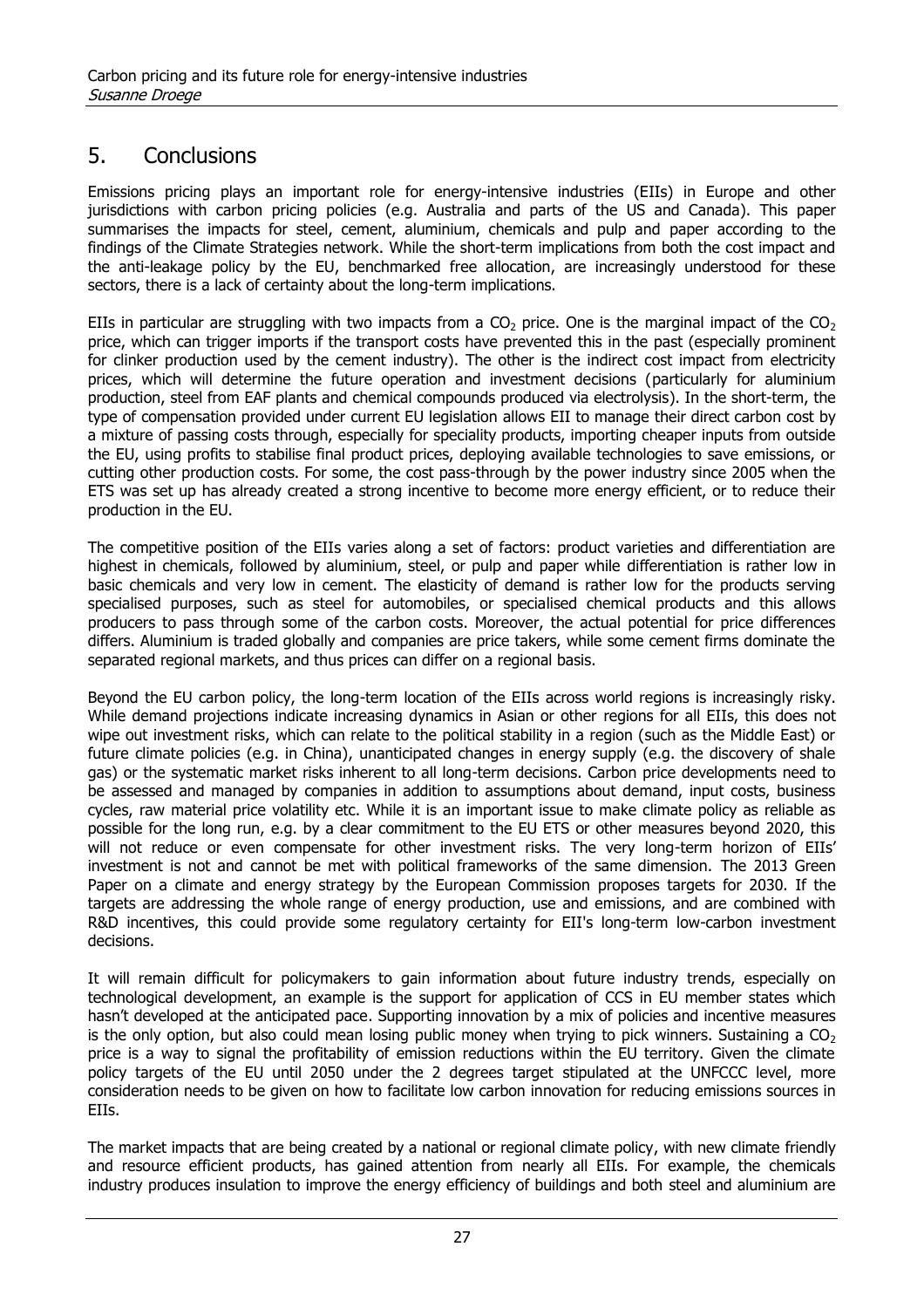used in the manufacture of wind turbines and solar panels. This creates new opportunities for these industries and may change the demand for these goods further in the future.

From the Climate Strategies analyses it becomes clear that the time horizon of climate policies in Europe and other regions appears too short-lived if measured against the evaluation of the role of EIIs, particularly given that the international efforts to level the carbon playing field are below expectations. As it is unlikely that the legal validity of the EU climate and energy package will be changed, a new chance to provide a longer term policy signal within the EU territory lies with the further development of an EU 2030 climate and energy strategy and the EU's 2050 roadmap, while internationally the focus will lie on the UNFCCC negotiations until 2020, when a new climate deal is anticipated to be finalised.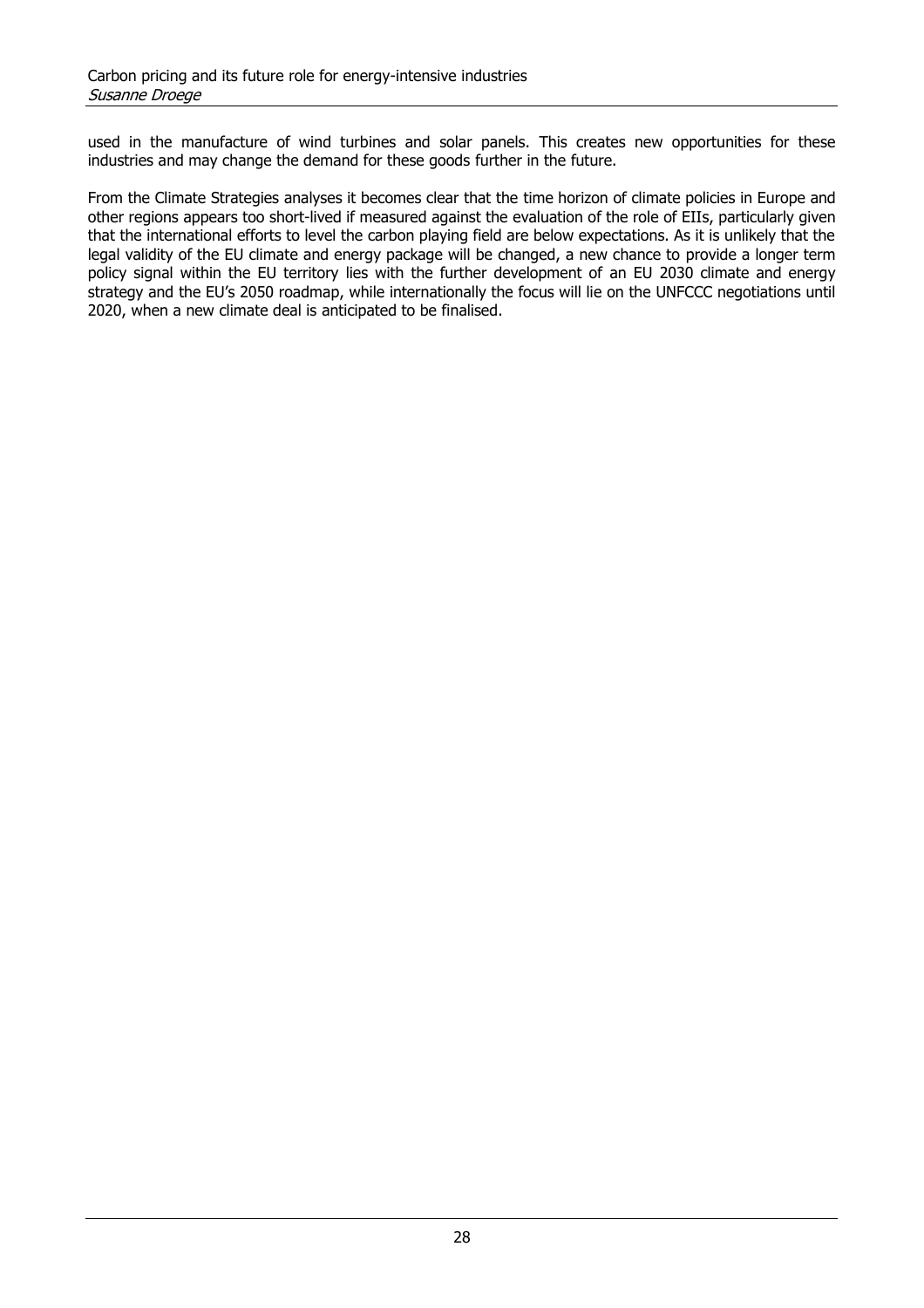## References

- Bergmann, M., Schmitz, A., Hayden, M., Kosonen, K. (2007), *Imposing a unilateral carbon constraint on* European energy-intensive industries and its impact on their international competitiveness – data and analysis, European Economy Economic Papers Number 298, European Commission
- Bloomberg (2012a), BASF Mothership under siege as shale forces Bock to fight (Available at: [http://www.bloomberg.com/news/2012-09-13/basf-mothership-under-siege-as-shale-forces-bock-to](http://www.bloomberg.com/news/2012-09-13/basf-mothership-under-siege-as-shale-forces-bock-to-fight-back.html)[fight-back.html\)](http://www.bloomberg.com/news/2012-09-13/basf-mothership-under-siege-as-shale-forces-bock-to-fight-back.html)
- Bloomberg (2012b), Shale-Gas Revolution Spurs Wave of New U.S. Steel Plants: Energy, Available at: http://www.bloomberg.com/news/2012-12-31/shale-gas-revolution-spurs-wave-of-new-u-s-steelplants-energy.html
- Bloomberg (2013), Baltic Dry Index, (Available at:http://www.bloomberg.com/quote/BDIY:IND/chart)
- Boston Consulting Group (2010), Assessment of the impact of the 2013-2020 ETS proposal on the European Cement Industry
- Carbon Trust (2004), The European Emissions Trading Scheme: Implications for Industrial Competitiveness, The Carbon Trust, London (CT-2004-04)
- Carbon Trust (2010), Tackling carbon leakage. Sector-specific solutions for a world of unequal carbon prices, The Carbon Trust, London (CTC767)
- Carbon Trust (2011), *International Carbon Flows Aluminium*, The Carbon Trust, London (CTC790)
- CE Delft (2010), Technological Developments in Europe A long-term view of  $CO<sub>2</sub>$  efficient manufacturing in the European region
- CEFIC European Chemical Industry Council, [http://www.cefic.org](http://www.cefic.org/)
- CEMBUREAU, Cement Industry Key facts & figures, Available at: http:/[/www.cembureau.be/about](http://www.cembureau.be/about-cement/key-facts-figures)[cement/key-facts-figures\)](http://www.cembureau.be/about-cement/key-facts-figures)
- CEMBUREAU, Cement Industry Main Characteristics, Available at[:http:/www.cembureau.be/about](http://www.cembureau.be/about-cement/cement-industry-main-characteristics)[cement/cement-industry-main-characteristics](http://www.cembureau.be/about-cement/cement-industry-main-characteristics)
- CemNet (2008), The Global Cement Report Seventh Edition, CemNet
- CEPI Confederation of European Paper Industries (2006), Europe global champion in paper recycling: paper industries meet ambitious target, Press release July, Brussels Belgium
- CEPI (2008), Issue Sheet April 2008
- CEPI (2010), Key Statistics 2009 European Pulp and Paper Industry, Available at: [http://www.cepi.org/Objects/1/files/KeyStats09\\_V01.pdf](http://www.cepi.org/Objects/1/files/KeyStats09_V01.pdf)
- CEPI (2011), Key Statistics 2010 European Pulp and Paper Industry, Available at: [http://www.cepi.org/docshare/docs/1/PBNKNBACHAIFPHFLDHOIMPNABDVAV9VNPDWD437E4G5N/CE](http://www.cepi.org/docshare/docs/1/PBNKNBACHAIFPHFLDHOIMPNABDVAV9VNPDWD437E4G5N/CEPI/docs/DLS/KeyStats2010_FIN_WEB-20110630-00011-01-E.pdf) [PI/docs/DLS/KeyStats2010\\_FIN\\_WEB-20110630-00011-01-E.pdf](http://www.cepi.org/docshare/docs/1/PBNKNBACHAIFPHFLDHOIMPNABDVAV9VNPDWD437E4G5N/CEPI/docs/DLS/KeyStats2010_FIN_WEB-20110630-00011-01-E.pdf) Cook, G. (2009), Climate Change and the Cement Industry, assessing emissions and policy responses to carbon prices, Climate Strategies Working Paper, Cambridge, UK, Available at: [http://www.climatestrategies.org/our](http://www.climatestrategies.org/our-reports/category/32/222.html)[reports/category/32/222.html](http://www.climatestrategies.org/our-reports/category/32/222.html)
- Committee on Climate Change (2010), Analysing the Opportunities for Abatement in Major Emitting Industrial Sectors, Report for The Committee on Climate Change, AEAT/ENV/R/Industrial Energy Efficiency ED56369, Issue Number 1, 8th December 2010, available at: http://www.theccc.org.uk/reports/fourth-carbon-budget/supporting-research/aea-report-a-peerreview
- Cook, G. (2011a), *Investment, Carbon Pricing and Leakage a cement sector perspective*, Climate Strategies Working Paper, Cambridge, UK, Available at: <http://www.climatestrategies.org/research/our-reports/category/61/339.html>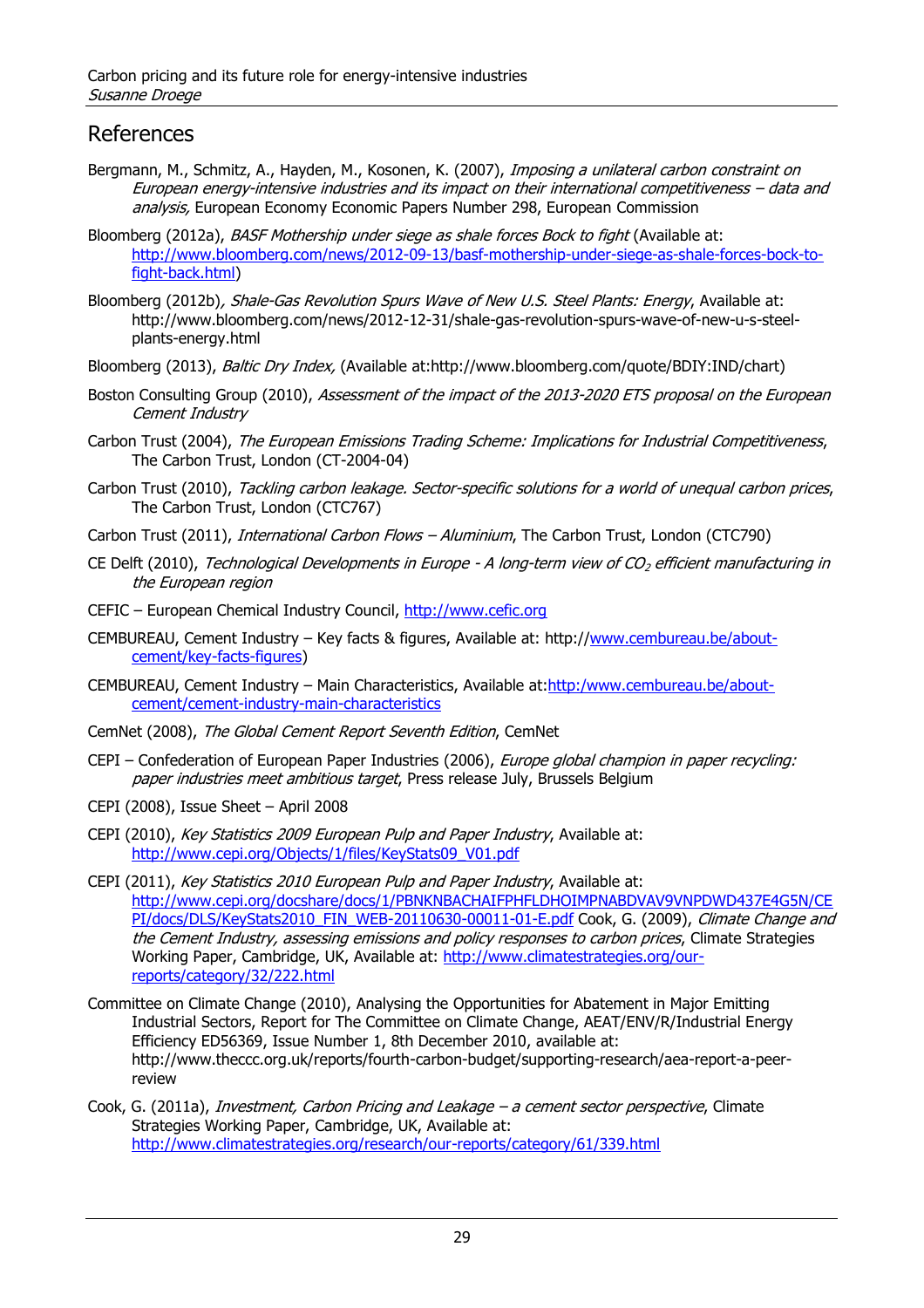Carbon pricing and its future role for energy-intensive industries Susanne Droege

- Cook, G. (2011b), Use of Border Adjustment Measures a cement sector perspective, Climate Strategies Working Paper, Cambridge, UK., Available at: [http://www.climatestrategies.org/research/our](http://www.climatestrategies.org/research/our-reports/category/61/338.html)[reports/category/61/338.html](http://www.climatestrategies.org/research/our-reports/category/61/338.html)
- de Bruyn, S., Nelissen, D., Korteland, M., Davidson, M., Faber, J., van de Vreede, G. (2008), *Impacts on* Competitiveness from EU ETS – an Analysis of the Dutch Industry, Delft, CE Delft
- Demailly, D., and Quirion, P. (2006),  $CO<sub>2</sub>$  abatement, competitiveness and leakage in the European cement industry under the EU ETS: grandfathering versus output-based allocation, CIRED, France
- Dröge, S. et al. (2009), Tackling Leakage in a World of Unequal Carbon Prices, Climate Strategies Working Paper, Cambridge, UK, Available at: [http://www.climatestrategies.org/our](http://www.climatestrategies.org/our-reports/category/32/153.html)[reports/category/32/153.html](http://www.climatestrategies.org/our-reports/category/32/153.html)
- EPA United States Environmental Protection Agency (2009), An Interagency Report Responding to a Request from Senators Bayh, Specter, Stabenow
- EurActiv, <http://www.euractiv.com/climate-change/eu-emissions-trading-scheme/article-133629>

Eurochlor (2002), The European Chlor-Alkali Industry -On the Move Towards Sustainable Development

- European Commission (2006), Regulation (EC) No 1907/2006 of the European Parliament and of the Council of 18 December 2006 concerning the Registration, Evaluation, Authorisation and Restriction of Chemicals (REACH), establishing a European Chemicals Agency, amending Directive 1999/45/EC and repealing Council Regulation (EEC) No 793/93 and Commission Regulation (EC) No 1488/94 as well as Council Directive 76/769/EEC and Commission Directives 91/155/EEC, 93/67/EEC, 93/105/EC and 2000/21/EC
- European Commission (2007), DG Enterprise, The state of the European Chemicals Industry a thoughtstarter for the High Level Group on the competitiveness of the European Chemicals Industry, Available at:

[http://ec.europa.eu/enterprise/sectors/chemicals/files/hlg\\_10sept2007/thoughtstarter\\_en.pdf](http://ec.europa.eu/enterprise/sectors/chemicals/files/hlg_10sept2007/thoughtstarter_en.pdf)

- European Commission (2009a), High Level Group on the Competitiveness of the European Chemicals Industry – final report, Available at: [http://ec.europa.eu/enterprise/sectors/chemicals/files/final\\_report/hlg\\_final\\_report\\_july09.pdf](http://ec.europa.eu/enterprise/sectors/chemicals/files/final_report/hlg_final_report_july09.pdf)
- European Commission (2009b), Commission Decision of 24 December 2009 determining, pursuant to Directive 2003/87/EC of the European Parliament and of the Council, a list of sectors and subsectors which are deemed to be exposed to a significant risk of carbon leakage (C (2009) 10251)
- of carbon leakage.
- European Commission (2009c): Directive 2009/29/EC of the European Parliament and of the Council of 23 April 2009 amending Directive 2003/87/EC so as to improve and extend the greenhouse gas emission allowance trading scheme of the Community, Official Journal of the European Union, L 140/63
- European Commission (2011), Communication from the Commission to the European Parliament, the Council, the European Economic and Social Committee and the Committee of the Regions, A Roadmap for moving to a competitive low carbon economy in 2050, Brussels, 8.3.2011, COM(2011) 112 final
- European Commission (2012), Communication from the Commission to the European Parliament, the Council, the European Economic and Social Committee and the Committee of the Regions, A stronger European industry for growth and economic recovery, Brussels, 10.10.2012, COM(2012) 582 final
- European Commission (2013), Green Paper, A 2030 framework for climate and energy policies, Brussels, 27.3.2013, COM(2013), 169 final
- Financial Times (2012), China's fuel price rise biggest for almost three years, March 19, 2012, Available at: http://www.ft.com/cms/s/0/436395e8-71db-11e1-8497-00144feab49a.html#axzz24BWn27ke
- Fish, Peter, M. (1995), The International Steel Trade, Woodhead Publishing Ltd, Cambridge
- Ghemawat, P. and Thomas, C. (2008), Strategic Interaction across Countries and Multinational Agglomeration: An Application to the Cement Industry, Management Science. 54, 1980-1996
- Gielen, D. and Tam, C. (2006), *Energy Use, Technologies and CO<sub>2</sub> Emissions in the Pulp and Paper Industry*, Energy Technology Policy Division, Discussion Paper, OECD/IEA, Paris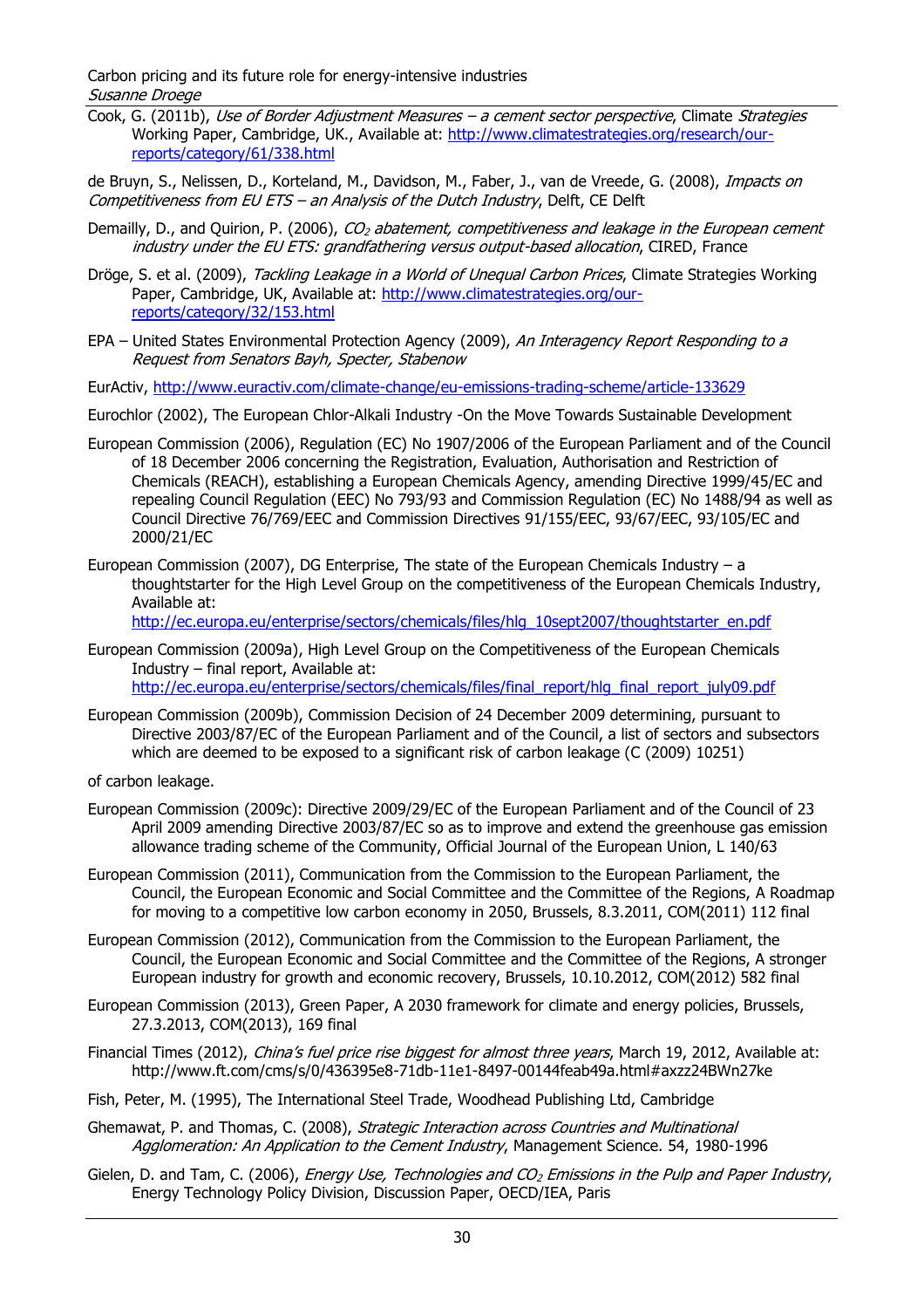Carbon pricing and its future role for energy-intensive industries Susanne Droege

- Gielen, D. (2008), IEA G8 Activities and the Cement Industry, presentation at CSI conference in Beijing, 17 November 2008, Available at: [http://www.wbcsdcement.org/pdf/14gielen\\_iea\\_eng.pdf](http://www.wbcsdcement.org/pdf/14gielen_iea_eng.pdf)
- Graichen, V., Schumacher, K., Matthes, F. Chr., Mohr, L., Duscha, V., Schleich, J., Diekmann, J. (2008), Impacts of the EU Emissions Trading Scheme on the industrial competitiveness in Germany, Climate Change 10/2008 Umweltbundesamt, Dessau-Roßlau, Germany
- Hauteclocque, A. de and Glachant, J.-M. (2009), Long-term energy supply contracts in European competition policy: Fuzzy not crazy, Energy Policy Vol. 37, pp 5399-5407
- Healy, S. and Schumacher, K. (2011a), Product level analysis and implications on competitiveness and carbon leakage for the aluminium sector, Climate Strategies Working Paper, Cambridge, UK (forthcoming)
- Healy, S. and Schumacher, K. (2011b), Product level analysis and implications on competitiveness and carbon leakage for the pulp and paper sector, Climate Strategies Working Paper, Cambridge, UK (forthcoming)
- Hourcarde, J.-C., Demailly, D., Neuhoff, K., Sato, M., Grubb, M., Matthes, F., Graichen, V. (2007), Differentiation and Dynamics of EU ETS Competitiveness Impacts, Climate Strategies Working Paper, Cambridge UK. Available at:<http://www.climatestrategies.org/our-reports/category/6/37.html>
- Houser, T., Bradley, R., Childs, B., Werksman, J., Heilmayr, R. (2008), Levelling the Carbon Playing Field. International Competition and US Climate Policy Design, Peterson Institute for International Economics; World Resources Institute, Washington DC
- IEA (2006), IEA Energy Technology Essentials, CO<sub>2</sub> Capture & Storage, ETE01,OECD/IEA, Paris, available at: http://www.iea.org/techno/essentials1.pdf
- IEA (2007), Tracking Industrial Energy Efficiency and CO<sub>2</sub> emissions, OECD/IEA, Paris, Available at: [http://www.iea.org/textbase/nppdf/free/2007/tracking\\_emissions.pdf](http://www.iea.org/textbase/nppdf/free/2007/tracking_emissions.pdf)
- IEA (2008), Energy Technology Perspectives 2008 Scenarios and Strategies to 2050, OECD/IEA, Paris, Available at:<http://www.iea.org/textbase/nppdf/free/2008/etp2008.pdf>
- IEA (2010) Energy Technology Perspectives, OECD/IEA, Paris, Available at: [http://www.oecd](http://www.oecd-ilibrary.org/energy/energy-technology-perspectives_20792603)[ilibrary.org/energy/energy-technology-perspectives\\_20792603](http://www.oecd-ilibrary.org/energy/energy-technology-perspectives_20792603)
- ICCA (2009) International Council of Chemicals Association Annual Review 2008-09, Worldwide Voice of the Chemical Industry, 2009, Brussels
- ICCA (2010) International Council of Chemicals Association Annual Review 2009-10, Worldwide Voice of the Chemical Industry, 2010, Brussels
- IPCC Intergovernmental Panel on Climate Change (2007) Climate Change 2007: Working Group III: Mitigation of Climate Change
- KPMG (2010), The Future of the European Chemicals Industry, Available at: [www.kpmg.de/Themen/19328.htm](http://www.kpmg.de/Themen/19328.htm)
- La Cour, L.F. and Mollgard, H.P. (2002), Market domination: tests applied to the Danish cement industry, European Journal of Law and Economics, Vol. 14(2), pp 99-127
- Linares, P. and Santamaría, A. (2012) The effects of carbon prices and anti-leakage policies on selected industrial sectors: An Application to the cement, steel and oil refining industries in Spain, Climate Strategies Working Paper, Cambridge, UK
- Miner, R. (2010), *Impact of the global forest industry on atmospheric greenhouse gases*, FAO Forestry Paper 159, FAO, Rome, Available at:<http://www.fao.org/docrep/012/i1580e/i1580e00.pdf>
- Mohr et al. (2009), Trade flows and cost structure analysis for exposed industries in the EU 27. Climate Strategies Working Paper, Cambridge, UK
- Monjon, S and Quirion, P. (2009) Assessing leakage in the EU ETS. Results from the CASE II model, Climate Strategies Working Paper, Cambridge, UK, Available at: http://www.climatestrategies.org/component/reports/category/32/141.html
- Oxera Consulting (2004), CO<sub>2</sub> emissions trading: How will it affect UK industry? Report prepared for the UK Carbon Trust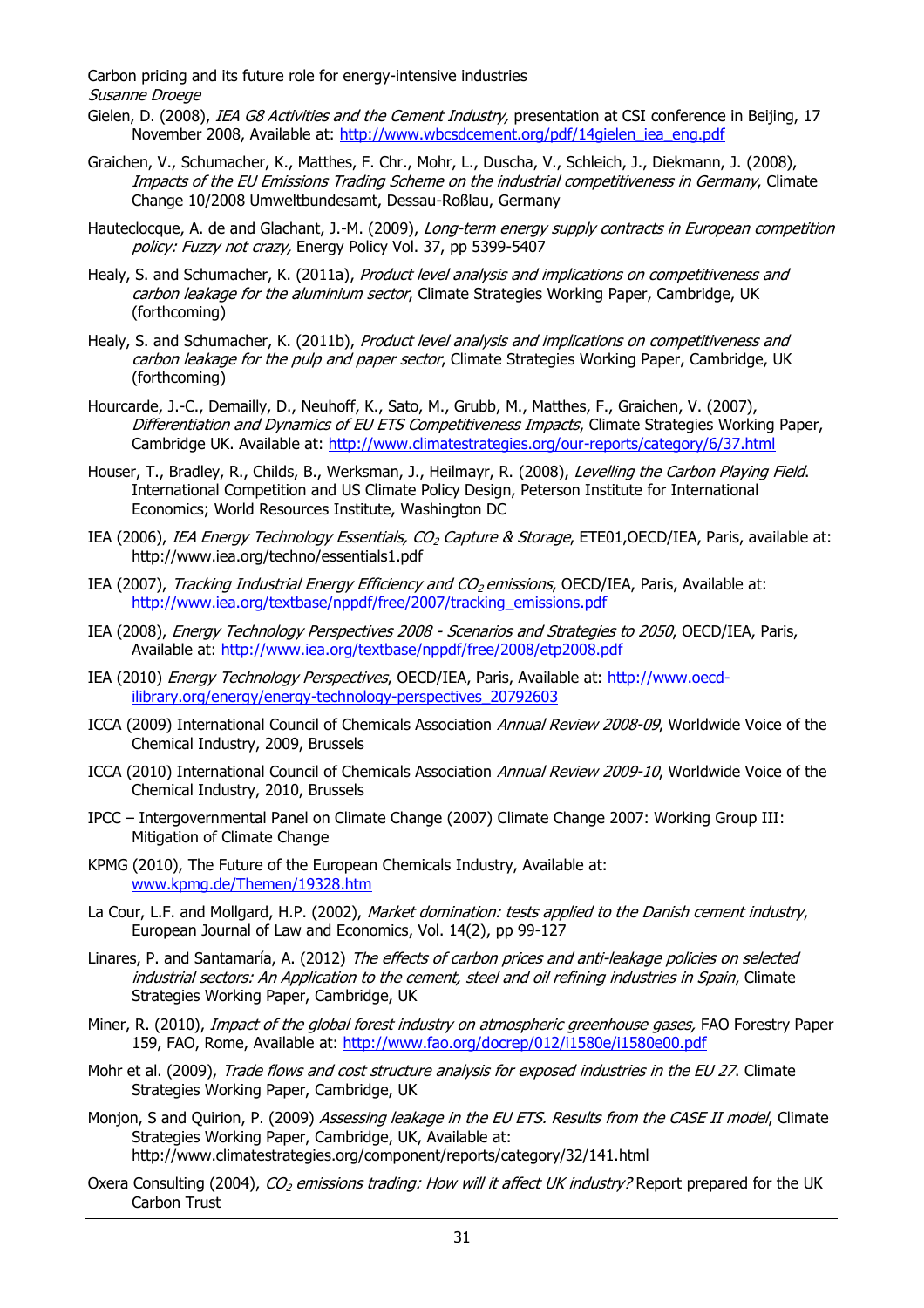Carbon pricing and its future role for energy-intensive industries Susanne Droege

- Reinaud, J. (2004), Industrial Competitiveness under the European Union Emission Trading Scheme, IAE Information Paper, OECD/IEA, Paris
- Reinaud, J. (2008), Climate policy and carbon leakage, Impacts of the European Emissions Trading Scheme on Aluminium, IEA Information Paper, OECD/IEA, Paris, Available at: [http://www.iea.org/papers/2008/Aluminium\\_EU\\_ETS.pdf](http://www.iea.org/papers/2008/Aluminium_EU_ETS.pdf)
- Roberts, Jennifer (Ed.) 2007, The State of the Paper Industry. Monitoring the Indicators of Environmental Performance, A collaborative report by the Steering Committee of the Environmental Paper Network, available at: [http://www.greenpressinitiative.org](http://www.greenpressinitiative.org/)
- Royal Society of Chemistry (2013), 2012 Chemical Industry Review, (Available at: http://www.rsc.org/chemistryworld/2013/01/chemical-industry-review)
- Sartor, O. (2011), Carbon leakage or desirable abatement? The curious case of aluminium, Tendence Carbone, September 2011, No. 61
- Selim, T., and Salem, A. (2010), Global Cement Industry: Competitive and Institutional Dimensions, Available at:<http://mpra.ub.uni-muenchen.de/24464/>
- Sijm, J.P.M., Hers, S.J., Lise, W., Wetzelaer, B.J.H.W. (2008), The impact of the EU ETS on electricity prices, Final report to DG Environment of the European Commission, ECN-E-08-007
- Sinden, G.E., Peters, G.P., Minx, J., Weber, C.L. (2011), International flows of embodied CO<sub>2</sub> with an application to aluminium and the EU ETS, Climate Policy Vol. 11 (5), pp 1226-1245
- Steel on the net, <http://www.steelonthenet.com/prices.html>
- Stevens, P (2012), The 'shale gas revolution': developments and changes, Chatham House Briefing Paper. Available at: http://www.chathamhouse.org/sites/default/files/public/Research/Energy,%20Environment%20and% 20Development/bp0812\_stevens.pdf
- The National 2011, Abu Dhabi in \$4bn aluminium plant deal [http://www.thenational.ae/featured](http://www.thenational.ae/featured-content/home/middle-headline-teaser/abu-dhabi-in-4bn-aluminium-plant-deal)[content/home/middle-headline-teaser/abu-dhabi-in-4bn-aluminium-plant-deal](http://www.thenational.ae/featured-content/home/middle-headline-teaser/abu-dhabi-in-4bn-aluminium-plant-deal)
- UBS Investment Research (2008), Global pulp & paper economic outlook and financial performance
- USGS US Geological Survey (2011), Minerals Yearbook 2009, Vol I, Metals and Minerals
- Washington Post (2013), *European industry flocks to U.S. to take advantage of cheaper gas,* by Michael Birnbaum, April 01, 2013, Available at: http://articles.washingtonpost.com/2013-04- 01/world/38182416\_1\_natural-gas-shale-gas-basf
- Wooders, P., Cook, G., Zakkour, P., Harfoot, M., Stiebert, S. (2009), The Role of Sectoral Approaches and Agreements - Focus on the Steel Sector in China and India,. Climate Strategies, Cambridge, UK, Available at:<http://www.climatestrategies.org/research/our-reports/category/54/234.html>
- Wooders, P. (2011), Reducing GHG emissions from steel: Practicalities of a Life Cycle or Value Chain Approach, presentation given at the  $70<sup>th</sup>$  Sessions of the OECD Steel Committee, Paris, Available at: [http://www.oecd.org/document/21/0,3746,en\\_2649\\_34173\\_47852437\\_1\\_1\\_1\\_1,00.html](http://www.oecd.org/document/21/0,3746,en_2649_34173_47852437_1_1_1_1,00.html)
- World Business Council for Sustainable Development, Cement Sustainability Initiative & IEA (2009), Cement Technology Roadmap, Carbon Emissions Reductions up to 2050
- World Business Council for Sustainable Development, Cement Sustainability Initiative (2008), Getting the numbers right
- World Resources Institute, Climate Analysis Indicators Tool<http://cait.wri.org/>
- World Steel Association, [www.worldsteel.org](http://www.worldsteel.org/)
- Worrell, E., Neelis, M., Price, L., Galitsky, Ch., Nan, Z. (2007): World Best Practice Energy Intensity Values for Selected Industrial Sectors, Ernest Orlando Lawrence Berkeley National Laboratory, Available at: <http://ies.lbl.gov/iespubs/62806.pdf>